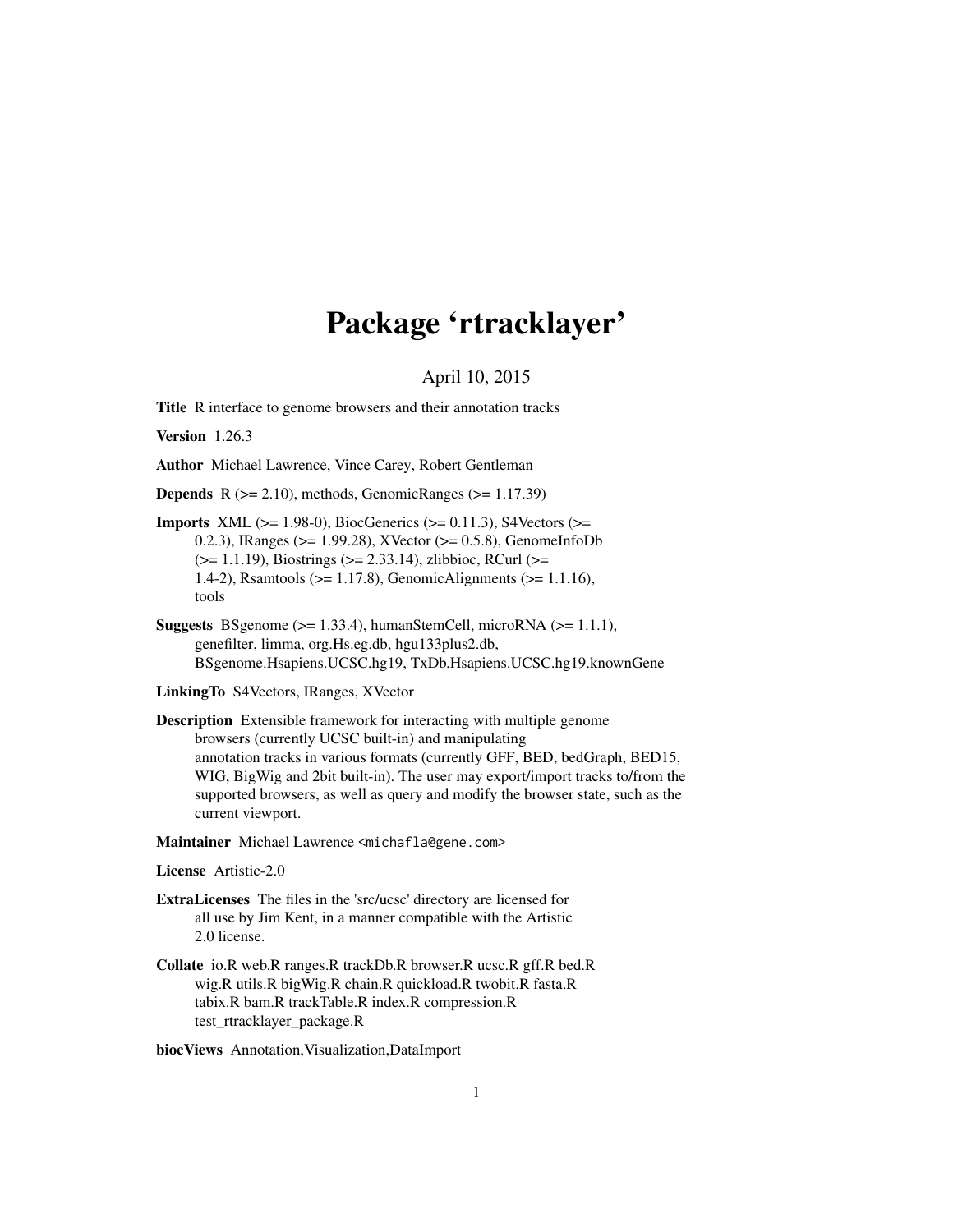# R topics documented:

| 3                      |
|------------------------|
| 3                      |
| $\overline{4}$         |
| 5                      |
| 6                      |
| 7                      |
| 8                      |
| 12                     |
| 15                     |
| 16                     |
| 16                     |
| 18                     |
| 19                     |
| 20                     |
| 21                     |
| 22                     |
| 22                     |
| 23                     |
| 24                     |
| 24                     |
| 25                     |
| 26                     |
| 27                     |
| 31                     |
| 32                     |
| 33<br>$i\Omega$        |
| 36                     |
| 37                     |
| 38                     |
| 40                     |
| 41                     |
| 42                     |
| 42                     |
| 43                     |
| 44                     |
| 45                     |
| 46                     |
| 46                     |
| tracks-methods<br>47   |
| 48<br>TwoBitFile-class |
| 50<br>UCSCData-class   |
| 51                     |
| 53                     |
| 54                     |
| 55                     |
| 56                     |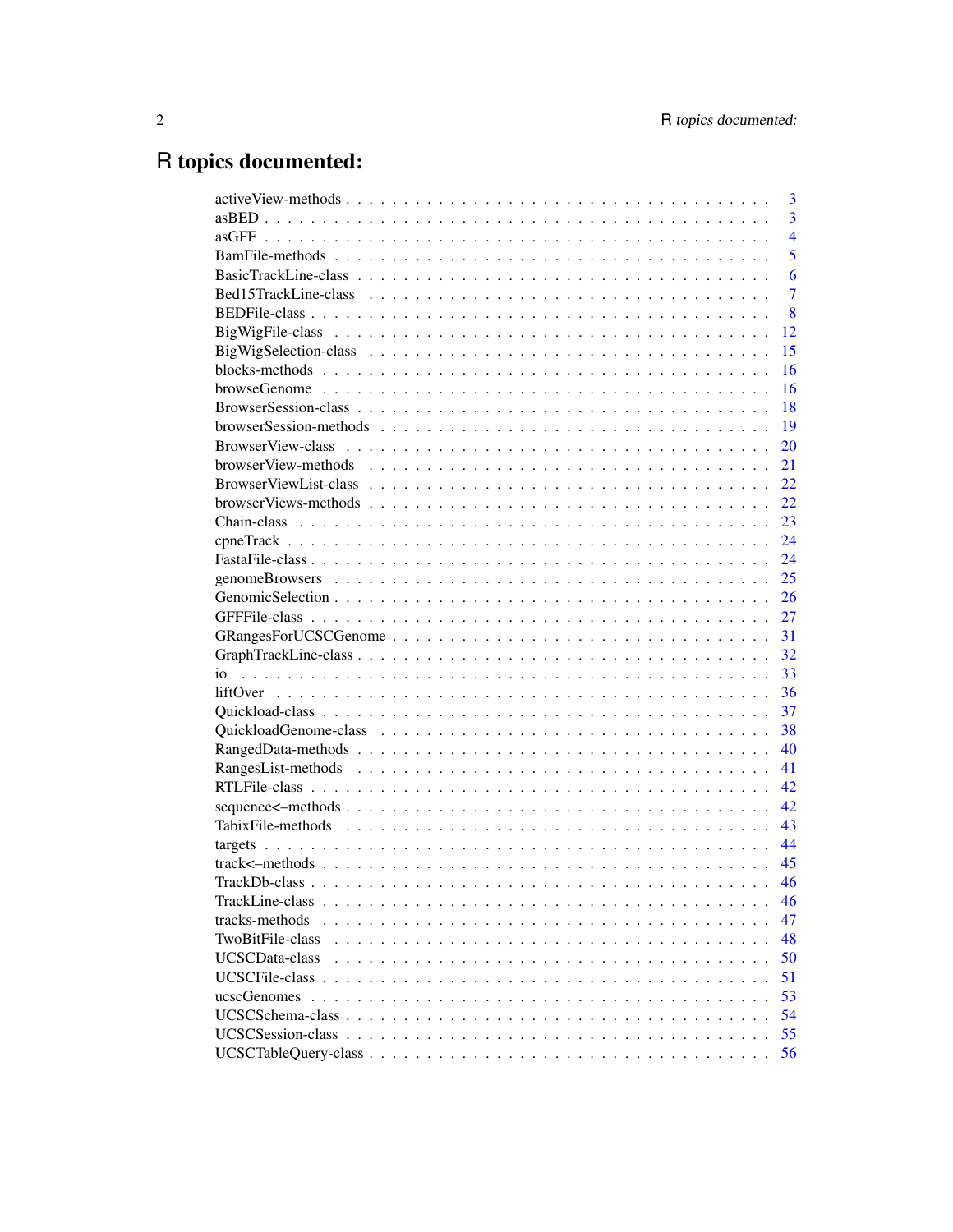<span id="page-2-0"></span>

| Index |  |
|-------|--|
|       |  |
|       |  |
|       |  |
|       |  |
|       |  |

activeView-methods *Accessing the active view*

#### <span id="page-2-2"></span>Description

Get the active view.

# Methods

The following methods are defined by rtracklayer.

object = "BrowserSession" activeView(object): Gets the active [BrowserView](#page-19-1) from a browser session.

activeView(object) <- value: Sets the active [BrowserView](#page-19-1) in a browser session.

<span id="page-2-1"></span>

asBED *Coerce to BED structure*

# Description

Coerce the structure of an object to one following BED-like conventions, i.e., with columns for blocks and thick regions.

### Usage

```
asBED(x, \ldots)## S4 method for signature GRangesList
asBED(x)
```
# Arguments

|          | Generally, a tabular object to structure as BED |
|----------|-------------------------------------------------|
| $\cdots$ | Arguments to pass to methods                    |

# Details

The exact behavior depends on the class of object.

GRangesList This treats object as if it were a list of transcripts, i.e., each element contains the exons of a transcript. The blockStarts and blockSizes columns are derived from the ranges in each element. Also, add name column from names(object).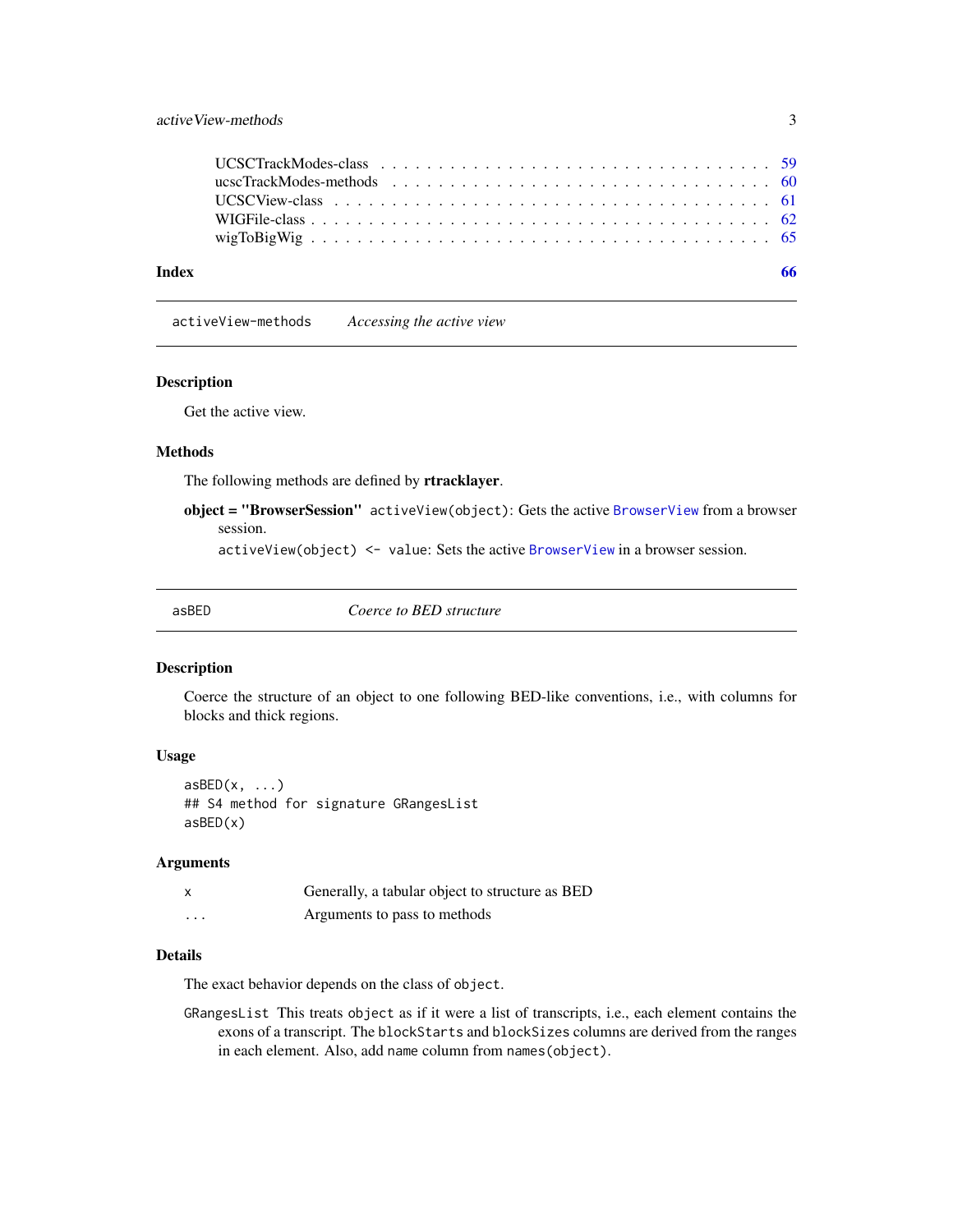# <span id="page-3-0"></span>Value

A GRanges, with the columns name, blockStarts and blockSizes added.

#### Author(s)

Michael Lawrence

# Examples

```
## Not run:
library(TxDb.Hsapiens.UCSC.hg19.knownGene)
exons <- exonsBy(TxDb_Hsapiens_UCSC_hg19_knownGene)
mcols(asBED(exons))
```
## End(Not run)

asGFF *Coerce to GFF structure*

# Description

Coerce the structure of an object to one following GFF-like conventions, i.e., using the Parent GFF3 attribute to encode the hierarchical structure. This object is then suitable for export as GFF3.

#### Usage

```
asGFF(x, \ldots)## S4 method for signature GRangesList
asGFF(x, parentType = "mRNA", childType = "exon")
```
#### Arguments

| $\mathsf{X}$      | Generally, a tabular object to structure as GFF(3)                                 |
|-------------------|------------------------------------------------------------------------------------|
| parentType        | The value to store in the type column for the top-level (e.g., transcript) ranges. |
| childType         | The value to store in the type column for the child (e.g., exon) ranges.           |
| $\cdot\cdot\cdot$ | Arguments to pass to methods                                                       |

# Value

For the GRangesList method: A GRanges, with the columns: ID (unique identifier), Name (from names $(x)$ , and the names on each element of x, if any), type (as given by parentType and childType), and Parent (to relate each child range to its parent at the top-level).

# Author(s)

Michael Lawrence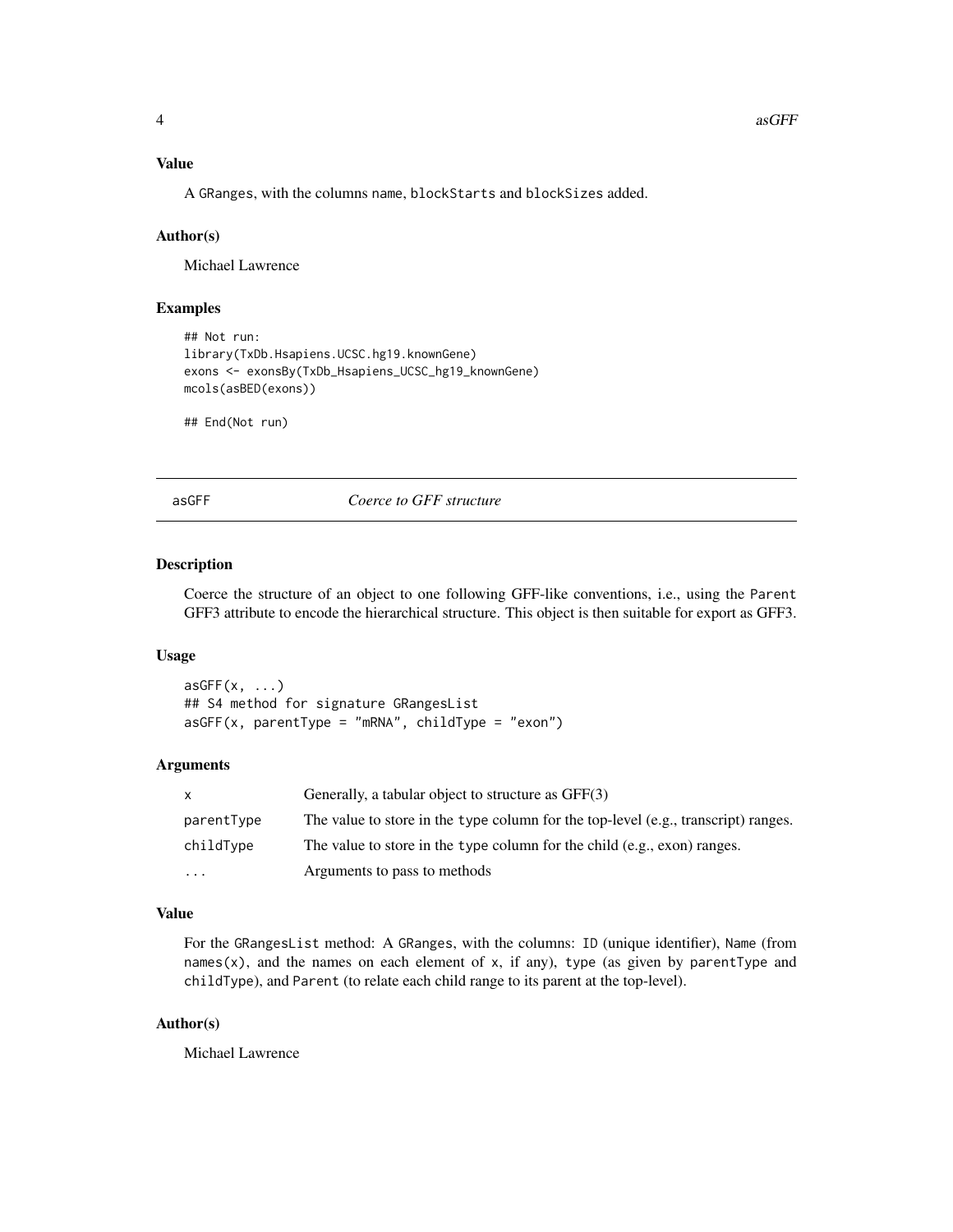# <span id="page-4-0"></span>BamFile-methods 5

# Examples

```
## Not run:
library(TxDb.Hsapiens.UCSC.hg19.knownGene)
exons <- exonsBy(TxDb_Hsapiens_UCSC_hg19_knownGene)
mcols(asGFF(exons))
```
## End(Not run)

BamFile-methods *Export to BAM Files*

# Description

Methods for import and export of [GAlignments](#page-0-0) objects from and to BAM files, represented as [BamFile](#page-0-0) objects.

#### Usage

```
## S4 method for signature BamFile,ANY,ANY
import(con, format, text, use.names = FALSE,
                                   param = ScanBamParam(...), ...## S4 method for signature ANY,BamFile,ANY
export(object, con, format, ...)
```
# Arguments

| object    | The object to export, should be a GA1ignments or one of its subclasses, like<br>GappedReads. |
|-----------|----------------------------------------------------------------------------------------------|
| con       | A path, URL, connection or BamFile object.                                                   |
| format    | If not missing, should be "bam".                                                             |
| text      | Not supported.                                                                               |
| use.names | Whether to parse QNAME as the names on the result.                                           |
| param     | The ScanBamParam object governing the import.                                                |
| $\ddotsc$ | Arguments that are passed to ScanBamParam if param is missing.                               |

# Details

BAM fields not formally present in the GAlignments object are extracted from the metadata columns, if present; otherwise, the missing value, ""."", is output. The file is sorted and indexed. This can be useful for subsetting BAM files, although [filterBam](#page-0-0) may eventually become flexible enough to be the favored alternative.

# Author(s)

Michael Lawrence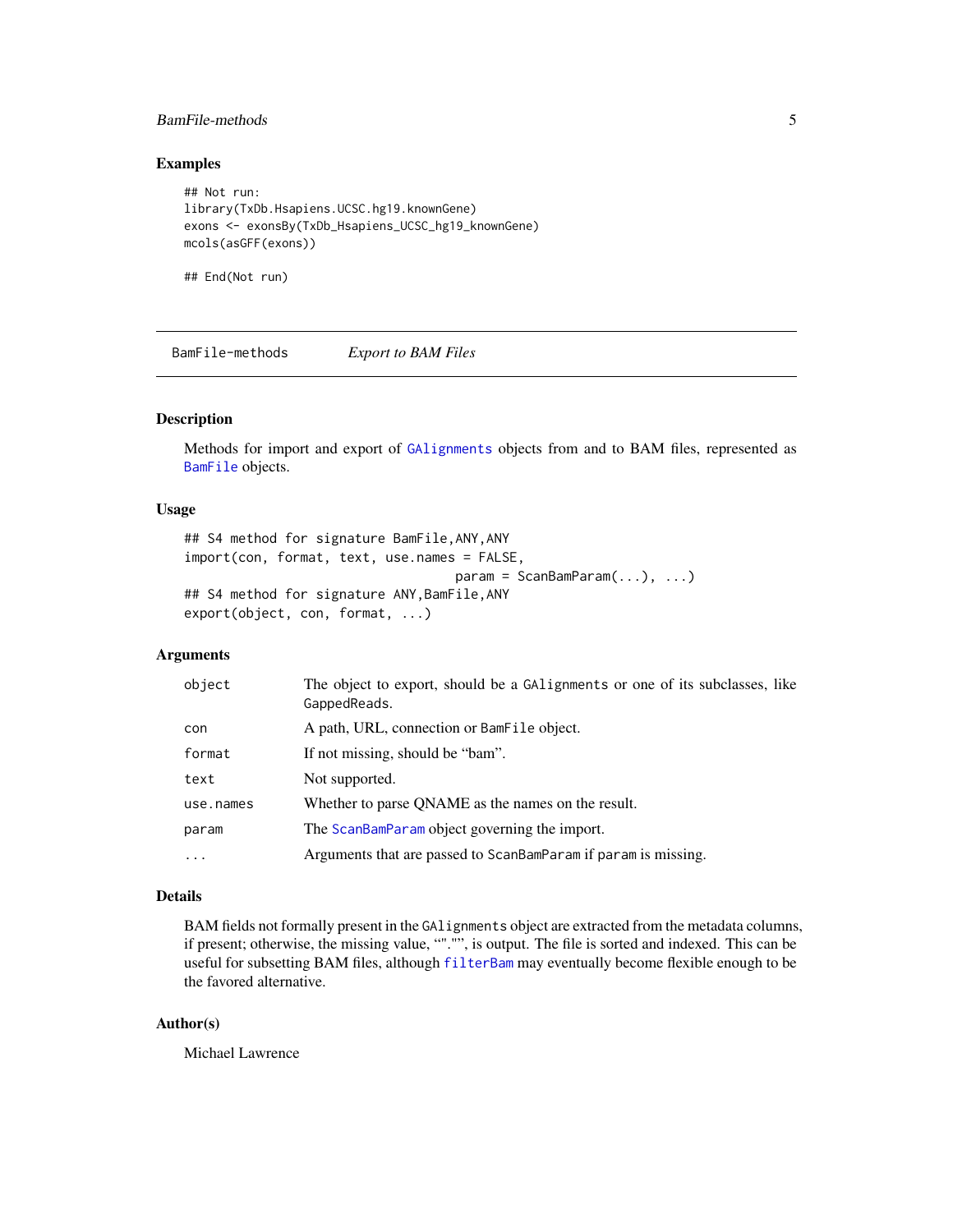#### <span id="page-5-0"></span>See Also

[readGAlignments](#page-0-0) in the GenomicAlignments package for reading BAM files into a GAlignments.

#### Examples

```
library(Rsamtools)
     ex1_file <- system.file("extdata", "ex1.bam", package="Rsamtools")
     gal <- import(ex1_file, param=ScanBamParam(what="flag"))
     gal.minus \leftarrow gal[strand(gal) == "-"]## Not run:
    export(gal, BamFile("ex1-minus.bam"))
## End(Not run)
```
<span id="page-5-1"></span>BasicTrackLine-class *Class "BasicTrackLine"*

#### Description

The type of UCSC track line used to annotate most types of tracks (every type except Wiggle).

# Objects from the Class

Objects can be created by calls of the form new("BasicTrackLine", ...) or parsed from a character vector track line with as(text, "BasicTrackLine") or converted from a [GraphTrackLine](#page-31-1) using as(wig, "BasicTrackLine").

#### **Slots**

itemRgb: Object of class "logical" indicating whether each feature in a track uploaded as BED should be drawn in its specified color.

useScore: Object of class "logical" indicating whether the data value should be mapped to color.

group: Object of class "character" naming a group to which this track should belong.

db: Object of class "character" indicating the associated genome assembly.

offset: Object of class "numeric", a number added to all positions in the track.

url: Object of class "character" referring to additional information about this track.

htmlUrl: Object of class "character" referring to an HTML page to be displayed with this track.

name: Object of class "character" specifying the name of the track.

description: Object of class "character" describing the track.

visibility: Object of class "character" indicating the default visible mode of the track, see [UCSCTrackModes](#page-58-1).

color: Object of class "integer" representing the track color (as from [col2rgb](#page-0-0)).

colorByStrand: Object of class "matrix" with two columns, as from col2rgb. The two colors indicate the color for each strand (positive, negative).

priority: Object of class "numeric" specifying the rank of the track.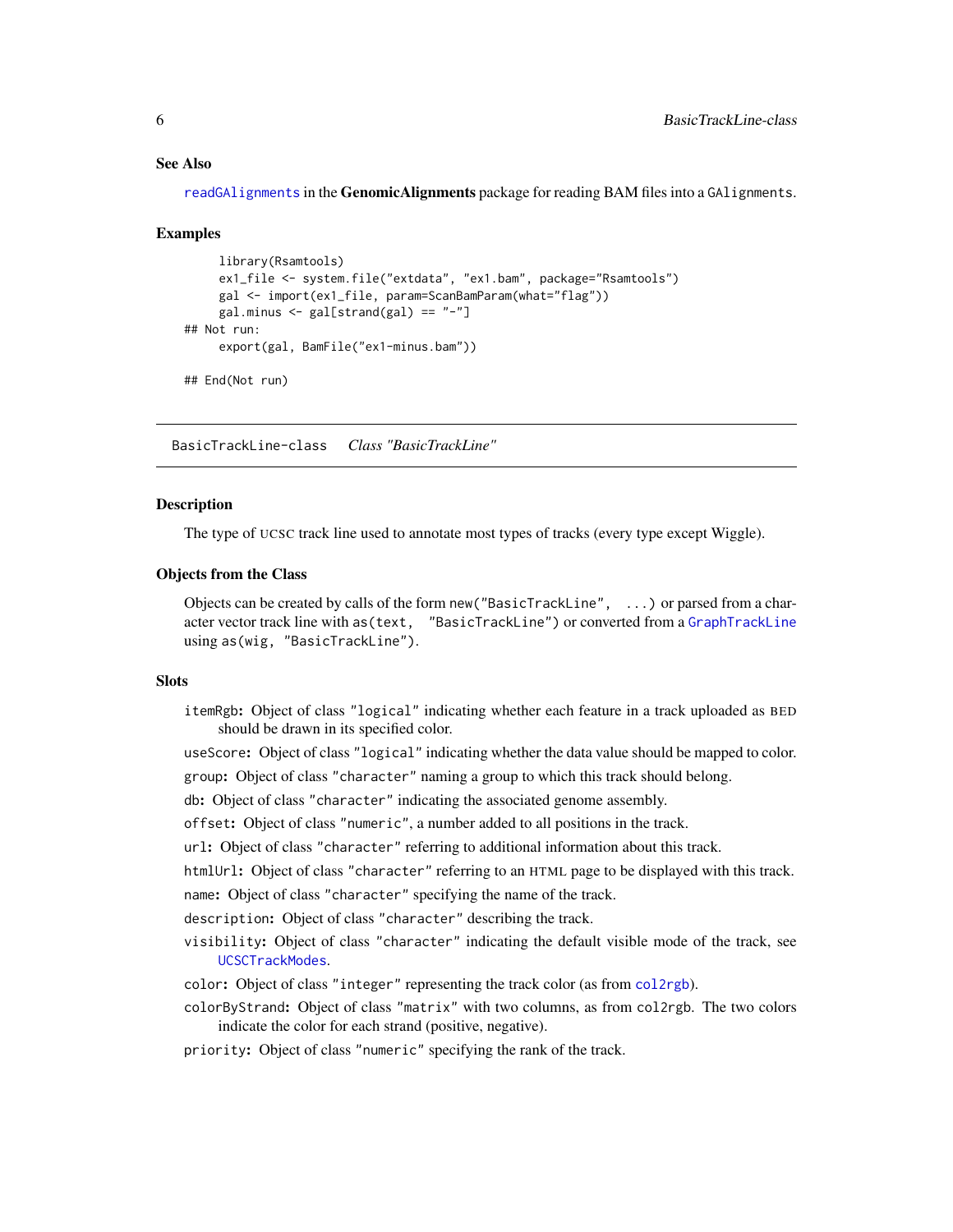# <span id="page-6-0"></span>Extends

Class ["TrackLine"](#page-45-1), directly.

#### Methods

as(object, "character") Export line to its string representation.

as(object, ["GraphTrackLine"](#page-31-1)) Convert this line to a graph track line, using defaults for slots not held in common.

#### Author(s)

Michael Lawrence

#### References

<http://genome.ucsc.edu/goldenPath/help/customTrack.html#TRACK> for the official documentation.

# See Also

[GraphTrackLine](#page-31-1) for Wiggle/bedGraph tracks.

Bed15TrackLine-class *Class "Bed15TrackLine"*

# Description

A UCSC track line for graphical tracks.

#### Objects from the Class

Objects can be created by calls of the form new("Bed15TrackLine", ...) or parsed from a character vector track line with as(text, "Bed15TrackLine").

#### Slots

expStep: A "numeric" scalar indicating the step size for the heatmap color gradient.

- expScale: A positive "numeric" scalar indicating the range of the data to be [-expScale, expScale] for determining the heatmap color gradient.
- expNames: A "character" vector naming the the experimental samples.

name: Object of class "character" specifying the name of the track.

description: Object of class "character" describing the track.

visibility: Object of class "character" indicating the default visible mode of the track, see [UCSCTrackModes](#page-58-1).

color: Object of class "integer" representing the track color (as from [col2rgb](#page-0-0)).

priority: Object of class "numeric" specifying the rank of this track.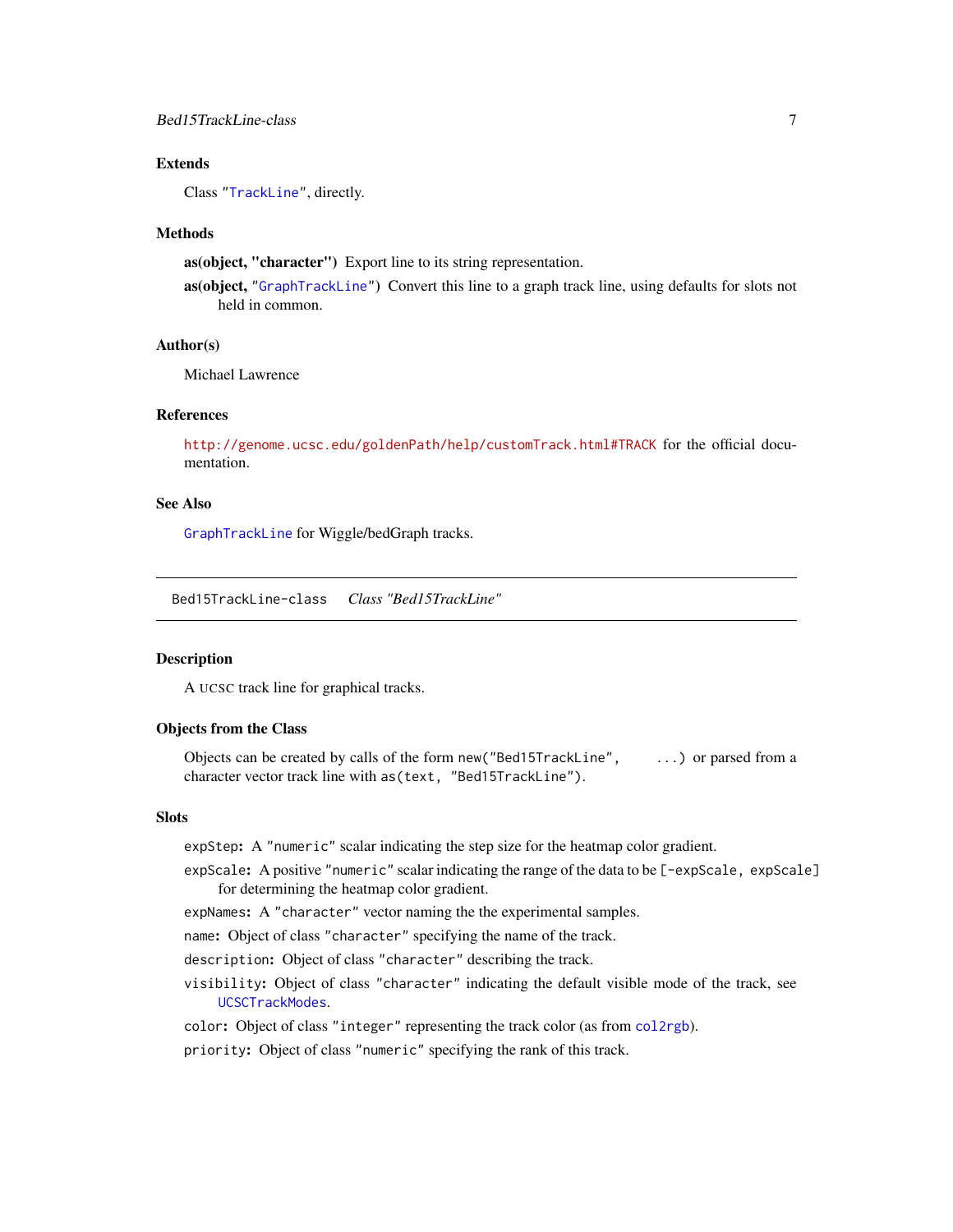# <span id="page-7-0"></span>Extends

Class ["TrackLine"](#page-45-1), directly.

#### Methods

as(object, "character") Export line to its string representation.

# Author(s)

Michael Lawrence

# References

Official documentation: [http://genomewiki.ucsc.edu/index.php/Microarray\\_track](http://genomewiki.ucsc.edu/index.php/Microarray_track).

### See Also

[export.bed15](#page-7-1) for exporting bed15 tracks.

BEDFile-class *BEDFile objects*

# <span id="page-7-1"></span>Description

These functions support the import and export of the UCSC BED format and its variants, including BEDGraph.

#### Usage

```
## S4 method for signature BEDFile,ANY,ANY
import(con, format, text, trackLine = TRUE,
                   genome = NA, asRangedData = FALSE, colnames = NULL,
                   which = NULL, seqinfo = NULL, extraCols = character())
import.bed(con, ...)
import.bed15(con, ...)
import.bedGraph(con, ...)
## S4 method for signature ANY,BEDFile,ANY
export(object, con, format, ...)
## S4 method for signature GenomicRanges, BEDFile, ANY
export(object, con, format,
                  append = FALSE, index = FALSE,
                  ignore.strand = FALSE, trackLine = NULL)
## S4 method for signature UCSCData, BEDFile, ANY
export(object, con, format,
                   trackLine = TRUE, ...)
export.bed(object, con, ...)
```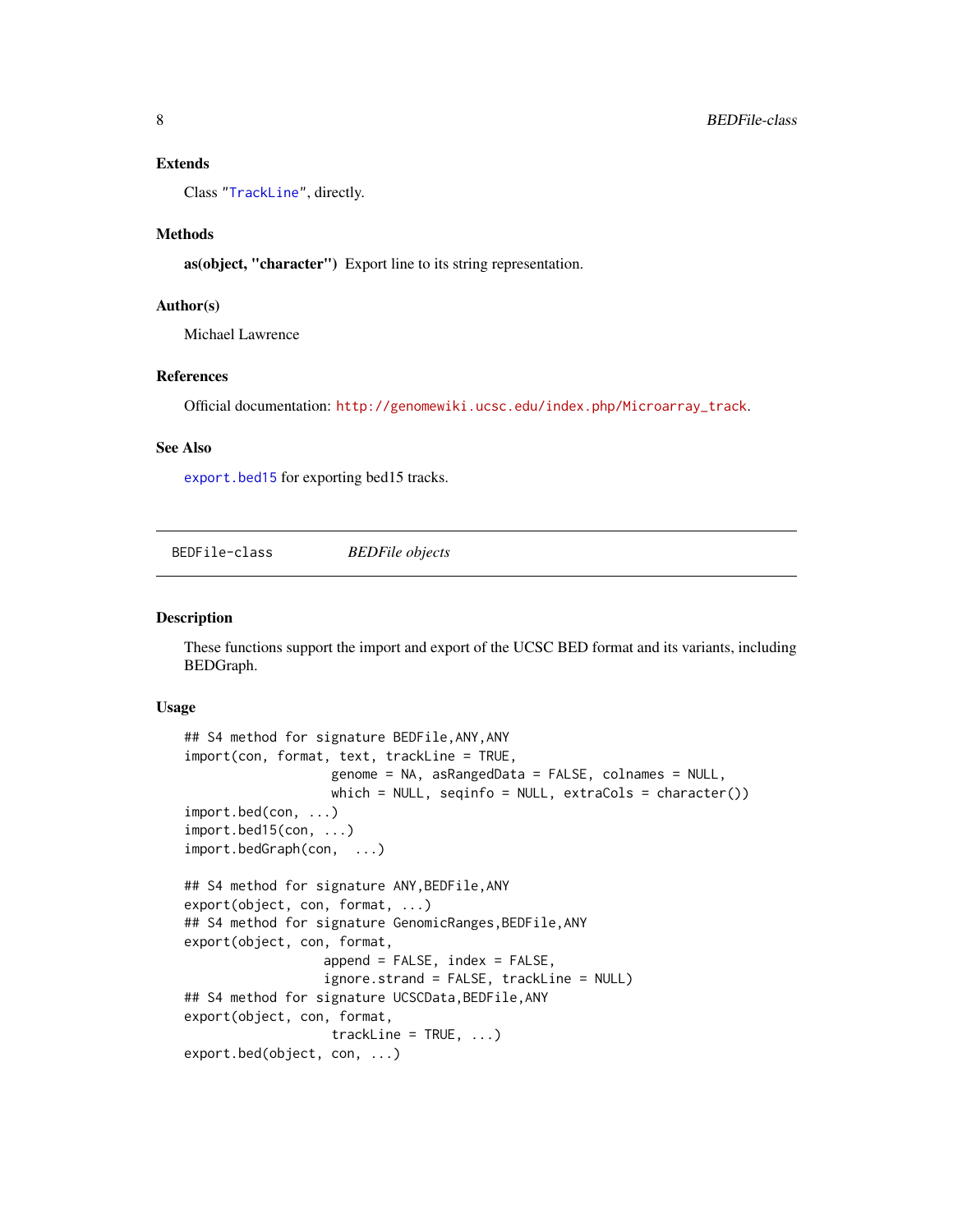```
export.bed15(object, con, ...)
## S4 method for signature GenomicRanges, BED15File, ANY
export(object, con, format,
                  expNames = NULL, trackLine = NULL, ...)export.bedGraph(object, con, ...)
```
# Arguments

| con           | A path, URL, connection or BEDFile object. For the functions ending in .bed,<br>.bedGraph and .bed15, the file format is indicated by the function name. For<br>the base export and import functions, the format must be indicated another<br>way. If con is a path, URL or connection, either the file extension or the format<br>argument needs to be one of "bed", "bed15" or "bedGraph". Compressed files<br>("gz", "bz2" and "xz") are handled transparently. |
|---------------|--------------------------------------------------------------------------------------------------------------------------------------------------------------------------------------------------------------------------------------------------------------------------------------------------------------------------------------------------------------------------------------------------------------------------------------------------------------------|
| object        | The object to export, should be a GRanges or something coercible to a GRanges.<br>If the object has a method for asBED (like GRangesList), it is called prior to<br>coercion. This makes it possible to export a GRangesList or TxDb in a way that<br>preserves the hierarchical structure. For exporting multiple tracks, in the UCSC<br>track line metaformat, pass a GenomicRangesList, or something coercible to<br>one.                                       |
| format        | If not missing, should be one of "bed", "bed15" or "bedGraph".                                                                                                                                                                                                                                                                                                                                                                                                     |
| text          | If con is missing, a character vector to use as the input                                                                                                                                                                                                                                                                                                                                                                                                          |
| trackLine     | For import, an imported track line will be stored in a TrackLine object, as part<br>of the returned UCSCData. For the UCSCData method on export, whether to<br>output the UCSC track line stored on the object, for the other export methods,<br>the actual TrackLine object to export.                                                                                                                                                                            |
| genome        | The identifier of a genome, or NA if unknown. Typically, this is a UCSC identi-<br>fier like "hg19". An attempt will be made to derive the seqinfo on the return<br>value using either an installed BSgenome package or UCSC, if network access<br>is available.                                                                                                                                                                                                   |
| asRangedData  | If TRUE, a RangedData is returned, instead of a GRanges.                                                                                                                                                                                                                                                                                                                                                                                                           |
| colnames      | A character vector naming the columns to parse. These should name columns<br>in the result, not those in the BED spec, so e.g. specify "thick", instead of<br>"thickStart".                                                                                                                                                                                                                                                                                        |
| which         | A range data structure like RangesList or GRanges. Only the intervals in the<br>file overlapping the given ranges are returned. This is much more efficient when<br>the file is indexed with the tabix utility.                                                                                                                                                                                                                                                    |
| index         | If TRUE, automatically compress and index the output file with bgzf and tabix.<br>Note that tabix indexing will sort the data by chromosome and start. Does not<br>work when exporting a RangedDataList with multiple elements; tabix supports<br>a single track in a file.                                                                                                                                                                                        |
| ignore.strand | Whether to output the strand when not required (by the existence of later fields).                                                                                                                                                                                                                                                                                                                                                                                 |
| seginfo       | If not NULL, the Sequation object to set on the result. If the genome argument is<br>not NA, it must agree with genome (seqinfo).                                                                                                                                                                                                                                                                                                                                  |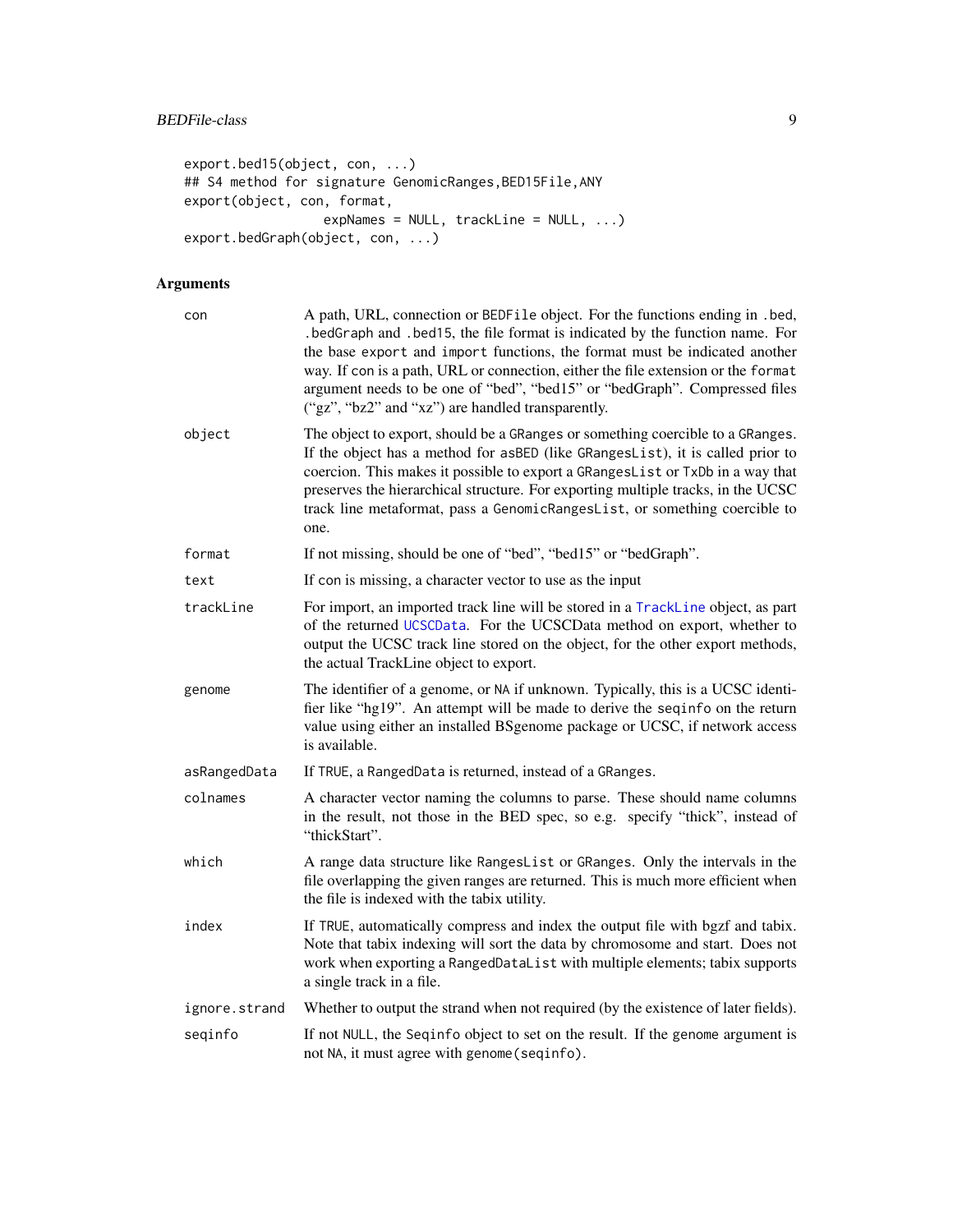| extraCols | Names of extra columns to read from the BED file. As BED does not encode<br>column names, these are assumed to be the last columns in the file. This enables<br>parsing of the various BEDX+Y formats.                                                                                                                                              |
|-----------|-----------------------------------------------------------------------------------------------------------------------------------------------------------------------------------------------------------------------------------------------------------------------------------------------------------------------------------------------------|
| append    | If TRUE, and con points to a file path, the data is appended to the file. Obviously,<br>if con is a connection, the data is always appended.                                                                                                                                                                                                        |
| expNames  | character vector of column names in object to export as sample columns in the<br>BED15 file.                                                                                                                                                                                                                                                        |
| $\ddots$  | Arguments to pass down to methods to other methods. For import, the flow<br>eventually reaches the BEDFile method on import. For export, the RangedData,<br>BEDFile method on export is the sink. When trackLine is TRUE or the target<br>format is BED15, the arguments are passed through export ucse, so track line<br>parameters are supported. |

# Details

The BED format is a tab-separated table of intervals, with annotations like name, score and even sub-intervals for representing alignments and gene models. Official (UCSC) child formats currently include BED15 (adding a number matrix for e.g. expression data across multiple samples) and BEDGraph (a compressed means of storing a single score variable, e.g. coverage; overlapping features are not allowed). Many tools and organizations have extended the BED format with additional columns for particular use cases. These are not yet supported by rtracklayer, but a mechanism will be added soon. The advantage of BED is its balance between simplicity and expressiveness. It is also relatively scalable, because only the first three columns (chrom, start and end) are required. Thus, BED is best suited for representing simple features. For specialized cases, one is usually better off with another format. For example, genome-scale vectors belong in [BigWig,](#page-11-1) alignments from high-throughput sequencing belong in [BAM,](#page-0-0) and gene models are more richly expressed in [GFF.](#page-26-1)

The following is the mapping of BED elements to a GRanges or RangedData object. NA values are allowed only where indicated. These appear as a "." in the file. Only the first three columns (chrom, start and strand) are required. The other columns can only be included if all previous columns (to the left) are included. Upon export, default values are used to automatically pad the table, if necessary.

chrom, start, end the ranges component.

name character vector (NA's allowed) in the name column; defaults to NA on export.

- score numeric vector in the score column, accessible via the score accessor. Defaults to 0 on export. This is the only column present in BEDGraph (besides chrom, start and end), and it is required.
- strand strand factor (NA's allowed) in the strand column, accessible via the strand accessor; defaults to NA on export.
- thickStart, thickEnd Ranges object in a column named thick; defaults to the ranges of the feature on export.
- itemRgb an integer matrix of color codes, as returned by [col2rgb](#page-0-0), or any valid input to col2rgb, in the itemRgb column; default is NA on export, which translates to black.
- blockSizes, blockStarts, blockCounts RangesList object in a column named blocks; defaults to empty upon BED15 export.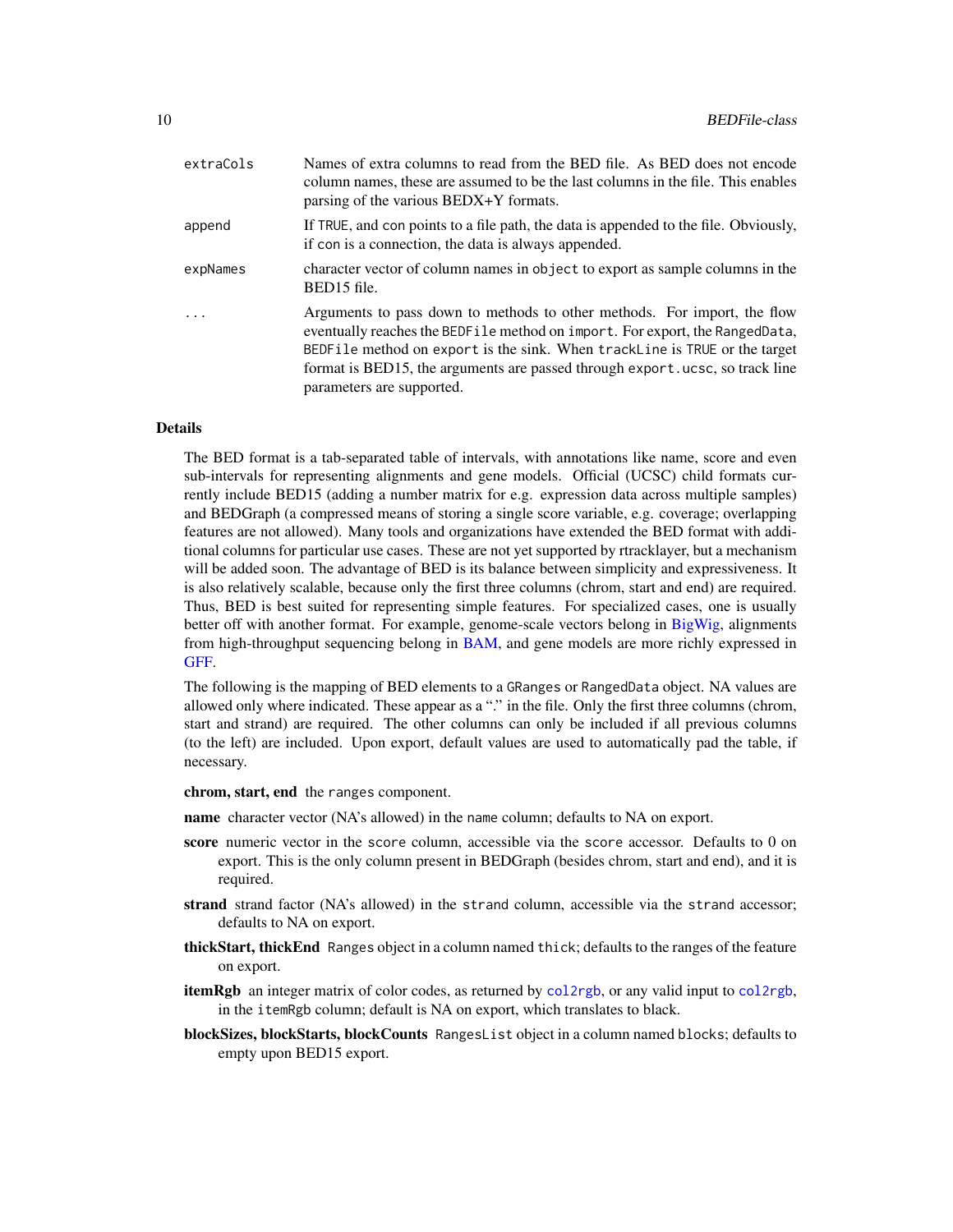These columns are present only in BED15:

expCount, expIds, expScores A column for each unique element in expIds, containing the corresponding values from expScores. When a value is not present for a feature, NA is substituted. NA values become -10000 in the file.

#### Value

A GRanges (or RangedData if asRangedData is TRUE), with the metadata columns described in the details.

#### BEDFile objects

The BEDFile class extends [RTLFile](#page-41-1) and is a formal represention of a resource in the BED format. To cast a path, URL or connection to a BEDFile, pass it to the BEDFile constructor. Classes and constructors also exist for the subclasses BED15File and BEDGraphFile.

#### Author(s)

Michael Lawrence

#### References

<http://genome.ucsc.edu/goldenPath/help/customTrack.html>

#### Examples

```
test_path <- system.file("tests", package = "rtracklayer")
 test_bed <- file.path(test_path, "test.bed")
 test <- import(test_bed, asRangedData = FALSE)
 test
 test_bed_file <- BEDFile(test_bed)
 import(test_bed_file, asRangedData = FALSE)
 test_bed_con <- file(test_bed)
 import(test_bed_con, format = "bed", asRangedData = FALSE)
 close(test_bed_con)
 import(test_bed, trackLine = FALSE, asRangedData = FALSE)
 import(test_bed, genome = "hg19", asRangedData = FALSE)
 import(test_bed, colnames = c("name", "strand", "thick"),
        asRangedData = FALSE)
 which <- RangesList(chr7 = as(test, "RangesList")[[1]][1:2])
 import(test_bed, which = which, asRangedData = FALSE)
## Not run:
 test_bed_out <- file.path(tempdir(), "test.bed")
 export(test, test_bed_out)
```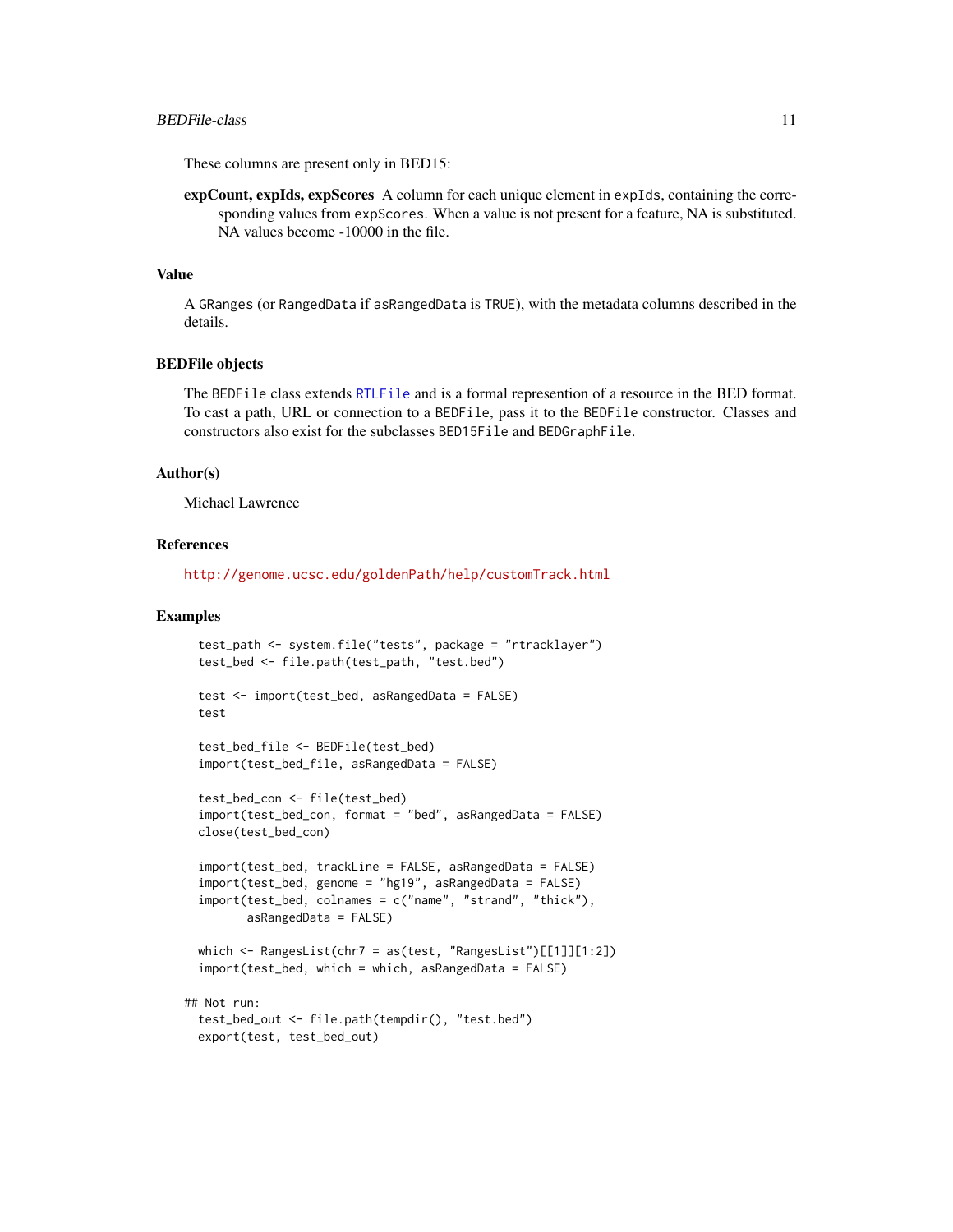```
test_bed_out_file <- BEDFile(test_bed_out)
 export(test, test_bed_out_file)
 export(test, test_bed_out, name = "Alternative name")
 test_bed_gz <- paste(test_bed_out, ".gz", sep = "")
 export(test, test_bed_gz)
 export(test, test_bed_out, index = TRUE)
 export(test, test_bed_out, index = TRUE, trackLine = FALSE)
 bed_text <- export(test, format = "bed")
 test <- import(format = "bed", text = bed_text, asRangedData = FALSE)
## End(Not run)
```
<span id="page-11-2"></span>BigWigFile-class *BigWig Import and Export*

#### <span id="page-11-1"></span>Description

These functions support the import and export of the UCSC BigWig format, a compressed, binary form of WIG/BEDGraph with a spatial index and precomputed summaries. These functions do not work on Windows.

# Usage

```
## S4 method for signature BigWigFile,ANY,ANY
import(con, format, text,
                   selection = BigWigSelection(which, ...),
                   which = con, asRangedData = FALSE, asRle = FALSE,
                   as = c("GRanges", "RleList", "NumericList"), ...)
import.bw(con, ...)
## S4 method for signature ANY,BigWigFile,ANY
export(object, con, format, ...)
## S4 method for signature GenomicRanges,BigWigFile,ANY
export(object, con, format,
                   dataFormat = c("auto", "variableStep", "fixedStep",
                     "bedGraph"), compress = TRUE)
export.bw(object, con, ...)
```
# Arguments

con A path, URL or BigWigFile object. Connections are not supported. For the functions ending in .bw, the file format is indicated by the function name. For the export and import methods, the format must be indicated another way. If con is a path, or URL, either the file extension or the format argument needs to be "bigWig" or "bw".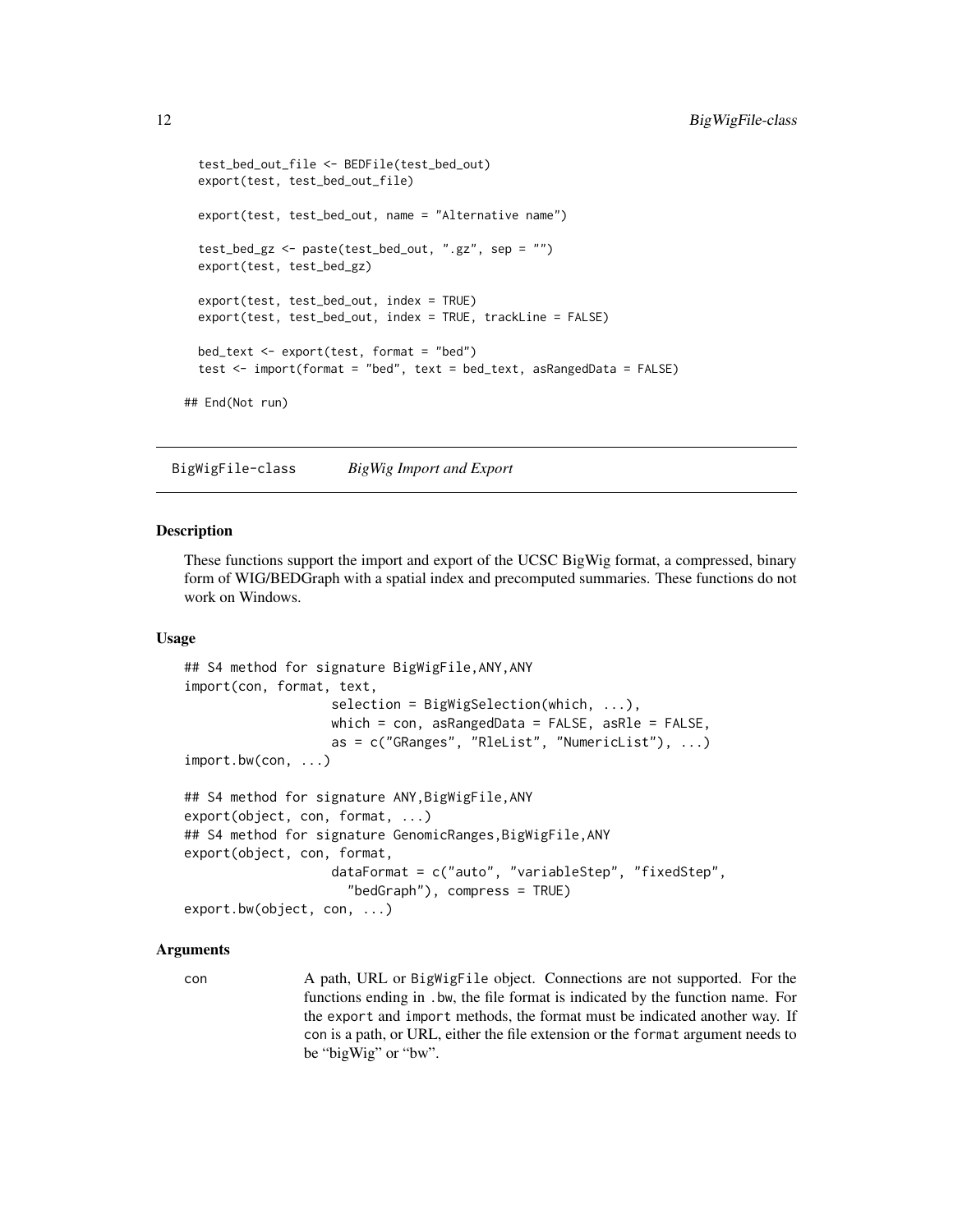| object       | The object to export, should be an RleList, IntegerList, NumericList, GRanges<br>or something coercible to a GRanges.                                                                                                                                                                                                                                                                                              |
|--------------|--------------------------------------------------------------------------------------------------------------------------------------------------------------------------------------------------------------------------------------------------------------------------------------------------------------------------------------------------------------------------------------------------------------------|
| format       | If not missing, should be "bigWig" or "bw" (case insensitive).                                                                                                                                                                                                                                                                                                                                                     |
| text         | Not supported.                                                                                                                                                                                                                                                                                                                                                                                                     |
| as           | Specifies the class of the return object. Default is GRanges, which has one range<br>per range in the file, and a score column holding the value for each range. For<br>NumericList, one numeric vector is returned for each range in the selection<br>argument. For R1eList, there is one R1e per sequence, and that R1e spans the<br>entire sequence. As of version 1.23.11 import no longer returns RangedData. |
| asRangedData | Defunct.                                                                                                                                                                                                                                                                                                                                                                                                           |
| asRle        | Deprecated. Use as instead. If TRUE, the BigWig file is assumed to contain<br>contiguous ranges that define a run-length encoding of a vector (like coverage),<br>and a R1eList is returned.                                                                                                                                                                                                                       |
| selection    | A BigWigSelection object indicating the ranges to load.                                                                                                                                                                                                                                                                                                                                                            |
| which        | A range data structure coercible to RangesList, like a GRanges, or a BigWigFile.<br>Only the intervals in the file overlapping the given ranges are returned. By de-<br>fault, the value is the BigWigFile itself. Its Seqinfo object is extracted and<br>coerced to a RangesList that represents the entirety of the file.                                                                                        |
| dataFormat   | Probably best left to "auto". Exists only for historical reasons.                                                                                                                                                                                                                                                                                                                                                  |
| compress     | If TRUE, compress the data. No reason to change this.                                                                                                                                                                                                                                                                                                                                                              |
| $\cdots$     | Arguments to pass down to methods to other methods. For import, the flow even-<br>tually reaches the BigWigFile method on import. For export, the RangedData,<br>BigWigFile method on export is the sink.                                                                                                                                                                                                          |

#### Value

A GRanges (default), RangedData, RleList or NumericList. GRanges and RangedData return ranges with non-zero score values in a score metadata column. The length of the NumericList is the same length as the selection argument (one list element per range). The return order in the NumericList matches the order of the BigWigSelection object.

#### BigWigFile objects

A BigWigFile object, an extension of [RTLFile](#page-41-1) is a reference to a BigWig file. To cast a path, URL or connection to a BigWigFile, pass it to the BigWigFile constructor.

BigWig files are more complex than most track files, and there are a number of methods on BigWigFile for accessing the additional information:

- seqinfo(x): Gets the [Seqinfo](#page-0-0) object indicating the lengths of the sequences for the intervals in the file. No circularity or genome information is available.
- summary(ranges = as(seqinfo(object), "GenomicRanges"), size = 1L, type = c("mean", "min", "max", Aggregates the intervals in the file that fall into ranges, which should be something coercible to GRanges. The aggregation essentially compresses each sequence to a length of size. The algorithm is specified by type; available algorithms include the mean, min, max, coverage (percent sequence covered by at least one feature), and standard deviation. When a window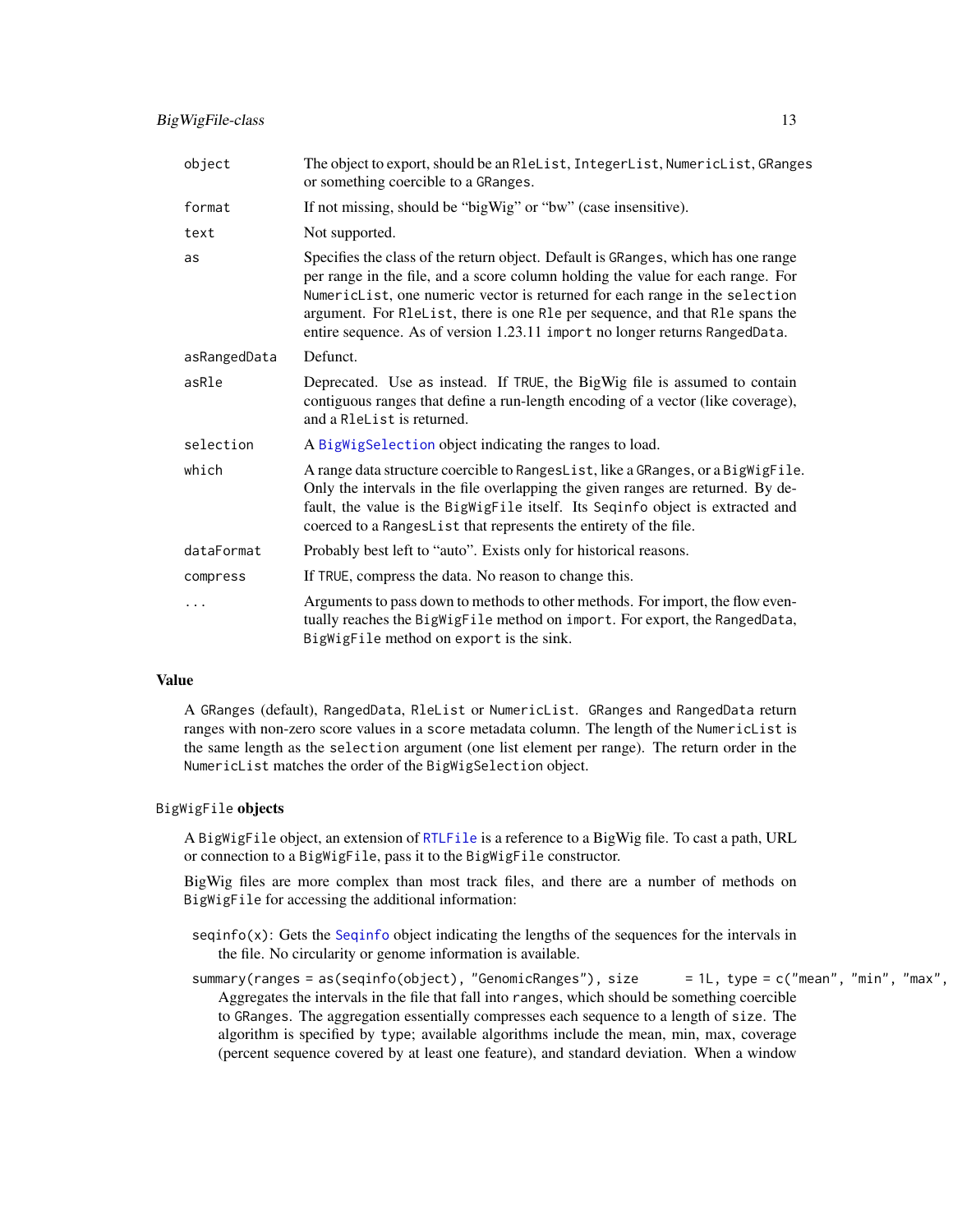contains no features, defaultValue is assumed. The result is an [RleList](#page-0-0), with an element for each element in ranges. The driving use case for this is visualization of coverage when the screen space is small compared to the viewed portion of the sequence. The operation is very fast, as it leverages cached multi-level summaries present in every BigWig file.

If a summary statistic is not available / cannot be computed for a given range a warning is thrown and the defaultValue NA\_real\_ is returned.

#### BigWigFileList objects

A BigWigFileList() provides a convenient way of managing a list of BigWigFile instances.

#### Author(s)

Michael Lawrence

# See Also

[wigToBigWig](#page-64-1) for converting a WIG file to BigWig.

#### Examples

```
if (.Platform$OS.type != "windows") {
 test_path <- system.file("tests", package = "rtracklayer")
 test_bw <- file.path(test_path, "test.bw")
 ## GRanges
 ## Returns ranges with non-zero scores.
 gr <- import(test_bw)
 gr
 which <- GRanges(c("chr2", "chr2"), IRanges(c(1, 300), c(400, 1000)))
 import(test_bw, which = which)
 ## RleList
 ## Scores returned as an RleList is equivalent to the coverage.
 ## Best option when which or selection contain many small ranges.
 mini <- narrow(unlist(tile(which, 50)), 2)
 rle < -import(test_bw, which = mini, as = "Relist")rle
 ## NumericList
 import(test_bw, which = which, as = "NumericList")
## Not run:
 test_bw_out <- file.path(tempdir(), "test_out.bw")
 export(test, test_bw_out)
## End(Not run)
 bwf <- BigWigFile(test_bw)
 track <- import(bwf)
```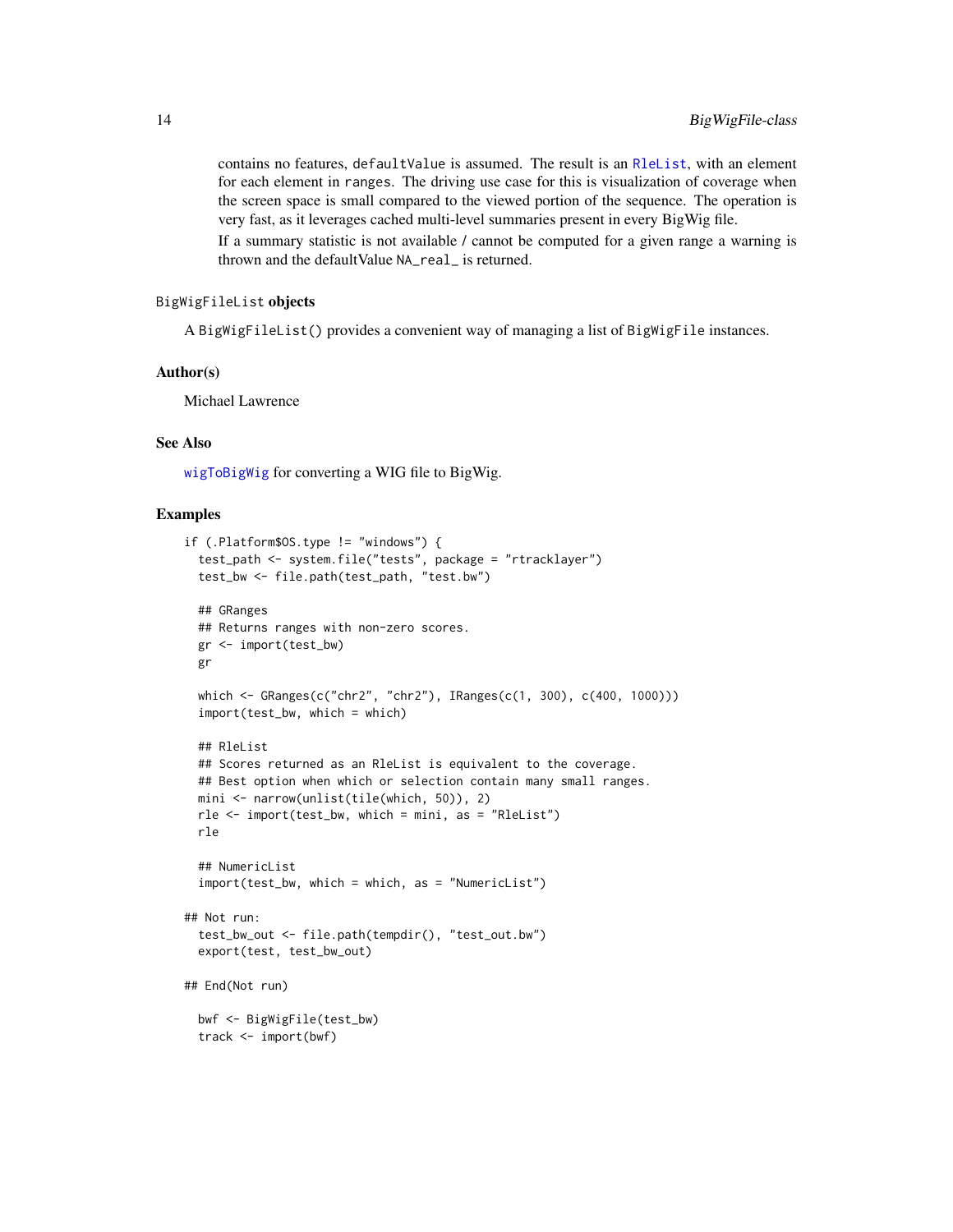# <span id="page-14-0"></span>BigWigSelection-class 15

```
seqinfo(bwf)
 summary(bwf) # for each sequence, average all values into one
 summary(bwf, range(head(track))) # just average the first few features
 summary(bwf, size = seqlengths(bwf) / 10) # 10X reduction
 summary(bwf, type = "min") # min instead of mean
}
```
<span id="page-14-1"></span>BigWigSelection-class *Selection of ranges and columns*

# <span id="page-14-2"></span>Description

A BigWigSelection represents a query against a BigWig file, see [import.bw](#page-11-1). It is simply a [RangedSelection](#page-0-0) that requires its colnames parameter to be "score", if non-empty, as that is the only column supported by BigWig.

# **Constructor**

BigWigSelection(ranges = GRanges(), colnames = "score"): Constructs a BigWigSelection with the given ranges and colnames. ranges can be either something coercible to a [RangesList](#page-0-0), a character identifying a genome (see [GenomicSelection](#page-25-1)), or a [BigWigFile](#page-11-2), in which case the ranges are derived from the bounds of its sequences.

# Coercion

as(from, "BigWigSelection"): Coerces from to a BigWigSelection object. Typically, from is a [GRanges](#page-0-0) or a [RangesList](#page-0-0), the ranges of which become the ranges in the new BigWigSelection.

## Author(s)

Michael Lawrence

# Examples

```
rl <- IRanges::RangesList(chr1 = IRanges::IRanges(c(1, 5), c(3, 6)))
```

```
BigWigSelection(rl)
as(rl, "BigWigSelection") # same as above
# do not select the score column
BigWigSelection(rl, character())
```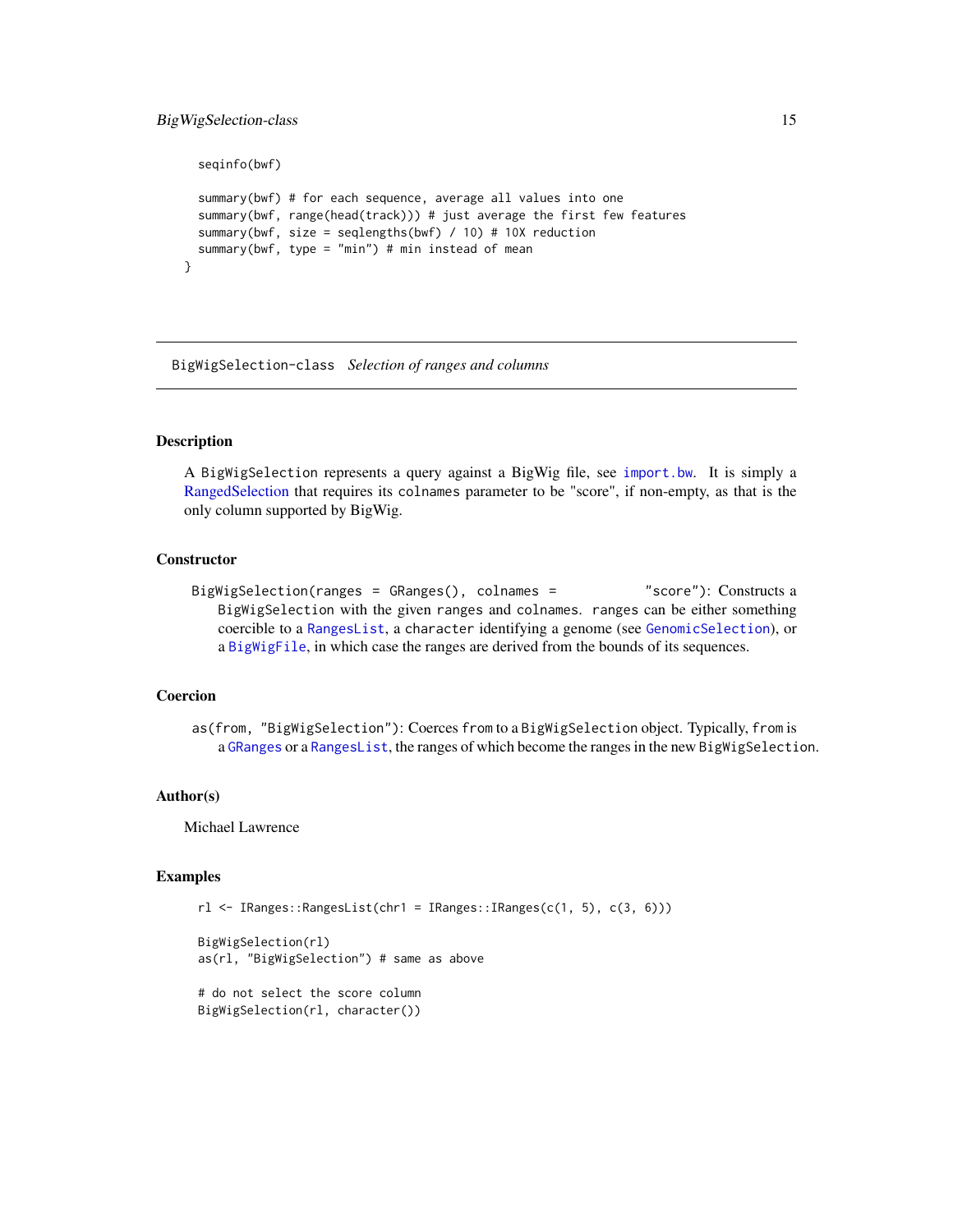<span id="page-15-0"></span>blocks-methods *Get blocks/exons*

# Description

Obtains the block ranges (subranges, usually exons) from an object, such as a [RangedData](#page-0-0) imported from a BED file.

# Usage

blocks $(x, \ldots)$ 

# Arguments

| X        | The instance from which to obtain the block/exon information. Currently must |
|----------|------------------------------------------------------------------------------|
|          | be a RangedData or GenomicRanges, with a value column of name "blocks" and   |
|          | of type RangesList. Such an object is returned by import, bed and as BED.    |
| $\cdots$ | Additional arguments for methods                                             |

# Value

A [GRangesList](#page-0-0) with an element for each range in x. The original block ranges are relative to the start of the containing range, so the returned ranges are shifted to absolute coordinates. The seqname and strand are inherited from the containing range.

# Author(s)

Michael Lawrence

# See Also

[import.bed](#page-7-1) for importing a track from BED, which can store block information; [asBED](#page-2-1) for coercing a GenomicRanges into a BED-like structure that can be passed to this function.

<span id="page-15-1"></span>browseGenome *Browse a genome*

# Description

A generic function for launching a genome browser.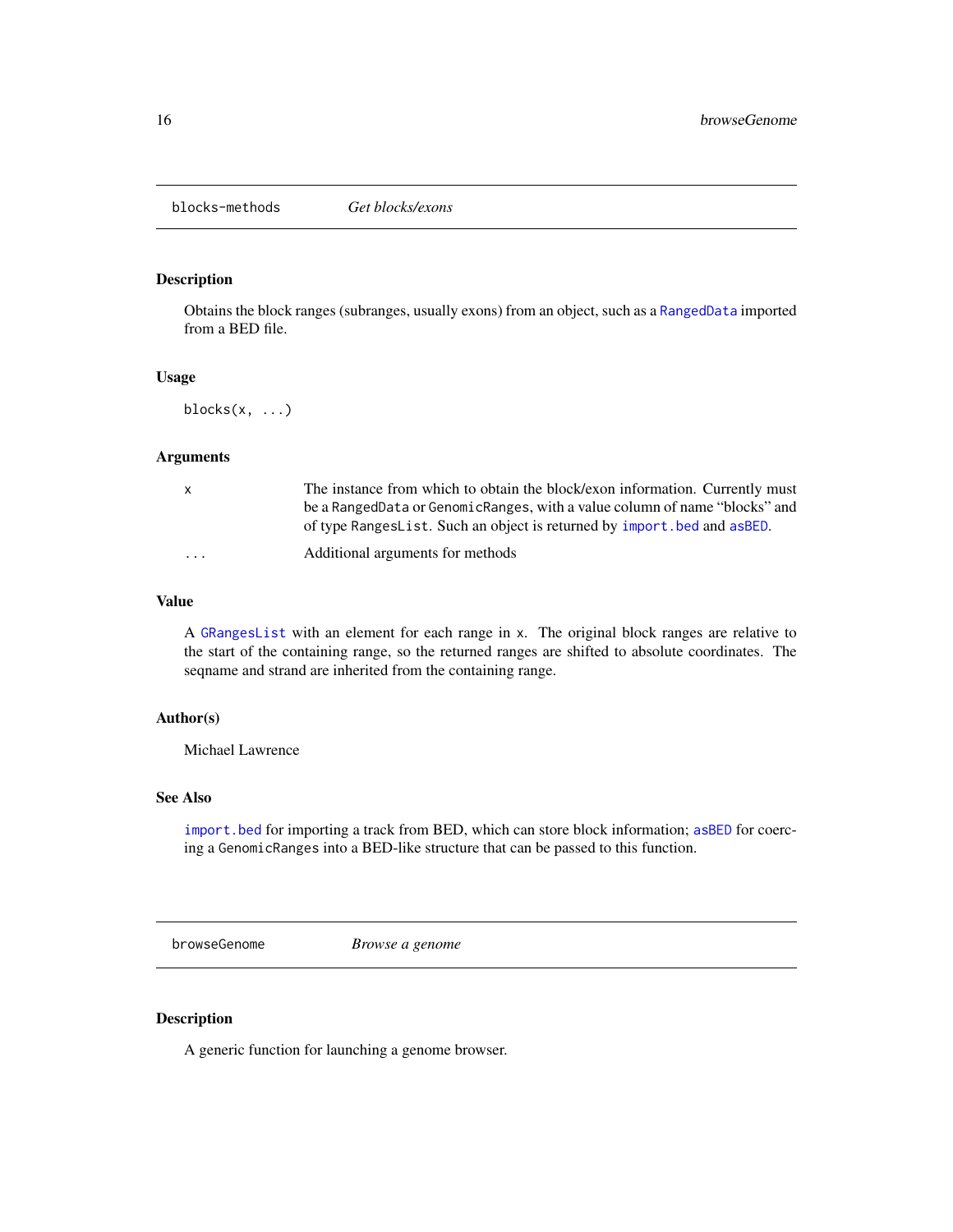# browseGenome 17

# Usage

```
browseGenome(object, ...)
## S4 method for signature GenomicRangesORGenomicRangesList
browseGenome(object,
 browser = "UCSC", range = base::range(object),
 view = TRUE, trackParams = list(), viewParams = list(),
 name = "customTrack", ...)
```
# Arguments

| object      | A GRanges object, a RangedData object, or a list of those objects (e.g. a<br>GenomicRangesList object).                  |
|-------------|--------------------------------------------------------------------------------------------------------------------------|
| browser     | The name of the genome browser.                                                                                          |
| range       | A genome identifier or a GRanges or Ranges List to display in the initial view.                                          |
| view        | Whether to open a view.                                                                                                  |
| trackParams | Named list of parameters to pass to track <-.                                                                            |
| viewParams  | Named list of parameters to pass to browser View.                                                                        |
| name        | The name for the track. Ignored if object is a RangedDataList, in which case<br>the names are taken from the list names. |
| $\cdots$    | Arguments passed to browser Session.                                                                                     |
|             |                                                                                                                          |

# Value

Returns a [BrowserSession](#page-17-1).

# Author(s)

Michael Lawrence

# See Also

[BrowserSession](#page-17-1) and [BrowserView](#page-19-1), the two main classes for interfacing with genome browsers.

# Examples

```
## Not run:
## open UCSC genome browser:
browseGenome()
## to view a specific range:
range <- GRangesForUCSCGenome("hg18", "chr22", IRanges(20000, 50000))
browseGenome(range = range)
## a slightly larger range:
browseGenome(range = range, end = 75000)
## with a track:
track <- import(system.file("tests", "v1.gff", package = "rtracklayer"))
browseGenome(RangedDataList(track))
```
## End(Not run)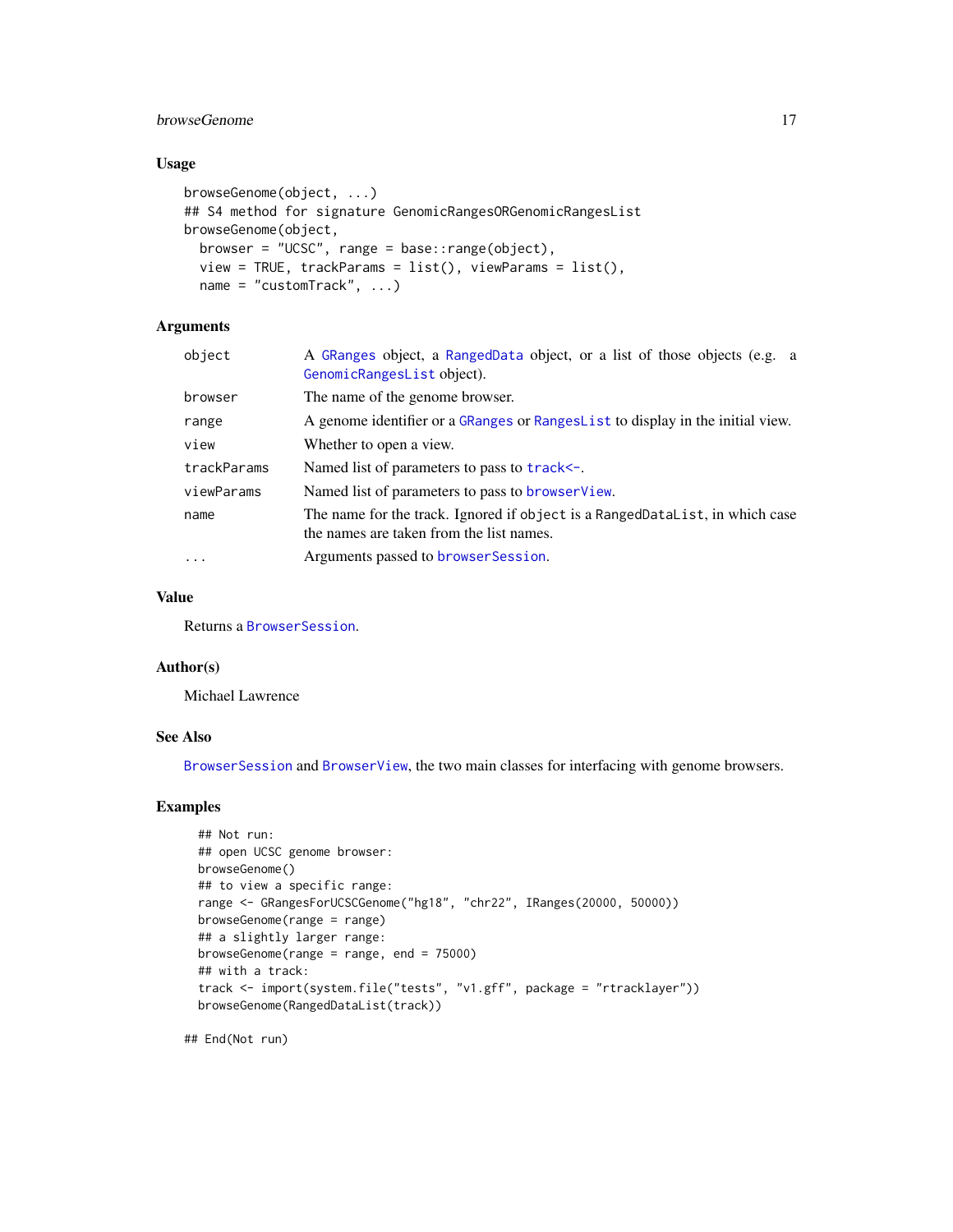<span id="page-17-1"></span><span id="page-17-0"></span>BrowserSession-class *Class "BrowserSession"*

#### Description

An object representing a genome browser session. As a derivative of [TrackDb](#page-45-2), each session contains a set of loaded tracks. In addition, it has a set of views, in the form of [BrowserView](#page-19-1) instances, on those tracks. Note that this is a virtual class; a concrete implementation is provided by each backend driver.

#### Objects from the Class

A virtual Class: No objects may be created from it. See [browserSession](#page-18-1) for obtaining an instance of an implementation for a particular genome browser.

# Methods

This specifies the API implemented by each browser backend. Note that a backend is not required to support all operations, and that each backend often has additional parameters for each of the methods. See the backend-specific documentation for more details. The only built-in backend is [UCSCSession](#page-54-1).

If a method is denoted as *virtual*, it must be implemented by the backend to support the corresponding feature. Otherwise, the fallback behavior is described.

- *virtual* [browserView\(](#page-20-1)object, range = range(object), track = trackNames(object), ...) Constructs a [BrowserView](#page-19-1) of range for this session.
- *virtual* [browserViews\(](#page-21-1)object, ...) Gets the [BrowserView](#page-19-1) instances belonging to this session.
- [activeView\(](#page-2-2)object, ...) Returns the [BrowserView](#page-19-1) that is currently active in the session. Fallback calls browserViews and queries each view with activeView.
- range $(x, \ldots)$  Gets the [GRanges](#page-0-0) representing the range of the genome currently displayed by the browser (i.e. the range shown by the active view) or a default value (possibly NULL) if no views exist.
- *virtual* [getSeq\(](#page-0-0)object, range = range(object), ...) gets a genomic sequence of range from this session.

*virtual* [sequence\(](#page-41-2)object, ...) <- value Loads a sequence into the session.

- *virtual* [track\(](#page-44-1)object, name = deparse(substitute(track)), view = TRUE, ...) <- value Loads one or more tracks into the session and optionally open a view of the track. The default implementation will coerce value to RangedData, so the backend should implement at least a method for RangedData.
- $x[[i]]$  <- value Loads the track value into session x, under the name i. Shortcut to above.

x\$name <- value Loads the track value into session x, under the name name. Shortcut to above.

*virtual* [track\(](#page-55-1)object, ...) Gets a track from a session as a [RangedData](#page-0-0).

x[[i]] Gets the track named i from session x. A shortcut to track.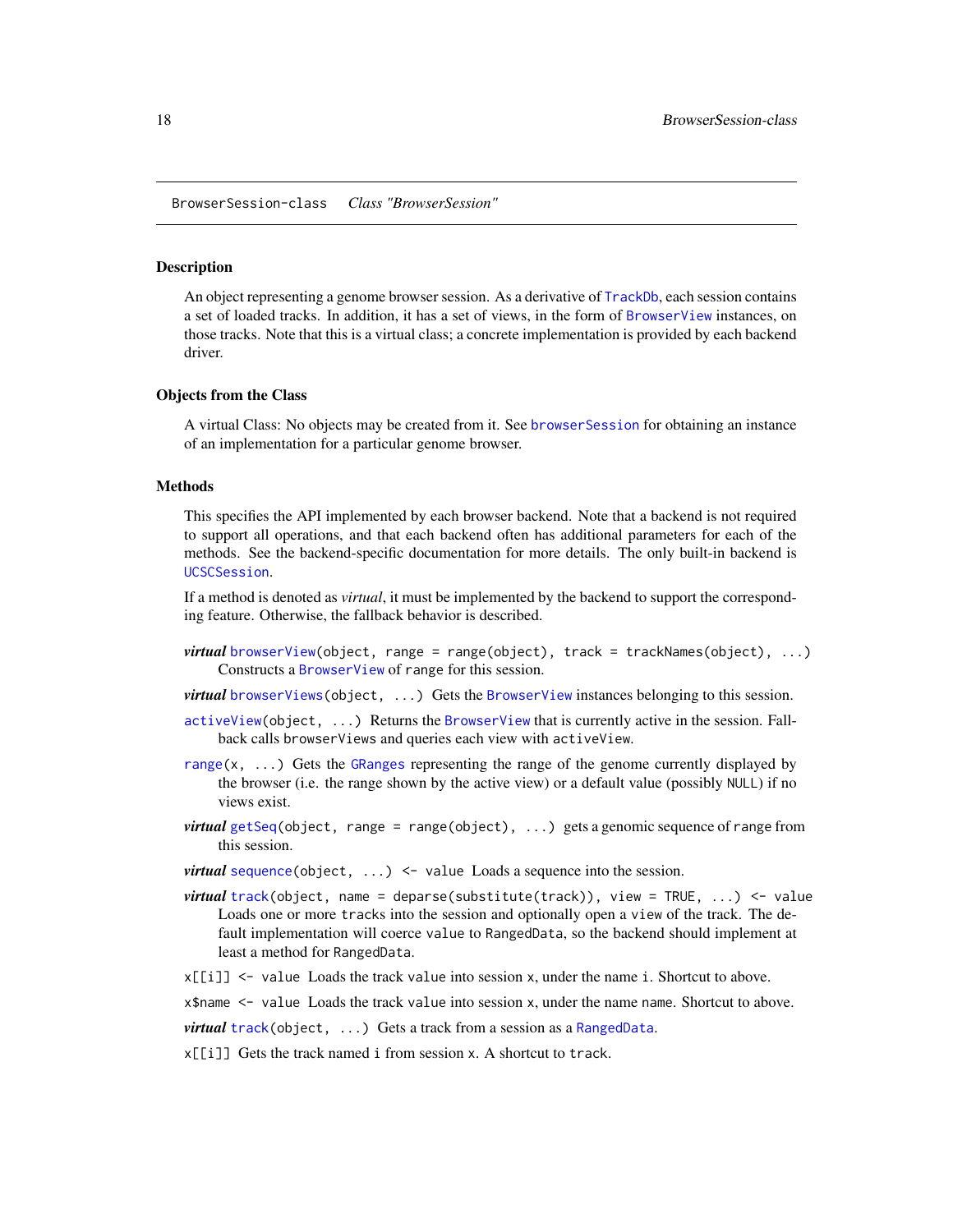<span id="page-18-0"></span>x\$name Gets the track named name from session x. A shortcut to track.

*virtual* [trackNames\(](#page-46-1)object, ...) Gets the names of the tracks stored in this session.

*virtual* [genome\(](#page-0-0)x), genome(x)  $\le -$  value Gets or sets the genome identifier (e.g. "hg18") for the session.

*virtual* [close\(](#page-0-0)con, ...) Close this session.

[show\(](#page-0-0)object, ...) Output a textual description of this session.

# Author(s)

Michael Lawrence

# See Also

[browserSession](#page-18-1) for obtaining implementations of this class for a particular genome browser.

browserSession-methods

*Get a genome browser session*

#### <span id="page-18-1"></span>Description

Methods for getting browser sessions.

#### Methods

The following methods are defined by rtracklayer.

object = "character" browserSession(object, ...): Creates a [BrowserSession](#page-17-1) from a genome browser identifier. The identifier corresponds to the prefix of the session class name (e.g. "UCSC" in "UCSCSession"). The arguments in . . . are passed to the initialization function of the class.

object = "browserView" Gets the [BrowserSession](#page-17-1) for the view.

object = "missing" Calls browserSession("ucsc", ...).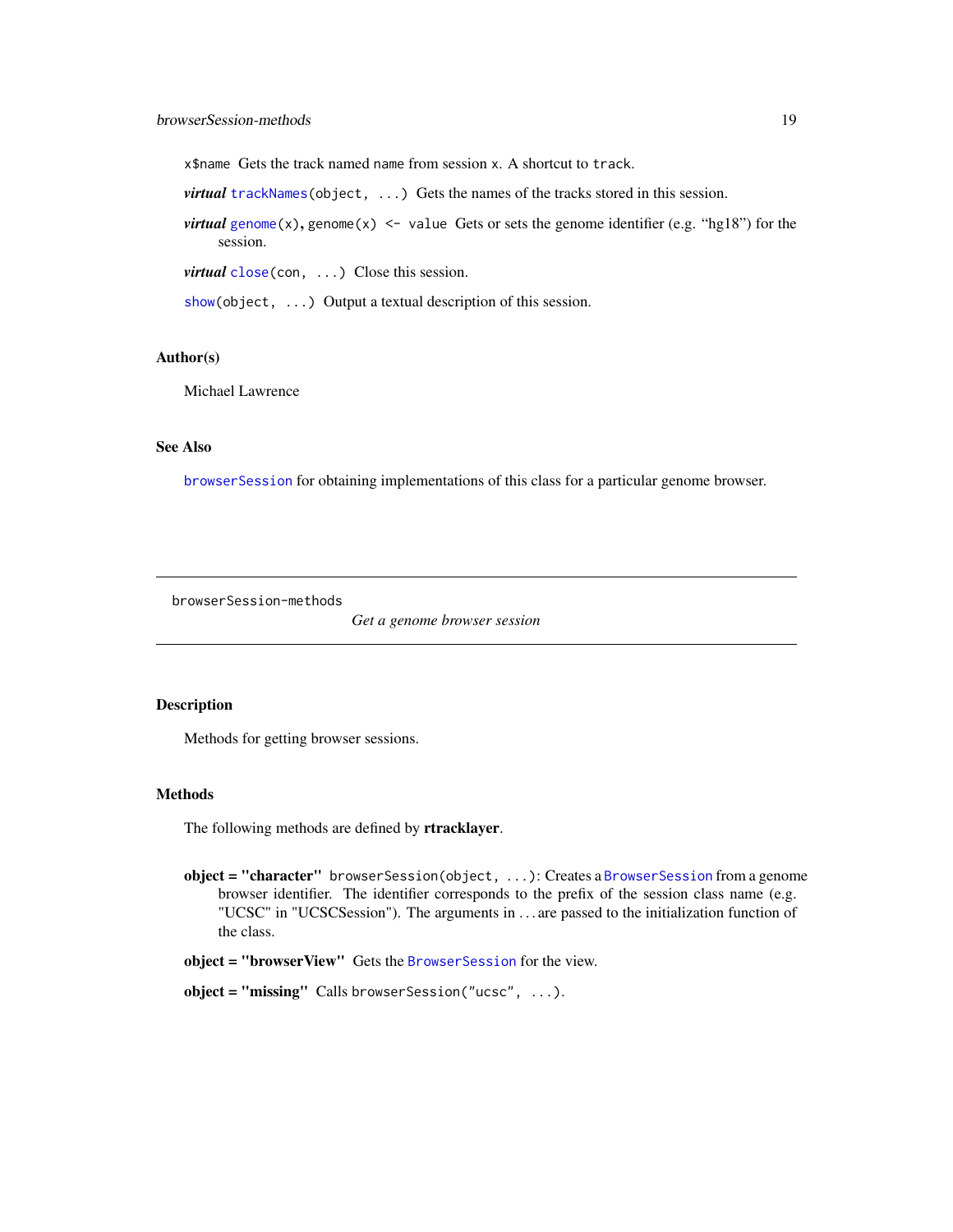<span id="page-19-1"></span><span id="page-19-0"></span>BrowserView-class *Class "BrowserView"*

#### Description

An object representing a genome browser view of a particular segment of a genome.

# Objects from the Class

A virtual Class: No objects may be created from it directly. See [browserView](#page-20-1) for obtaining an instance of an implementation for a particular genome browser.

# **Slots**

session: Object of class "BrowserSession" the browser session to which this view belongs.

# Methods

This specifies the API implemented by each browser backend. Note that a backend is not guaranteed to support all operations. See the backend-specific documentation for more details. The only builtin backend is [UCSCView](#page-60-1).

[browserSession\(](#page-18-1)object) Obtains the [BrowserSession](#page-17-1) to which this view belongs.

[close\(](#page-0-0)object) Close this view.

[range\(](#page-0-0)object) Obtains the [GRanges](#page-0-0) displayed by this view.

[trackNames\(](#page-46-1)object) Gets the names of the visible tracks in the view.

[trackNames\(](#page-46-1)object) <- value Sets the visible tracks by their names.

[show\(](#page-0-0)object) Outputs a textual description of this view.

visible(object) Get a named logical vector indicating whether each track is visible.

visible(object)  $\le$ - value Set a logical vector indicating the visibility of each track, with the same names and in the same order as that returned by visible(object).

# Author(s)

Michael Lawrence

# See Also

[browserView](#page-20-1) for obtaining instances of this class.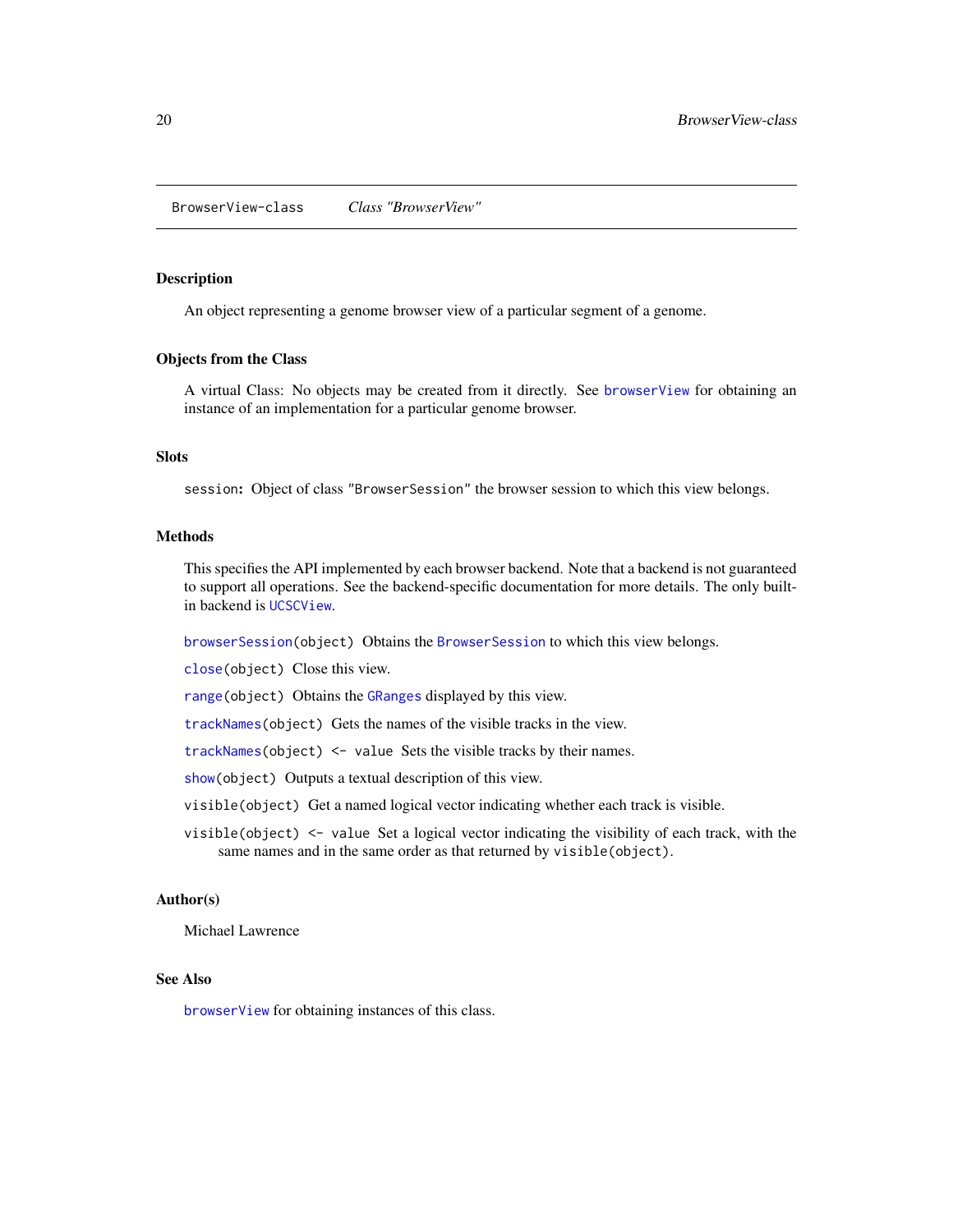# <span id="page-20-1"></span><span id="page-20-0"></span>Description

Methods for creating and getting browser views.

# Usage

```
browserView(object, range, track, ...)
```
# Arguments

| object    | The object from which to get the views.                                                                                                           |
|-----------|---------------------------------------------------------------------------------------------------------------------------------------------------|
| range     | The GRanges or Ranges List to display. If there are multiple elements, a view<br>is created for each element and a Browser View List is returned. |
| track     | List of track names to make visible in the view.                                                                                                  |
| $\ddotsc$ | Arguments to pass to methods                                                                                                                      |

# Methods

The following methods are defined by rtracklayer.

object = "UCSCSession" browserView(object, range = range(object), track = trackNames(object), ima Creates a [BrowserView](#page-19-1) of range with visible tracks specified by track. The imagewidth parameter specifies the width of the track image in pixels. track may be an instance of [UCSCTrackModes](#page-58-1). Arguments in ... are passed to [ucscTrackModes](#page-59-1) to create the UCSCTrackModes instance that will override modes indicated by the track parameter.

# Examples

```
## Not run:
 session <- browserSession()
 browserView(session,
             GRangesForUCSCGenome("hg19", "chr2", IRanges(20000, 50000)))
 ## only view "knownGene" track
 browserView(session, track = "knownGene")
```
## End(Not run)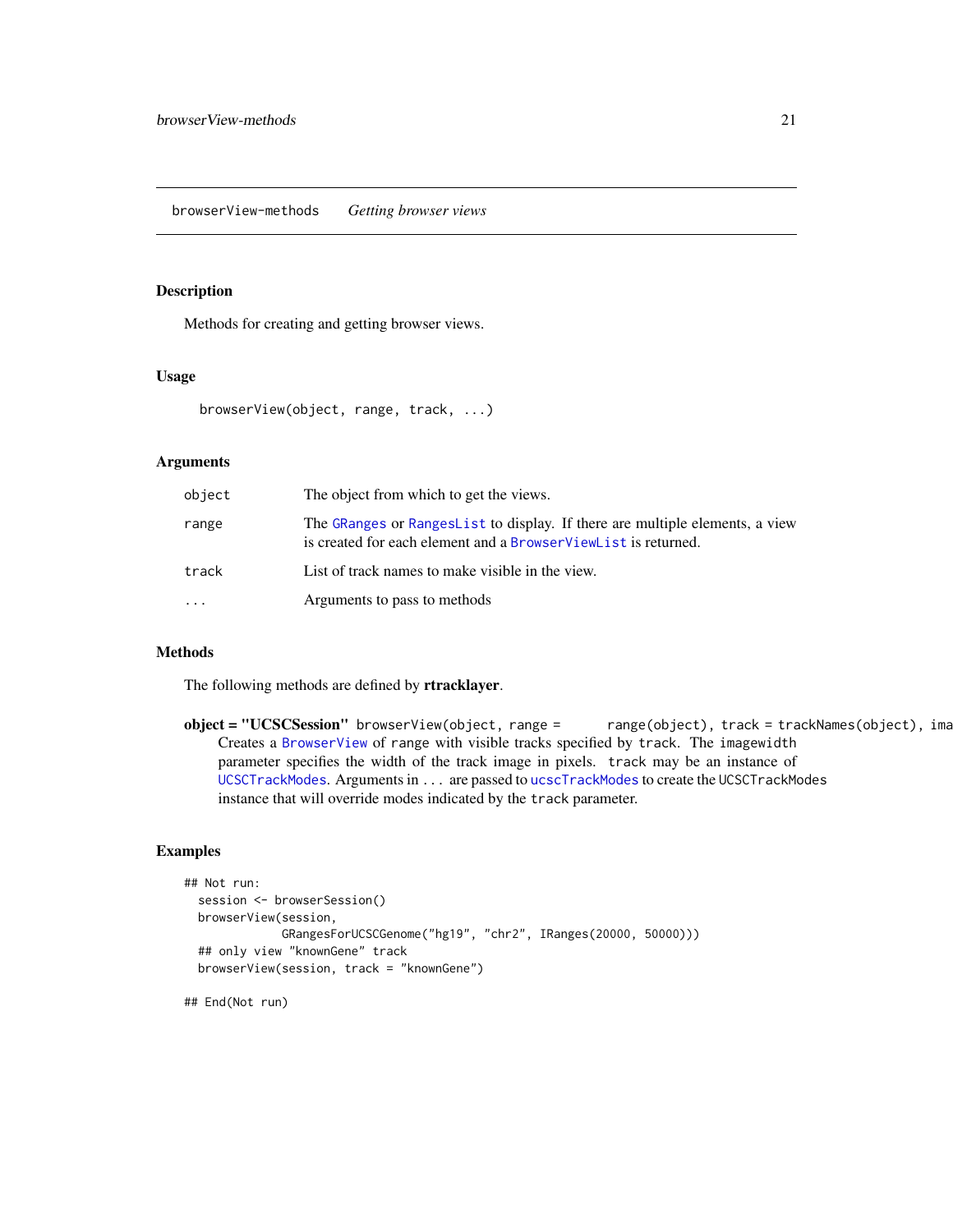<span id="page-21-2"></span><span id="page-21-0"></span>BrowserViewList-class *Lists of BrowserView*

# Description

A formal list of [BrowserView](#page-19-1) objects. Extends and inherits all its methods from [Vector](#page-0-0). Usually generated by passing multiple ranges to the [browserView](#page-20-1) function.

# **Constructor**

BrowserViewList(...): Concatenates the BrowserView objects in ... into a new BrowserViewList. This is rarely called by the user.

### Author(s)

Michael Lawrence

browserViews-methods *Getting the browser views*

# <span id="page-21-1"></span>Description

Methods for getting browser views.

# Methods

The following methods are defined by rtracklayer.

Gets the instances of [BrowserView](#page-19-1) in the session.

# See Also

object = "UCSCSession" [browserView](#page-20-1) for creating a browser view.

# Examples

```
## Not run:
session <- browseGenome()
browserViews(session)
```
## End(Not run)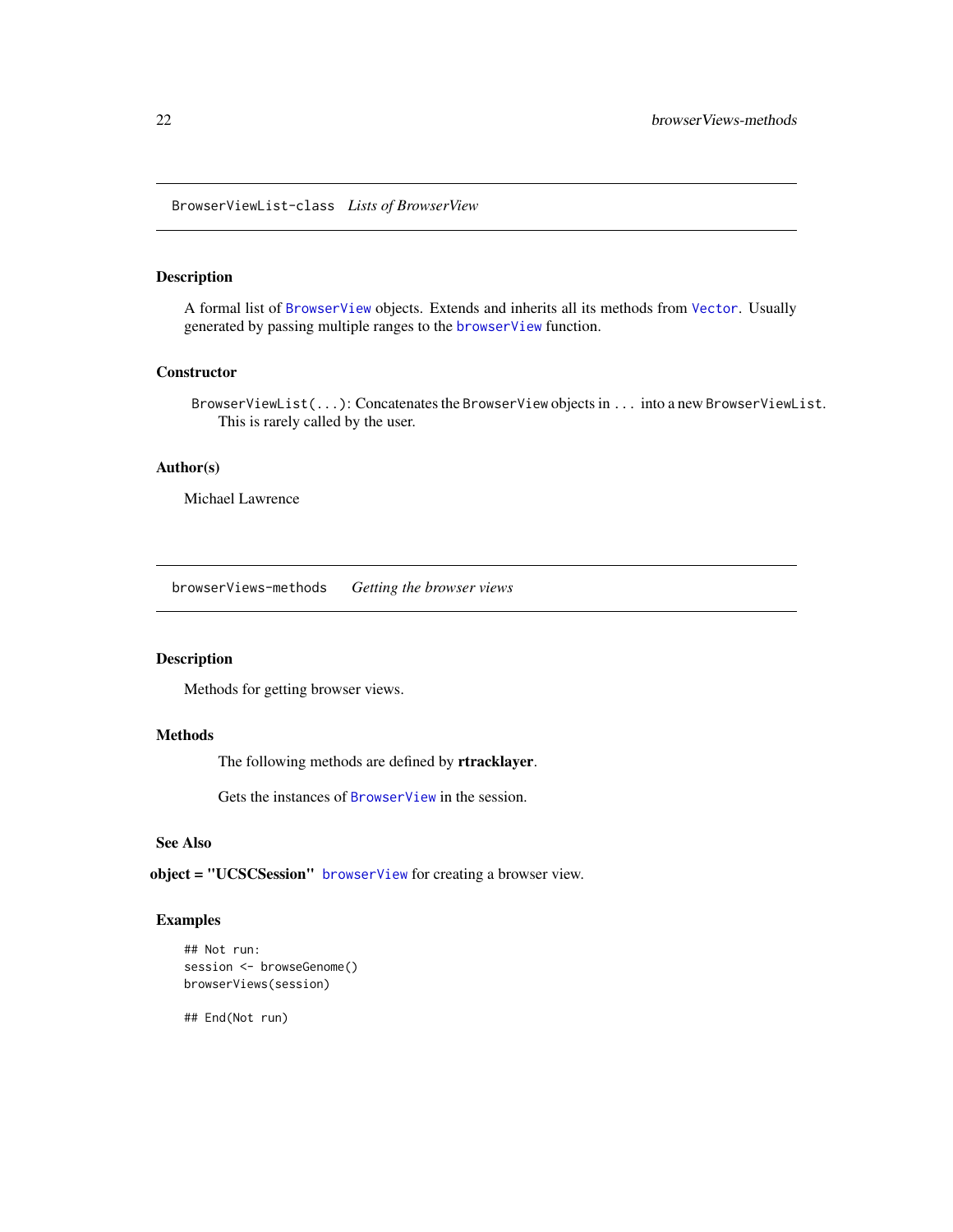<span id="page-22-1"></span><span id="page-22-0"></span>

#### <span id="page-22-2"></span>**Description**

A Chain object represents a UCSC chain alignment, typically imported from a chain file, and is essentially a list of ChainBlock objects. Each ChainBlock has a corresponding chromosome (its name in the list) and is a run-length encoded alignment, mapping a set of intervals on that chromosome to intervals on the same or other chromosomes.

# Accessor Methods

In the code snippets below, x and object are ChainBlock objects.

- ranges $(x)$ : Get the [Ranges](#page-0-0) object holding the starts and ends of the "from" ranges. Each range is a contiguous block of positions aligned without gaps to the other sequence.
- offset $(x)$ : Integer offset from the "from" start to the "end" start (which could be in another chromosome).
- $score(x)$ : The score for each mapping.
- $space(x)$ : The space (chromosome) of the "to" range.
- reversed $(x)$ : Whether the mapping inverts the region, i.e., the alignment is between different strands.

#### Import

A Chain object can be loaded from a UCSC chain format file simply by passing the path import function. If the file extension is not "chain", then either pass "chain" to the format argument, or cast the path to a ChainFile object. The import.chain function is provided as a (slight) convenience. It is documented below, along with the extra exclude argument to the import method.

import.chain(con, exclude =  $"$ \_", ...): Imports a chain file named con as a Chain object, a list of ChainBlocks. Alignments for chromosomes matching the exclude pattern are not imported.

#### Note

A chain file essentially details many local alignments, so it is possible for the "from" ranges to map to overlapping regions in the other sequence. The "from" ranges are guaranteed to be disjoint (but do not necessarily cover the entire "from" sequence).

# Author(s)

Michael Lawrence

# See Also

[liftOver](#page-35-1) for performing lift overs using a chain alignment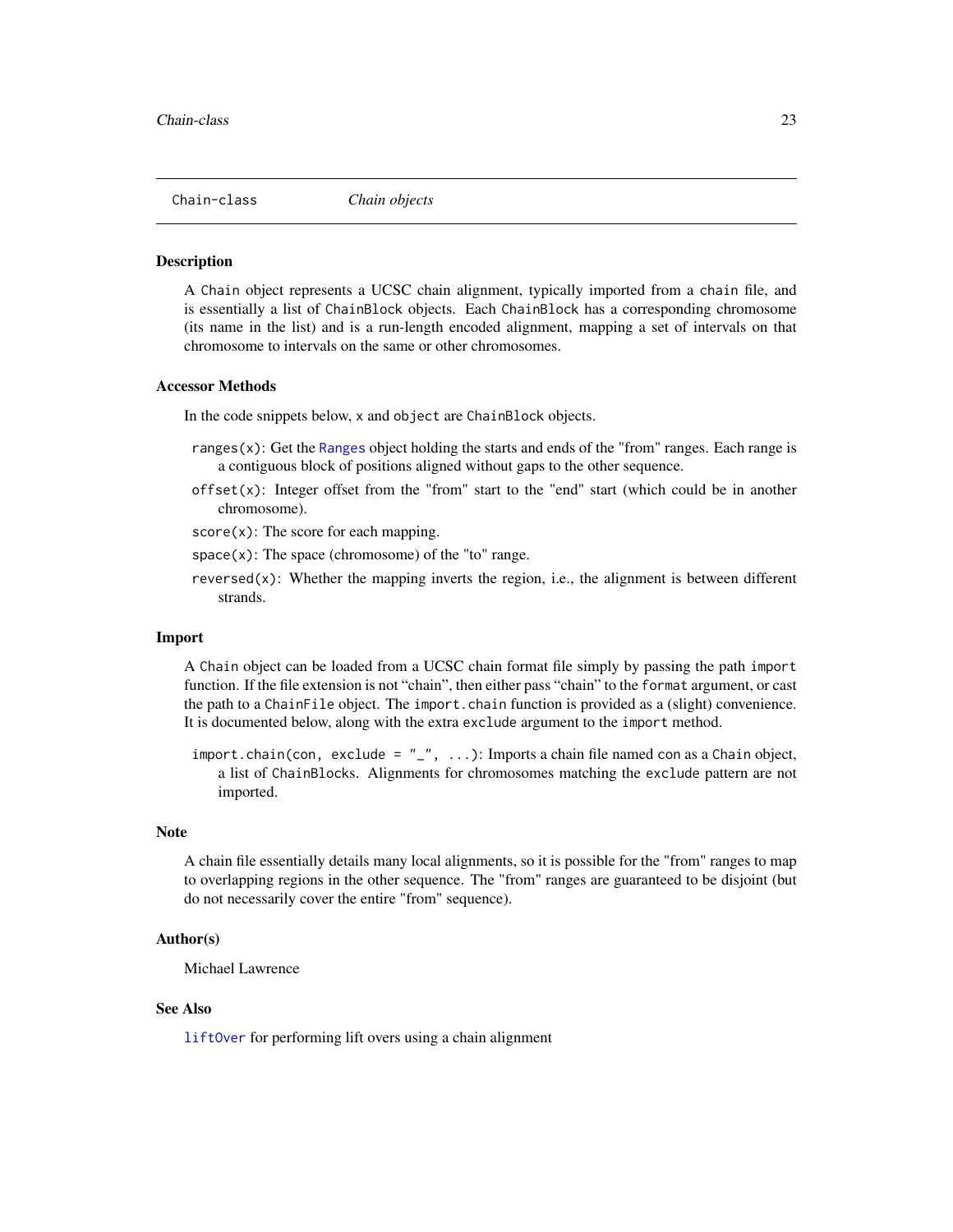<span id="page-23-0"></span>

#### **Description**

A RangedData object (created by the GGtools package) with features from a subset of the SNPs on chromosome 20 from 60 HapMap founders in the CEU cohort. Each SNP has an associated data value indicating its association with the expression of the CPNE1 gene according to a Cochran-Armitage 1df test. The top 5000 scoring SNPs were selected for the track.

#### Usage

data(cpneTrack)

# Format

Each feature (row) is a SNP. The association test scores are accessible via [score](#page-0-0).

# Source

Vince Carey and the GGtools package.

#### Examples

data(cpneTrack) plot(start(cpneTrack), score(cpneTrack))

FastaFile-class *FastaFile objects*

#### Description

These functions support the import and export of the Fasta sequence format, using the Biostrings package.

#### Usage

```
## S4 method for signature FastaFile,ANY,ANY
import(con, format, text,
           type = c("DNA", "RNA", "AA", "B"), ...)
## S4 method for signature ANY,FastaFile,ANY
export(object, con, format, ...)
## S4 method for signature XStringSet,FastaFile,ANY
export(object, con, format, ...)
```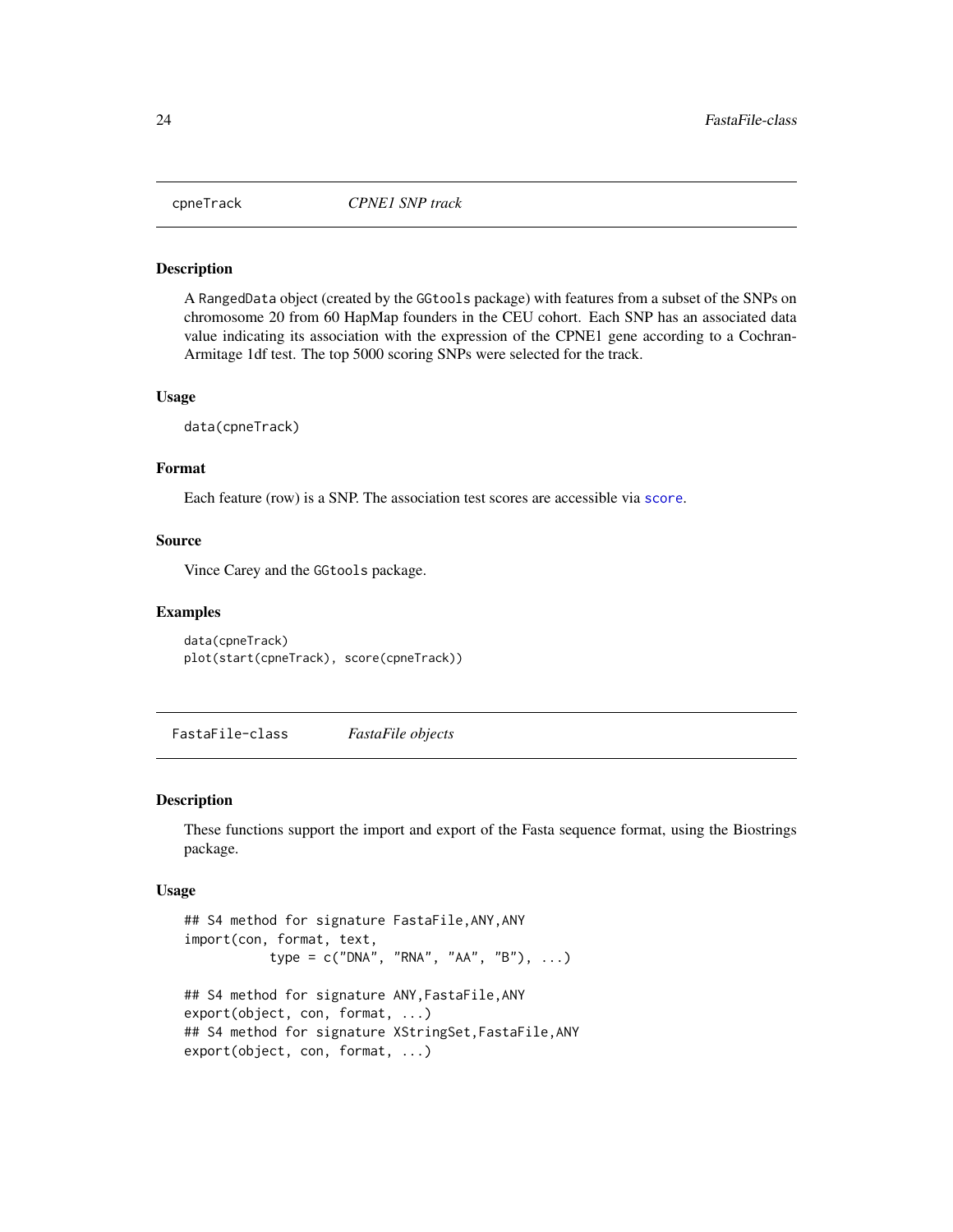# <span id="page-24-0"></span>genomeBrowsers 25

#### Arguments

| con      | A path or Fasta File object. URLs and connections are not supported. If con<br>is not a Fasta File, either the file extension or the format argument needs to be<br>"fasta". Compressed files ("gz", "bz2" and "xz") are handled transparently. |
|----------|-------------------------------------------------------------------------------------------------------------------------------------------------------------------------------------------------------------------------------------------------|
| object   | The object to export, should be an XString Set or something coercible to a<br>DNAStringSet, like a character vector.                                                                                                                            |
| format   | If not missing, should be "fasta".                                                                                                                                                                                                              |
| text     | If con is missing, a character vector to use as the input                                                                                                                                                                                       |
| type     | Type of biological sequence.                                                                                                                                                                                                                    |
| $\cdots$ | Arguments to pass down to write XString Set (export) or the read DNAString Set<br>family of functions (import).                                                                                                                                 |

# FastaFile objects

The FastaFile class extends [RTLFile](#page-41-1) and is a formal represention of a resource in the Fasta format. To cast a path, URL or connection to a FastaFile, pass it to the FastaFile constructor.

# Author(s)

Michael Lawrence

# See Also

These functions are implemented by the Biostrings [writeXStringSet](#page-0-0) (export) and the [readDNAStringSet](#page-0-0) family of functions (import).

See [export-methods](#page-0-0) in the BSgenome package for exporting a [BSgenome](#page-0-0) object as a FASTA file.

genomeBrowsers *Get available genome browsers*

#### Description

Gets the identifiers of the loaded genome browser drivers.

#### Usage

```
genomeBrowsers(where = topenv(parent.frame()))
```
# Arguments

where The environment in which to search for drivers.

# Details

This searches the specified environment for classes that extend [BrowserSession](#page-17-1). The prefix of the class name, e.g. "ucsc" in "UCSCSession", is returned for each driver.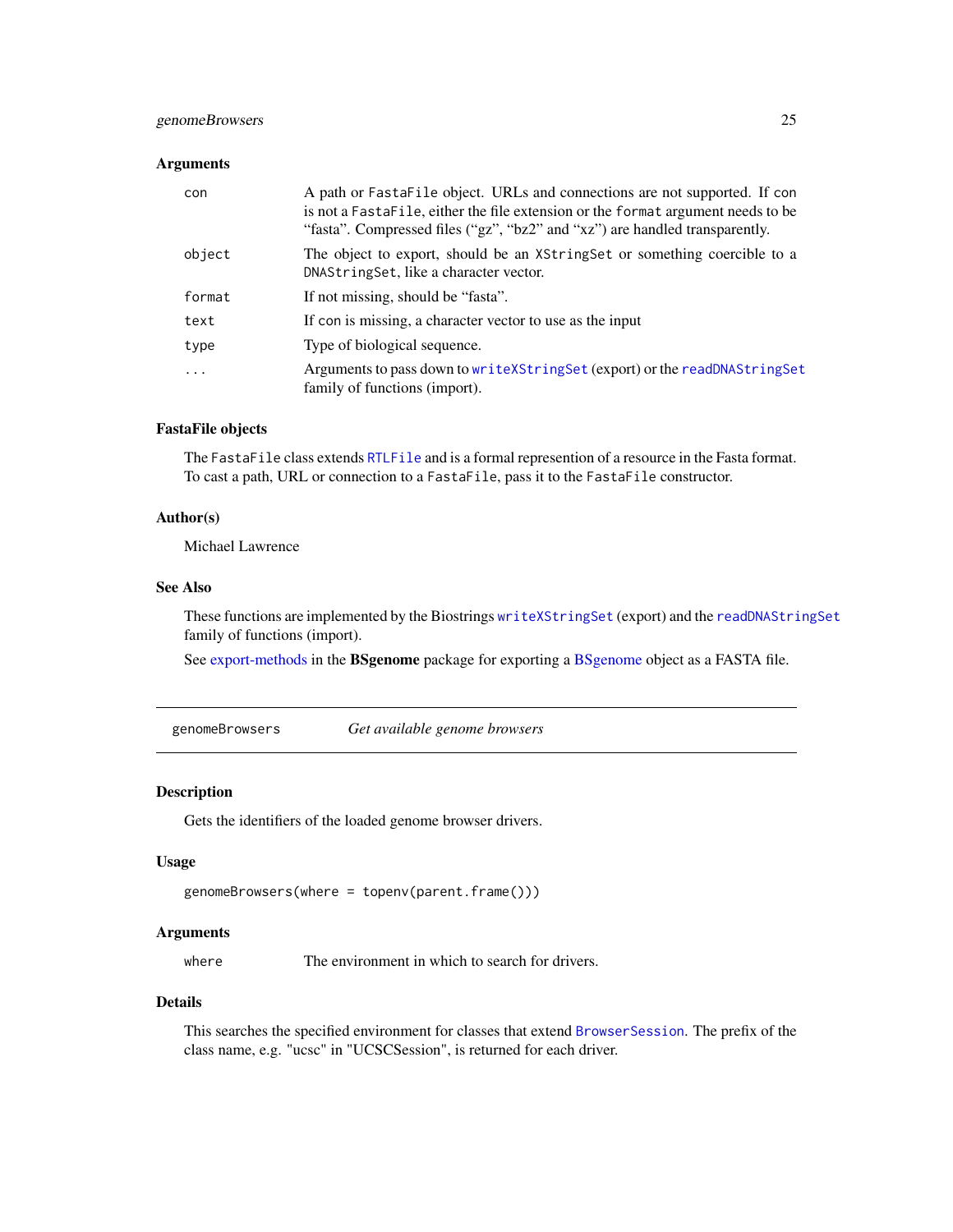A character vector of driver identifiers.

#### Author(s)

Michael Lawrence

# See Also

[browseGenome](#page-15-1) and [browserSession](#page-18-1) that create browserSession implementations given an identifier returned from this function.

<span id="page-25-1"></span>GenomicSelection *Genomic data selection*

# Description

Convenience constructor of a [RangedSelection](#page-0-0) object for selecting a data on a per-chromosome basis for a given genome.

# Usage

```
GenomicSelection(genome, chrom = NULL, colnames = character(0))
```
# Arguments

| genome   | A string identifying a genome. Should match the end of a BS genome package |
|----------|----------------------------------------------------------------------------|
|          | name, e.g. " $hg19"$ .                                                     |
| chrom    | Character vector naming chromosomes to select.                             |
| colnames | The column names to select from the dataset.                               |

# Value

A [RangedSelection](#page-0-0) object, selecting entire chromosomes

# Author(s)

Michael Lawrence

# See Also

[RangedSelection](#page-0-0), [BigWigSelection](#page-14-2)

# Examples

```
# every chromosome from hg19
GenomicSelection("hg19")
# chr1 and 2 from hg19, with a score column
GenomicSelection("hg19", c("chr1", "chr2"), "score")
```
<span id="page-25-0"></span>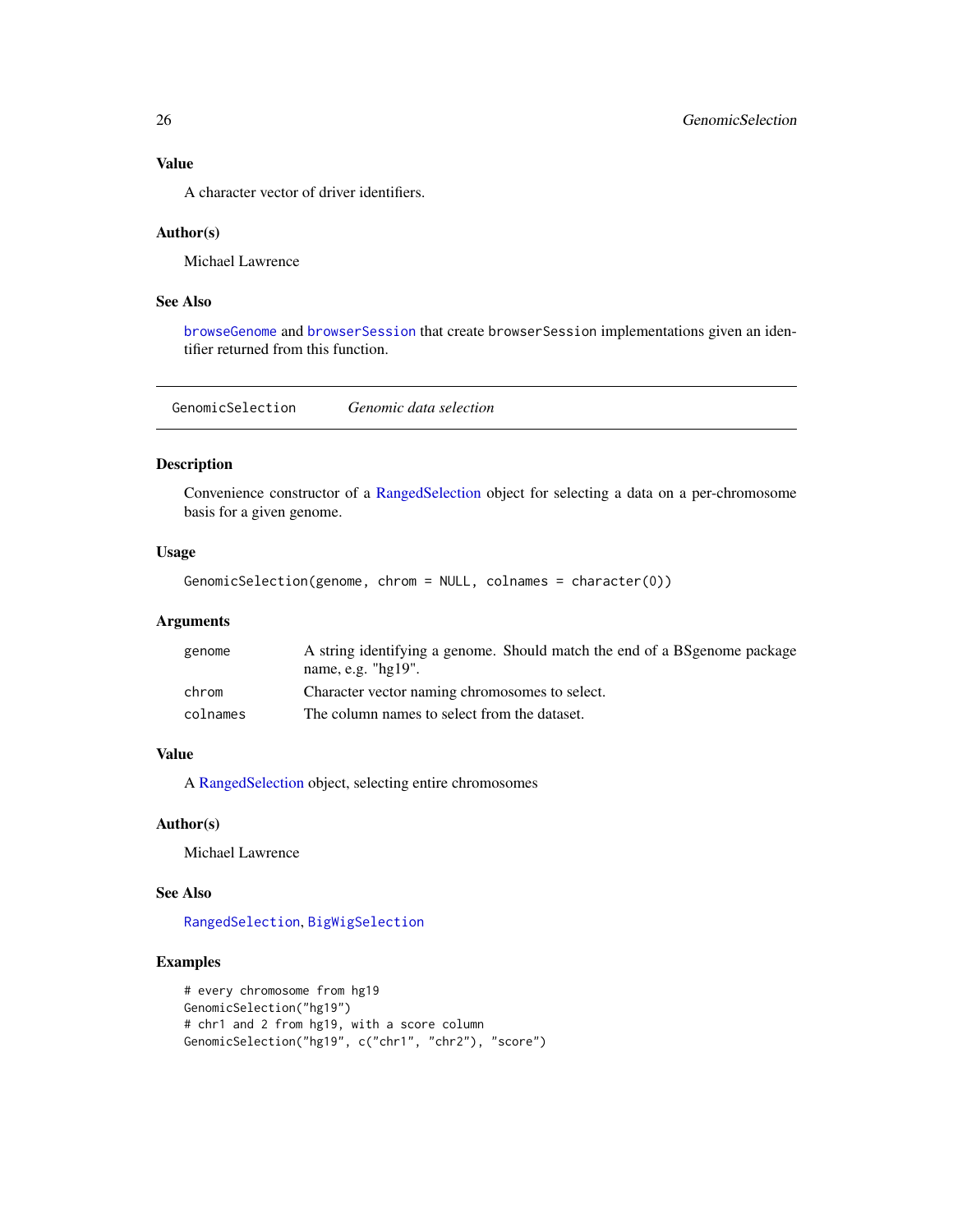# <span id="page-26-1"></span><span id="page-26-0"></span>Description

These functions support the import and export of the GFF format, of which there are three versions and several flavors.

# Usage

```
## S4 method for signature GFFFile,ANY,ANY
import(con, format, text,
           version = c("", "1", "2", "3"),
           genome = NA, asRangedData = FALSE, colnames = NULL, which = NULL,
           feature.type = NULL)
import.gff(con, ...)
import.gff1(con, ...)
import.gff2(con, ...)
import.gff3(con, ...)
## S4 method for signature ANY,GFFFile,ANY
export(object, con, format, ...)
## S4 method for signature GenomicRanges,GFFFile,ANY
export(object, con, format,
                   version = c("1", "2", "3"),
                   source = "rtracklayer", append = FALSE, index = FALSE)
## S4 method for signature GenomicRangesList,GFFFile,ANY
export(object, con, format, ...)
export.gff(object, con, ...)
export.gff1(object, con, ...)
export.gff2(object, con, ...)
export.gff3(object, con, ...)
```
# Arguments

| con    | A path, URL, connection or GFFFile object. For the functions ending in .gff,<br>get get a get a get a get a get a get a get a get a get a get a get a get a get a get a get a get a get a get a get a get a get a get a get a get a get a get a get a get a get a get a get a get a get a get a get a get a ge<br>and import functions, the format must be indicated another way. If con is a path,<br>URL or connection, either the file extension or the format argument needs to<br>be one of "gff", "gff1" "gff2", "gff3", "gvf", or "gtf". Compressed files ("gz",<br>"bz2" and "xz") are handled transparently. |
|--------|-----------------------------------------------------------------------------------------------------------------------------------------------------------------------------------------------------------------------------------------------------------------------------------------------------------------------------------------------------------------------------------------------------------------------------------------------------------------------------------------------------------------------------------------------------------------------------------------------------------------------|
| object | The object to export, should be a GRanges or something coercible to a GRanges.<br>If the object has a method for as GFF, it is called prior to coercion. This makes it<br>possible to export a GRange slat or TxDb in a way that preserves the hierarchi-<br>cal structure. For exporting multiple tracks, in the UCSC track line metaformat,<br>pass a GenomicRangesList, or something coercible to one.                                                                                                                                                                                                             |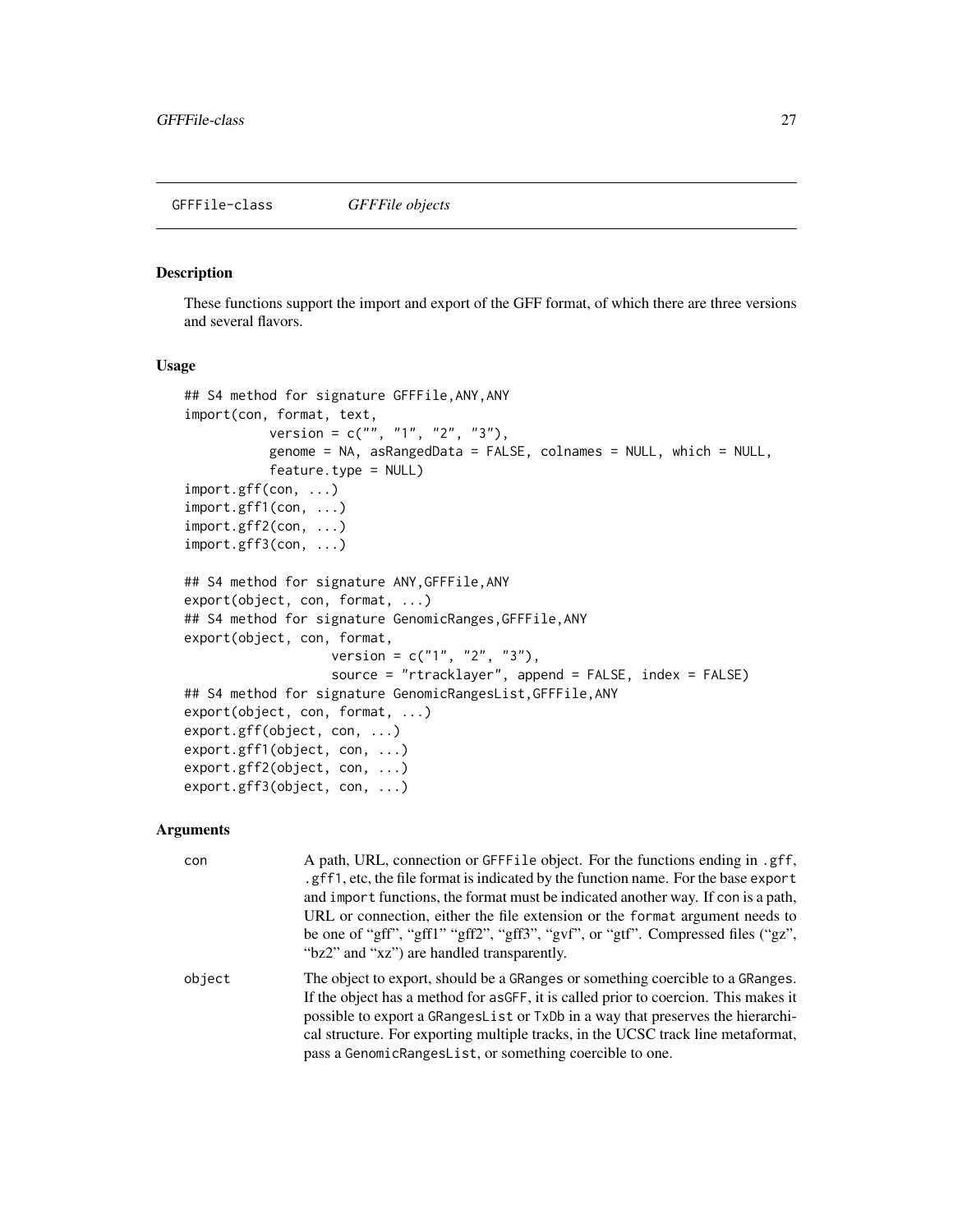| format       | If not missing, should be one of "gff", "gff1" "gff2", "gff3", "gvf", or "gtf".                                                                                                                                                                                                                                                                     |
|--------------|-----------------------------------------------------------------------------------------------------------------------------------------------------------------------------------------------------------------------------------------------------------------------------------------------------------------------------------------------------|
| version      | If the format is given as "gff", i.e., it does not specify a version, then this should<br>indicate the GFF version as one of "" (for import only, from the gff-version<br>directive in the file or "1" if none), "1", "2" or "3".                                                                                                                   |
| text         | If con is missing, a character vector to use as the input.                                                                                                                                                                                                                                                                                          |
| genome       | The identifier of a genome, or NA if unknown. Typically, this is a UCSC identi-<br>fier like "hg19". An attempt will be made to derive the seqinfo on the return<br>value using either an installed BSgenome package or UCSC, if network access<br>is available.                                                                                    |
| asRangedData | If TRUE, a RangedData is returned, instead of a GRanges.                                                                                                                                                                                                                                                                                            |
| colnames     | A character vector naming the columns to parse. These should name either fixed<br>fields, like source or strand, or, for GFF2 and GFF3, any attribute.                                                                                                                                                                                              |
| which        | A range data structure like RangesList or GRanges. Only the intervals in the<br>file overlapping the given ranges are returned. This is much more efficient when<br>the file is indexed with the tabix utility.                                                                                                                                     |
| feature.type | NULL (the default) or a character vector of valid feature types. If not NULL, then<br>only the features of the specified type(s) are imported.                                                                                                                                                                                                      |
| source       | The value for the source column in GFF. This is typically the name of the pack-<br>age or algorithm that generated the feature.                                                                                                                                                                                                                     |
| index        | If TRUE, automatically compress and index the output file with bgzf and tabix.<br>Note that tabix indexing will sort the data by chromosome and start. Does not<br>work when exporting a RangedDataList with multiple elements; tabix supports<br>a single track in a file.                                                                         |
| append       | If TRUE, and con points to a file path, the data is appended to the file. Obviously,<br>if con is a connection, the data is always appended.                                                                                                                                                                                                        |
| $\ddots$     | Arguments to pass down to methods to other methods. For import, the flow<br>eventually reaches the GFFFile method on import. For export, the RangedData,<br>GFFFile method on export is the sink. When trackLine is TRUE or the target<br>format is BED15, the arguments are passed through export.ucsc, so track line<br>parameters are supported. |

#### Details

The Generic Feature Format (GFF) format is a tab-separated table of intervals. There are three different versions of GFF, and they all have the same number of columns. In GFF1, the last column is a grouping factor, whereas in the later versions the last column holds application-specific attributes, with some conventions defined for those commonly used. This attribute support facilitates specifying extensions to the format. These include GTF (Gene Transfer Format, an extension of GFF2) and GVF (Genome Variation Format, an extension of GFF3). The rtracklayer package recognizes the "gtf" and "gvf" extensions and parses the extra attributes into columns of the result; however, it does not perform any extension-specific processing. Both GFF1 and GFF2 have been proclaimed obsolete; however, the UCSC Genome Browser only supports GFF1 (and GTF), and GFF2 is still in broad use.

GFF is distinguished from the simpler BED format by its flexible attribute support and its hierarchical structure, as specified by the group column in GFF1 (only one level of grouping) and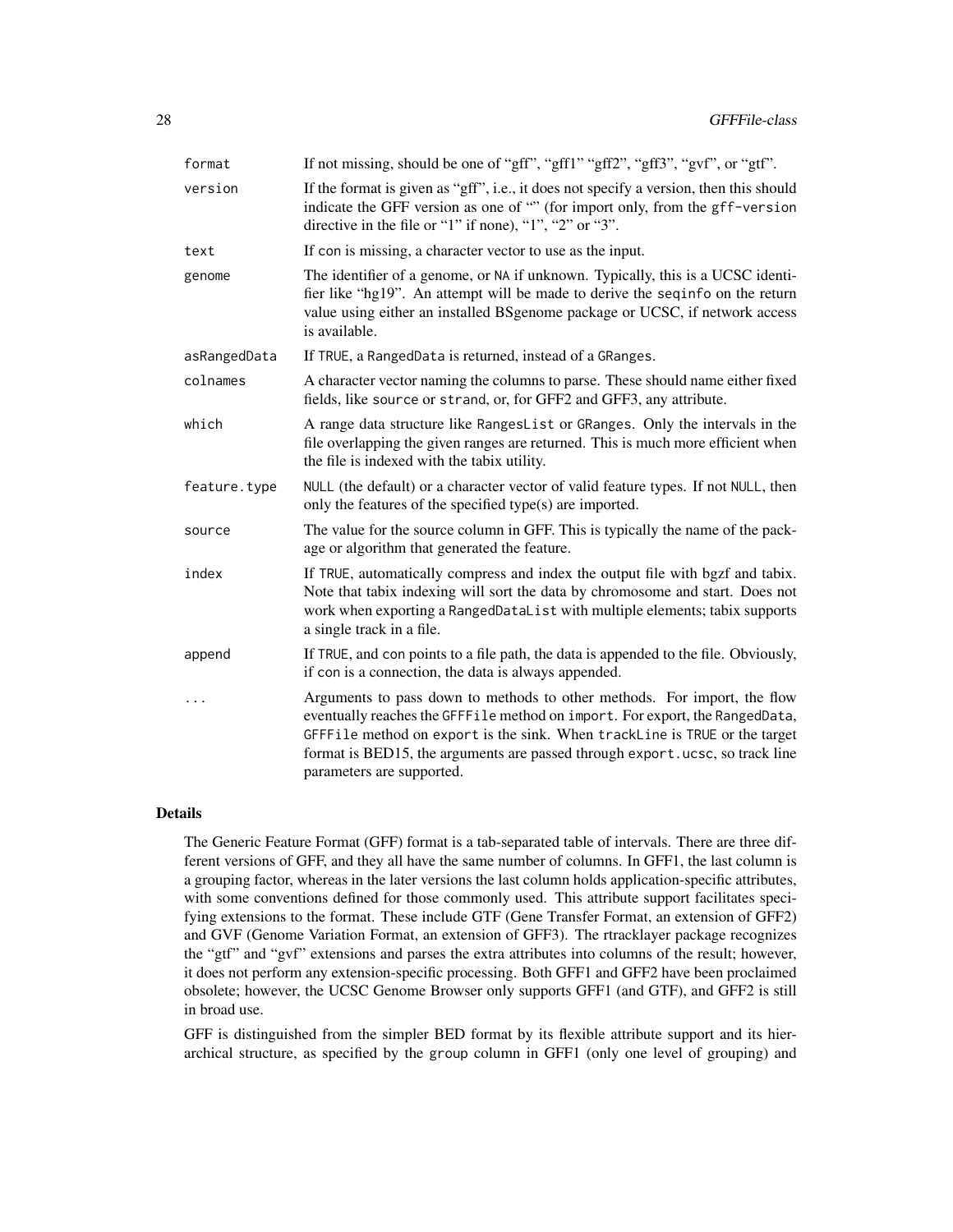#### GFFFile-class 29

the Parent attribute in GFF3. GFF2 does not specify a convention for representing hierarchies, although its GTF extension provides this for gene structures. The combination of support for hierarchical data and arbitrary descriptive attributes makes GFF(3) the preferred format for representing gene models.

Although GFF features a score column, large quantitative data belong in a format like [BigWig](#page-11-1) and alignments from high-throughput experiments belong in [BAM.](#page-0-0) For variants, the VCF format (supported by the VariantAnnotation package) seems to be more widely adopted than the GVF extension.

A note on the UCSC track line metaformat: track lines are a means for passing hints to visualization tools like the UCSC Genome Browser and the Integrated Genome Browser (IGB), and they allow multiple tracks to be concatenated in the same file. Since GFF is not a UCSC format, it is not common to annotate GFF data with track lines, but rtracklayer still supports it. To export or import GFF data in the track line format, call [export.ucsc](#page-50-1) or [import.ucsc](#page-50-1).

The following is the mapping of GFF elements to a GRanges or RangedData object. NA values are allowed only where indicated. These appear as a "." in the file. GFF requires that all columns are included, so export generates defaults for missing columns.

seqid, start, end the ranges component.

source character vector in the source column; defaults to "rtracklayer" on export.

- type character vector in the type column; defaults to "sequence\_feature" in the output, i.e., SO:0000110.
- score numeric vector (NA's allowed) in the score column, accessible via the score accessor; defaults to NA upon export.
- strand strand factor (NA's allowed) in the strand column, accessible via the strand accessor; defaults to NA upon export.
- phase integer vector, either 0, 1 or 2 (NA's allowed); defaults to NA upon export.

group a factor (GFF1 only); defaults to the seqid (e.g., chromosome) on export.

In GFF versions 2 and 3, attributes map to arbitrary columns in the result. In GFF3, some attributes (Parent, Alias, Note, DBxref and Ontology\_term) can have multiple, comma-separated values; these columns are thus always CharacterList objects.

#### Value

A GRanges (or RangedData if asRangedData is TRUE), with the metadata columns described in the details.

# GFFFile objects

The GFFFile class extends [RTLFile](#page-41-1) and is a formal represention of a resource in the GFF format. To cast a path, URL or connection to a GFFFile, pass it to the GFFFile constructor. The GFF1File, GFF2File, GFF3File, GVFFile and GTFFile classes all extend GFFFile and indicate a particular version of the format.

It has the following utility methods:

genome: Gets the genome identifier from the "genome-build" header directive.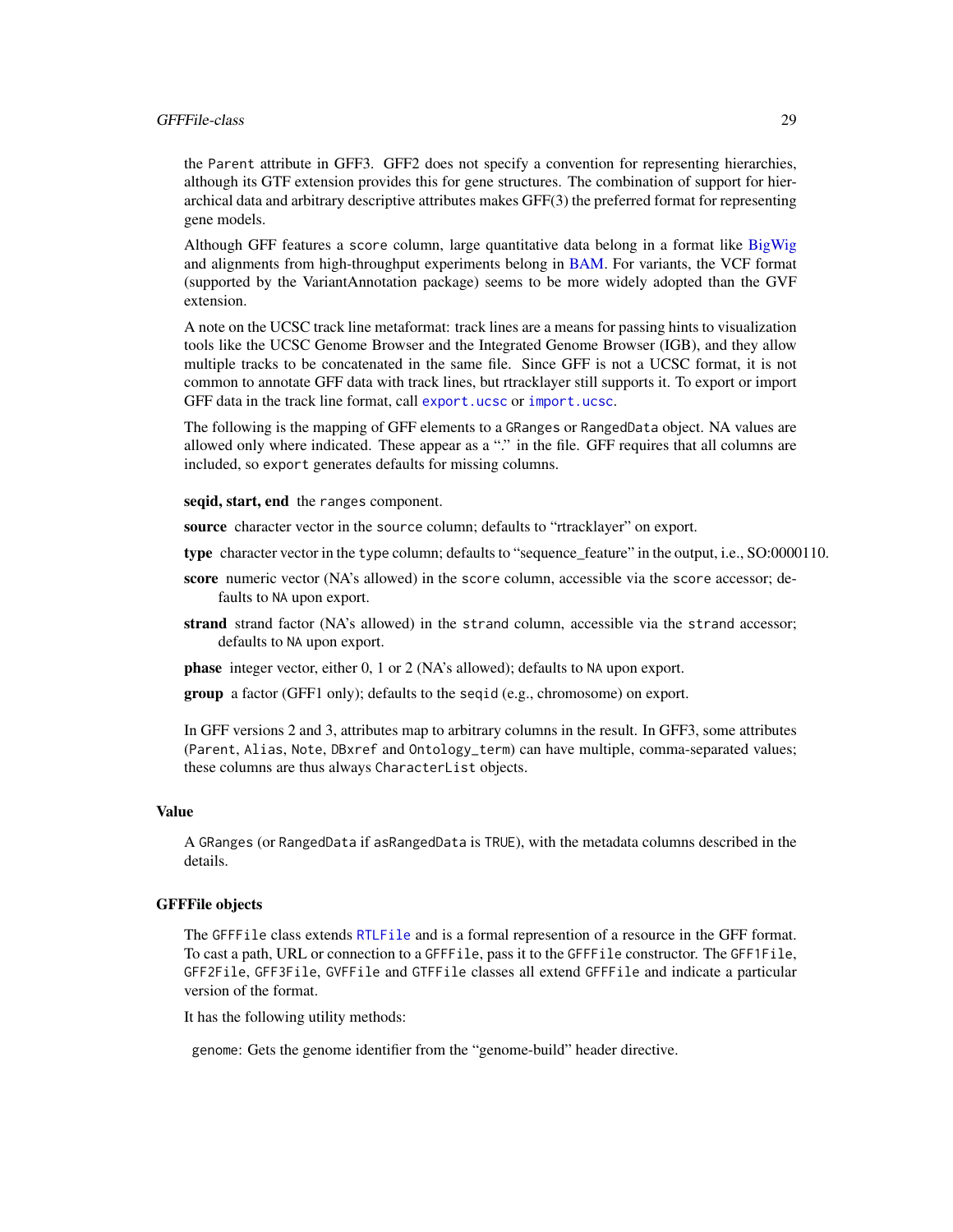#### Author(s)

Michael Lawrence

#### References

GFF1, GFF2 <http://www.sanger.ac.uk/resources/software/gff/spec.html> GFF3 <http://www.sequenceontology.org/gff3.shtml> GVF <http://www.sequenceontology.org/resources/gvf.html> GTF <http://mblab.wustl.edu/GTF22.html>

# Examples

```
test_path <- system.file("tests", package = "rtracklayer")
 test_gff3 <- file.path(test_path, "genes.gff3")
 ## basic import
 test <- import(test_gff3, asRangedData = FALSE)
 test
 ## import.gff functions
 import.gff(test_gff3, asRangedData = FALSE)
 import.gff3(test_gff3, asRangedData = FALSE)
 ## GFFFile derivatives
 test_gff_file <- GFF3File(test_gff3)
 import(test_gff_file, asRangedData = FALSE)
 test_gff_file <- GFFFile(test_gff3)
 import(test_gff_file, asRangedData = FALSE)
 test_gff_file <- GFFFile(test_gff3, version = "3")
 import(test_gff_file, asRangedData = FALSE)
 ## from connection
 test_gff_con <- file(test_gff3)
 test <- import(test_gff_con, format = "gff", asRangedData = FALSE)
 close(test_gff_con)
 ## various arguments
 import(test_gff3, genome = "hg19", asRangedData = FALSE)
 import(test_gff3, colnames = character(), asRangedData = FALSE)
 import(test_gff3, colnames = c("strand", "geneName"), asRangedData = FALSE)
 ## which
 which <- RangesList(chr10 = IRanges(90000, 93000))
 import(test_gff3, which = which, asRangedData = FALSE)
## Not run:
 ## append
 test_gff3_out <- file.path(tempdir(), "genes.gff3")
 export(test[seqnames(test) == "chr10"], test_gff3_out)
 export(test[seqnames(test) == "chr12"], test_gff3_out, append = TRUE)
```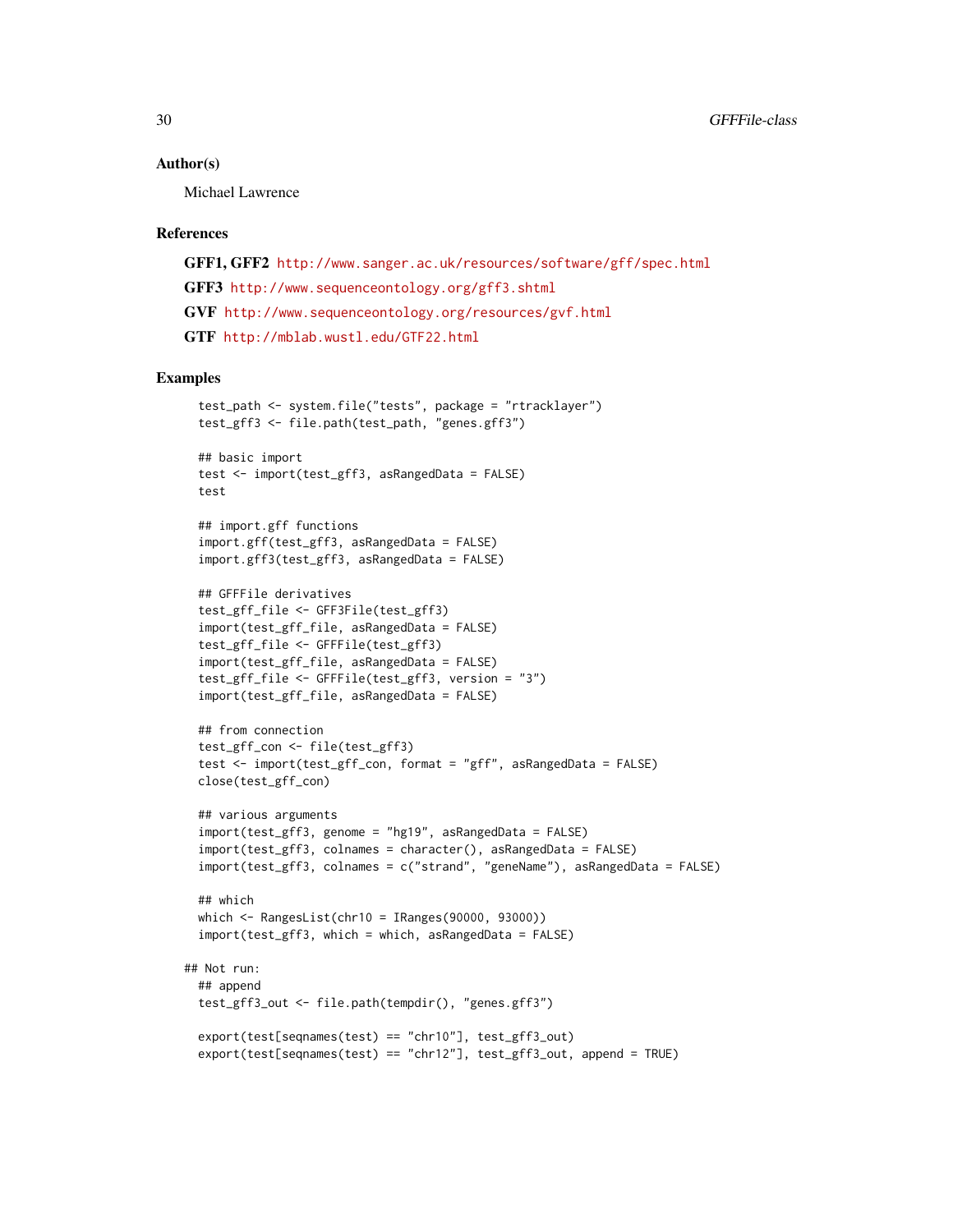```
import(test_gff3_out, asRangedData = FALSE)
## index
export(test, test_gff3_out, index = TRUE)
test_bed_gz <- paste(test_gff3_out, ".gz", sep = "")
import(test_bed_gz, which = which, asRangedData = FALSE)
## RangedDataList
rdl < -RangedDataList(new("UCSCData", test[1],
                     trackLine = new("BasicTrackLine", name = "chr10")),
                 new("UCSCData", test[2],
                     trackLine = new("BasicTrackLine", name = "chr12")))
names(rdl) <- names(test)
export(rdl, test_gff3_out)
import.ucsc(test_gff3_out, asRangedData = FALSE)
```
## End(Not run)

GRangesForUCSCGenome *GRanges for a Genome*

# **Description**

These functions assist in the creation of [Seqinfo](#page-0-0) or [GRanges](#page-0-0) for a genome.

#### Usage

```
GRangesForUCSCGenome(genome, chrom = NULL, ranges = NULL, ...)
GRangesForBSGenome(genome, chrom = NULL, ranges = NULL, ...)
```

```
SeqinfoForUCSCGenome(genome)
SeqinfoForBSGenome(genome)
```
#### Arguments

| genome                  | A string identifying a genome, usually one assigned by UCSC, like "hg19". |
|-------------------------|---------------------------------------------------------------------------|
| chrom                   | A character vector of chromosome names, or NULL.                          |
| ranges                  | A Ranges object with the intervals.                                       |
| $\cdot$ $\cdot$ $\cdot$ | Additional arguments to pass to the GRanges constructor.                  |

#### Details

The genome ID is stored in the metadata of the ranges and is retrievable via the [genome](#page-0-0) function. The sequence lengths are also properly initialized for the genome. This mitigates the possibility of accidentally storing intervals for the wrong genome.

GRangesForUCSCGenome obtains sequence information from the UCSC website, while GRangesForBSGenome looks for it in an installed BSGenome package. Using the latter is more efficient in the long-run,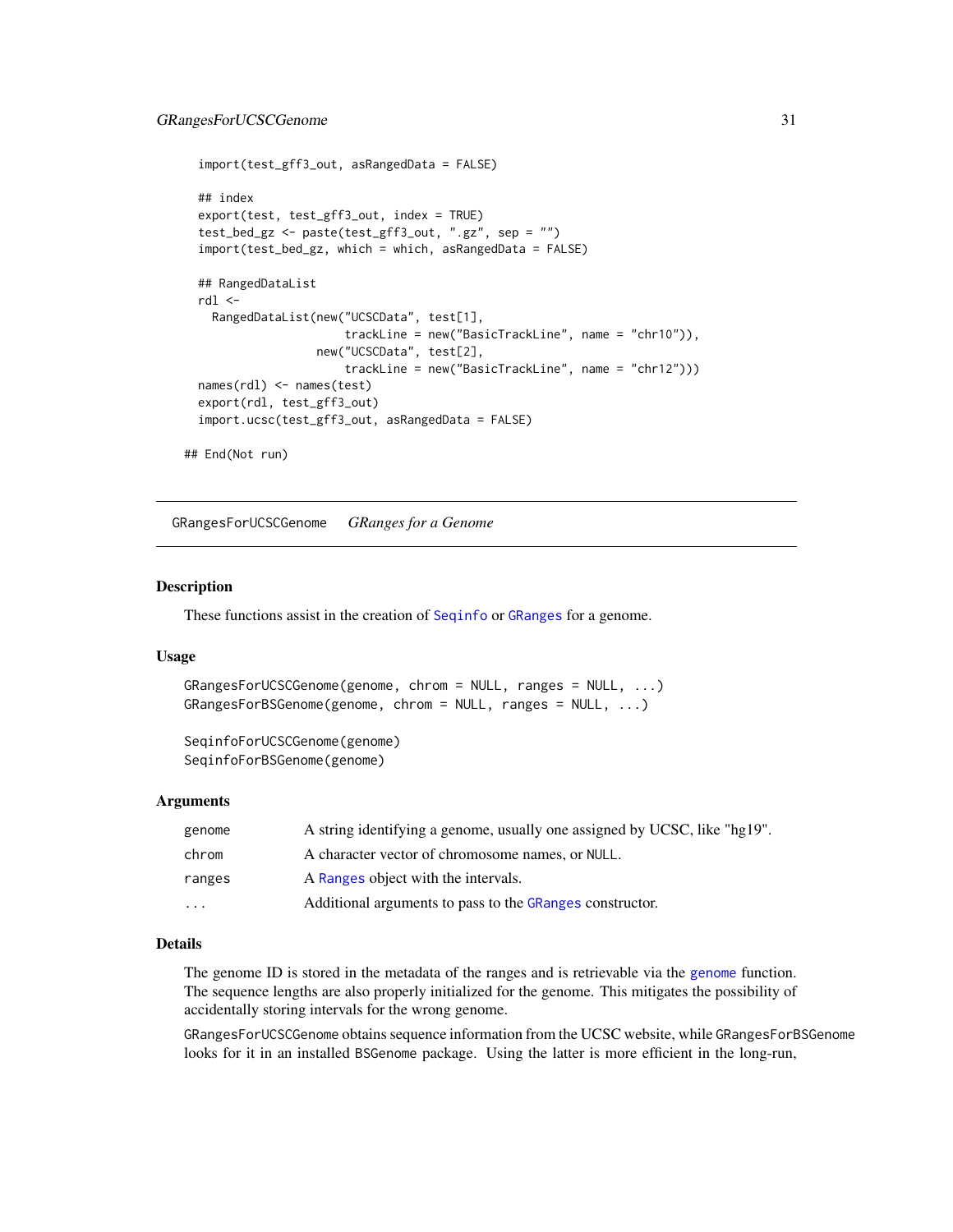<span id="page-31-0"></span>but requires downloading and installing a potentially large genome package, or creating one from scratch if it does not yet exist for the genome of interest.

#### Value

For the GRangesFor\* functions, a GRanges object, with the appropriate [seqlengths](#page-0-0) and [genome](#page-0-0) ID.

The SeqinfoFor\* functions return a Seqinfo for the indicated genome.

# Author(s)

Michael Lawrence

<span id="page-31-1"></span>GraphTrackLine-class *Class "GraphTrackLine"*

# Description

A UCSC track line for graphical tracks.

#### Objects from the Class

Objects can be created by calls of the form new("GraphTrackLine", ...) or parsed from a character vector track line with as(text, "GraphTrackLine") or converted from a [BasicTrackLine](#page-5-1) using as(basic, "GraphTrackLine").

# **Slots**

- altColor: Object of class "integer" giving an alternate color, as from [col2rgb](#page-0-0).
- autoScale: Object of class "logical" indicating whether to automatically scale to min/max of the data.
- alwaysZero: Object of class "logical" indicating whether to fix the lower limit of the Y axis at zero.
- gridDefault: Object of class "logical" indicating whether a grid should be drawn.
- maxHeightPixels: Object of class "numeric" of length three (max, default, min), giving the allowable range for the vertical height of the graph.
- graphType: Object of class "character", specifying the graph type, either "bar" or "points".
- viewLimits: Object of class "numeric" and of length two specifying the data range (min, max) shown in the graph.
- yLineMark: Object of class "numeric" giving the position of a horizontal line.
- yLineOnOff: Object of class "logical" indicating whether the yLineMark should be visible.
- windowingFunction: Object of class "character", one of "maximum", "mean", "minimum", for removing points when the graph shrinks.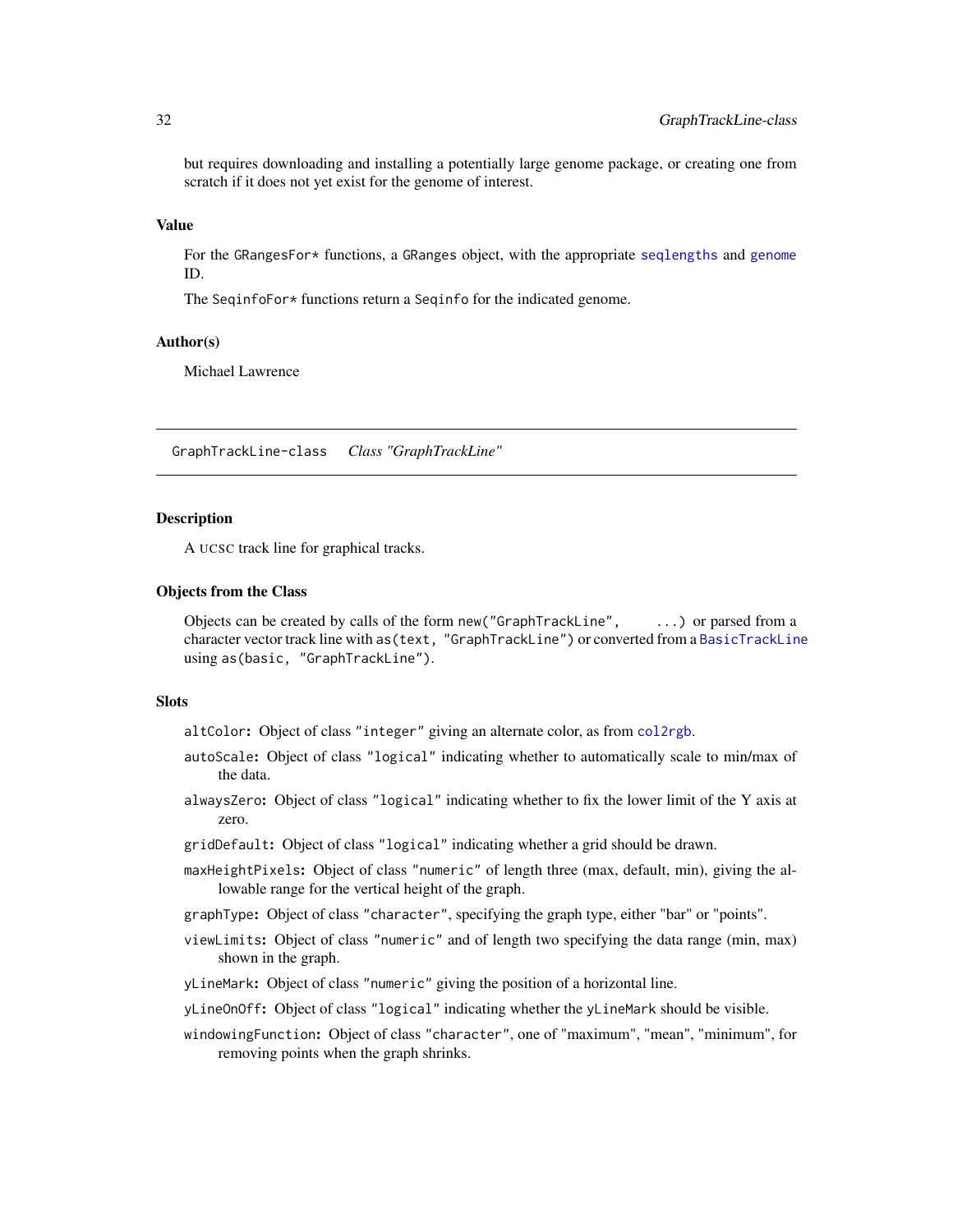<span id="page-32-0"></span>smoothingWindow: Object of class "numeric" giving the window size of a smoother to pass over the graph.

type: Scalar "character" indicating the type of the track, either "wig" or "bedGraph".

name: Object of class "character" specifying the name of the track.

description: Object of class "character" describing the track.

visibility: Object of class "character" indicating the default visible mode of the track, see [UCSCTrackModes](#page-58-1).

color: Object of class "integer" representing the track color (as from [col2rgb](#page-0-0)).

priority: Object of class "numeric" specifying the rank of this track.

#### Extends

Class ["TrackLine"](#page-45-1), directly.

# **Methods**

as(object, "character") Export line to its string representation.

as(object, ["BasicTrackLine"](#page-5-1)) Convert this line to a basic UCSC track line, using defaults for slots not held in common.

# Author(s)

Michael Lawrence

# References

Official documentation: <http://genome.ucsc.edu/goldenPath/help/wiggle.html>.

# See Also

[export.wig](#page-61-1), [export.bedGraph](#page-7-1) for exporting graphical tracks.

io *Import and export*

#### **Description**

The functions import and export load and save objects from and to particular file formats. The rtracklayer package implements support for a number of annotation and sequence formats.

#### Usage

```
export(object, con, format, ...)
import(con, format, text, ...)
```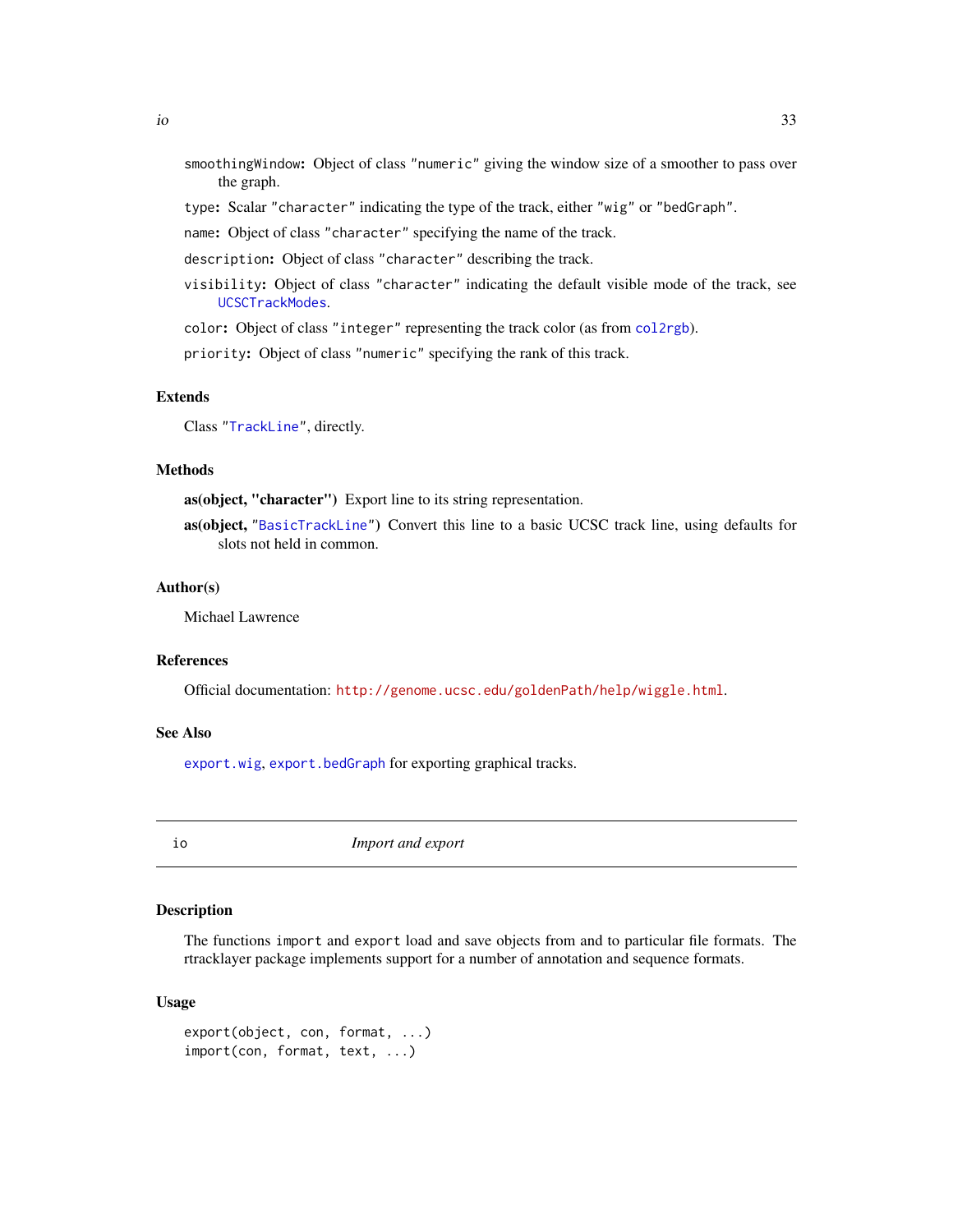#### Arguments

| object | The object to export.                                                                                                                                                                                                                                                                                                                                                                                                                           |
|--------|-------------------------------------------------------------------------------------------------------------------------------------------------------------------------------------------------------------------------------------------------------------------------------------------------------------------------------------------------------------------------------------------------------------------------------------------------|
| con    | The connection from which data is loaded or to which data is saved. If this<br>is a character vector, it is assumed to be a filename and a corresponding file<br>connection is created and then closed after exporting the object. If a RTLFile<br>derivative, the data is loaded from or saved to the underlying resource. If miss-<br>ing, the function will return the output as a character vector, rather than writing<br>to a connection. |
| format | The format of the output. If missing and con is a filename, the format is derived<br>from the file extension. This argument is unnecessary when con is a derivative<br>of RTLFile.                                                                                                                                                                                                                                                              |
| text   | If con is missing, this can be a character vector directly providing the string data<br>to import.                                                                                                                                                                                                                                                                                                                                              |
|        | Parameters to pass to the format-specific method.                                                                                                                                                                                                                                                                                                                                                                                               |

# Details

The rtracklayer package supports a number of file formats for representing annotated genomic intervals. These are each represented as a subclass of [RTLFile](#page-41-1). Below, we list the major supported formats, with some advice for when a particular file format is appropriate:

- [GFF](#page-0-0) The General Feature Format is meant to represent any set of genomic features, with applicationspecific columns represented as "attributes". There are three principal versions (1, 2, and 3). This is a good format for interoperating with other genomic tools and is the most flexible format, in that a feature may have any number of attributes (in version 2 and above). Version 3 (GFF3) is the preferred version. Its specification lays out conventions for representing various types of data, including gene models, for which it is the format of choice. For variants, rtracklayer has rudimentary support for an extention of GFF3 called GVF. UCSC supports GFF1, but it needs to be encapsulated in the UCSC metaformat, i.e. export.ucsc(subformat = "gff1"). The BED format is typically preferred over GFF for interaction with UCSC. GFF files can be indexed with the tabix utility for fast range-based queries via rtracklayer and Rsamtools.
- [BED](#page-0-0) The Browser Extended Display format is for displaying qualitative tracks in a genome browser, in particular UCSC. It finds a good balance between simplicity and expressiveness. It is much simpler than GFF and yet can still represent multi-exon gene structures. It is somewhat limited by its lack of the attribute support of GFF. To circumvent this, many tools and organizations have extended BED with additional columns. These are not officially valid BED files, and as such rtracklayer does not yet support them (this will be addressed soon). The rtracklayer package does support two official extensions of BED: Bed15 and bedGraph, see below. BED files can be indexed with the tabix utility for fast range-based queries via rtracklayer and Rsamtools.
- **[BED](#page-0-0)15** An extension of BED with 15 columns, Bed15 is meant to represent data from microarray experiments. Multiple samples/columns are supported, and the data is displayed in UCSC as a compact heatmap. Few other tools support this format. With 15 columns per feature, this format is probably too verbose for e.g. ChIP-seq coverage (use multiple BigWig tracks instead).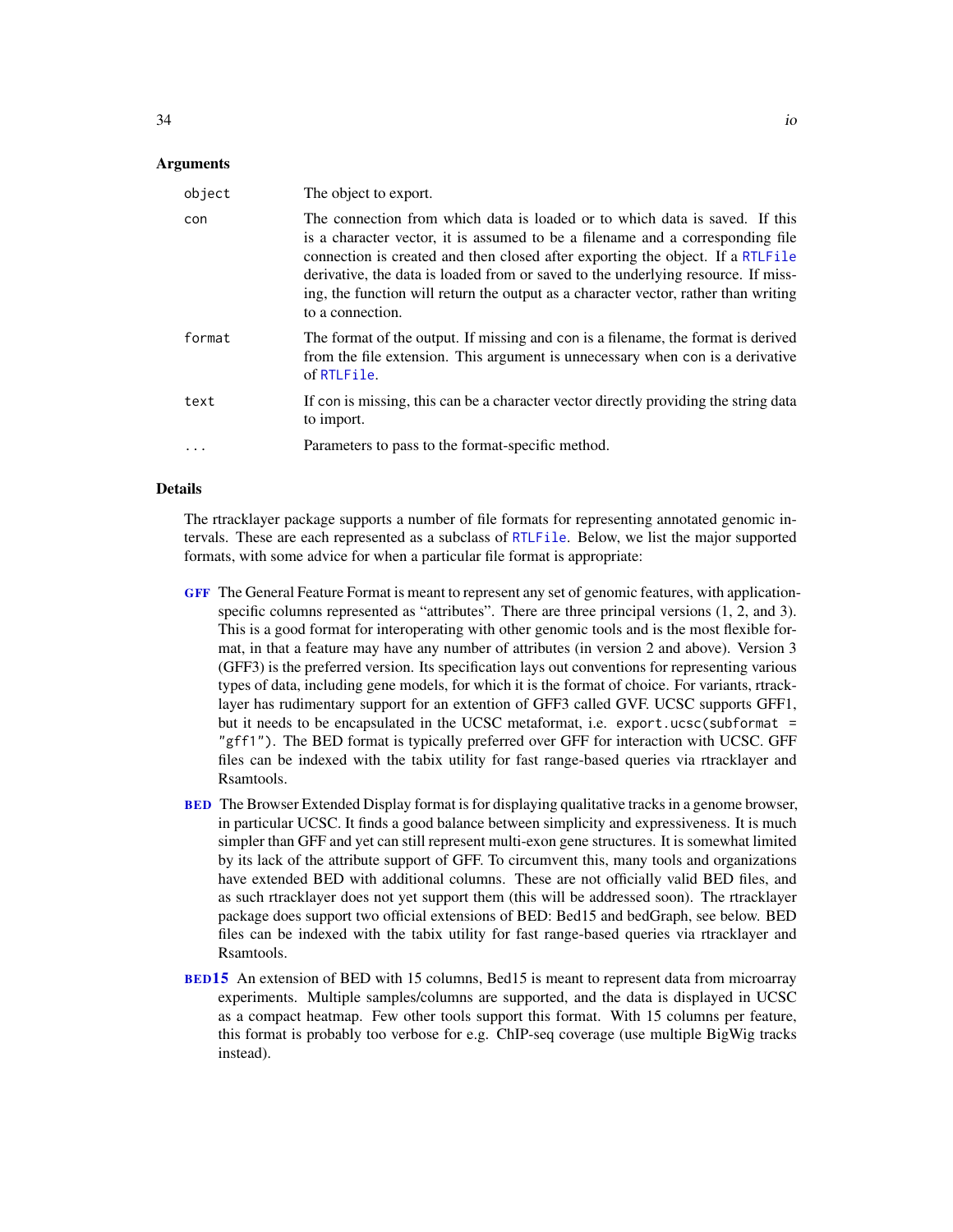- [BEDGRAPH](#page-0-0) A variant of BED that represents a score column more compactly than BED and especially BED15, although only one sample is supported. The data is displayed in UCSC as a bar or line graph. For large data (the typical case), BigWig is preferred.
- [WIG](#page-0-0) The Wiggle format is meant for storing dense numerical data, such as window-based GC and conservation scores. The data is displayed in UCSC as a bar or line graph. The WIG format only works for intervals with a uniform width. For non-uniform widths, consider bedGraph. For large data, consider BigWig.
- [BIGWIG](#page-0-0) The BigWig format is a binary version of both bedGraph and WIG (which are now somewhat obsolete). A BigWig file contains a spatial index for fast range-based queries and also embeds summary statistics of the scores at several zoom levels. Thus, it is ideal for visualization of and parallel computing on genome-scale vectors, like the coverage from a highthroughput sequencing experiment.

In summary, for the typical use case of combining gene models with experimental data, GFF is preferred for gene models and BigWig is preferred for quantitative score vectors. Note that the Rsamtools package provides support for the [BAM](#page-0-0) file format (for representing read alignments), among others. Based on this, the rtracklayer package provides an export method for writing GAlignments and GappedReads objects as BAM. For variants, consider VCF, supported by the VariantAnnotation package.

There is also support for reading and writing biological sequences, including the UCSC [TwoBit](#page-47-1) format for compactly storing a genome sequence along with a mask. The files are binary, so they are efficiently queried for particular ranges. A similar format is [FA](#page-0-0), supported by Rsamtools.

# Value

If con is missing, a character vector containing the string output. Otherwise, nothing is returned.

#### Author(s)

Michael Lawrence

# See Also

Format-specific options for the popular formats: [GFF](#page-0-0), [BED](#page-0-0), [BED](#page-0-0)15, [BEDGRAPH](#page-0-0), [WIG](#page-0-0), [BIGWIG](#page-0-0)

#### Examples

```
track <- import(system.file("tests", "v1.gff", package = "rtracklayer"))
 ## Not run: export(track, "my.gff", version = "3")
 ## equivalently,
 ## Not run: export(track, "my.gff3")
 ## or
 ## Not run:
 con <- file("my.gff3")
 export(track, con, "gff3")
 close(con)
## End(Not run)
 ## or as a string
 export(track, format = "gff3")
```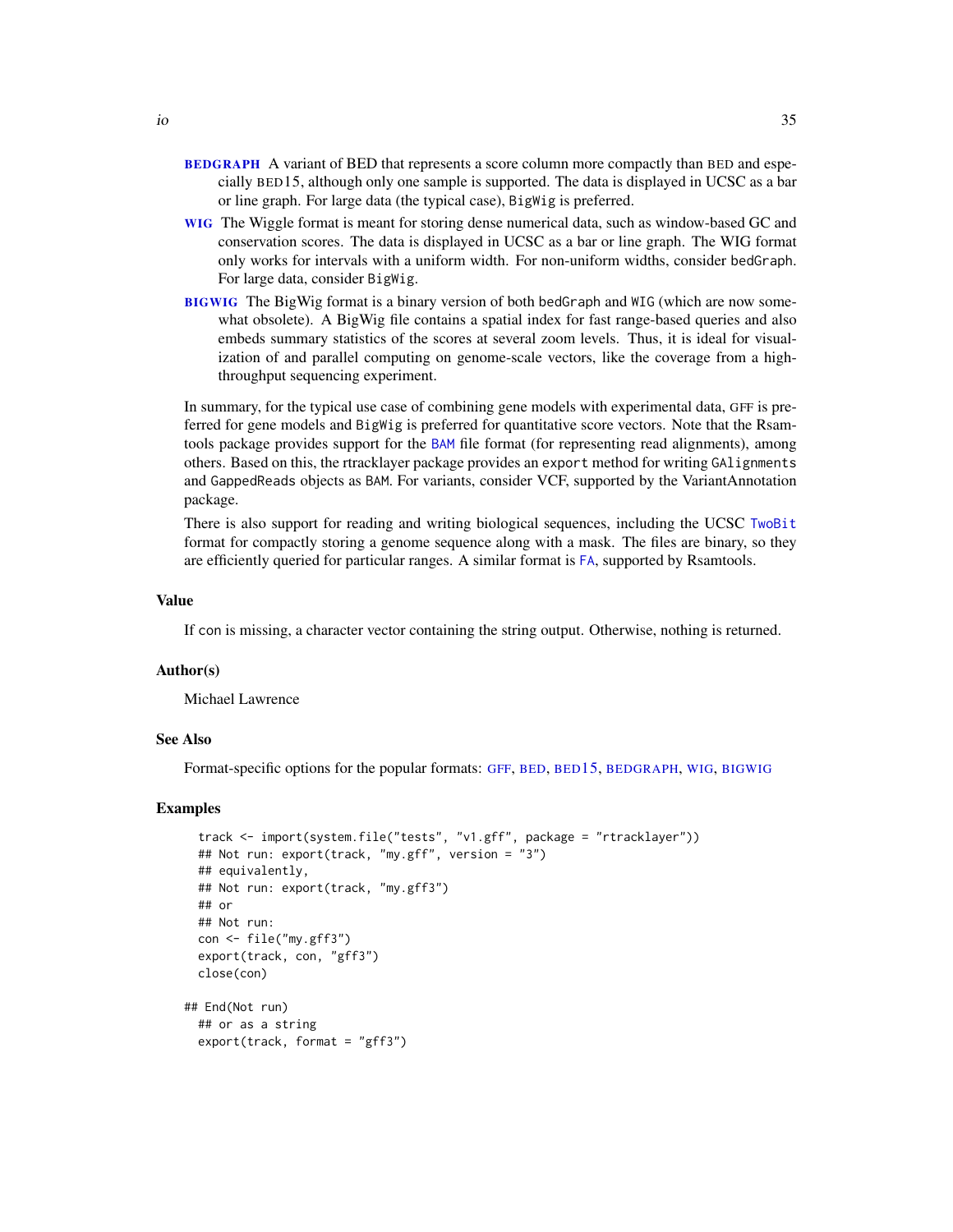<span id="page-35-1"></span><span id="page-35-0"></span>

# Description

A reimplementation of the UCSC liftover tool for lifting features from one genome build to another. In our preliminary tests, it is significantly faster than the command line tool. Like the UCSC tool, a chain file is required input.

# Usage

liftOver(x, chain, ...)

# Arguments

| X                    | The intervals to lift-over, usually a GRanges.       |
|----------------------|------------------------------------------------------|
| chain                | A Chain object, usually imported with import, chain. |
| $\ddot{\phantom{0}}$ | Arguments for methods.                               |

# Value

A GRangesList object. Each element contains the ranges mapped from the corresponding element in the input (may be one-to-many).

# Author(s)

Michael Lawrence

# References

<http://genome.ucsc.edu/cgi-bin/hgLiftOver>

# Examples

```
## Not run:
chain <- import.chain("hg19ToHg18.over.chain")
library(TxDb.Hsapiens.UCSC.hg19.knownGene)
tx_hg19 <- transcripts(TxDb.Hsapiens.UCSC.hg19.knownGene)
tx_hg18 <- liftOver(tx_hg19, chain)
```
## End(Not run)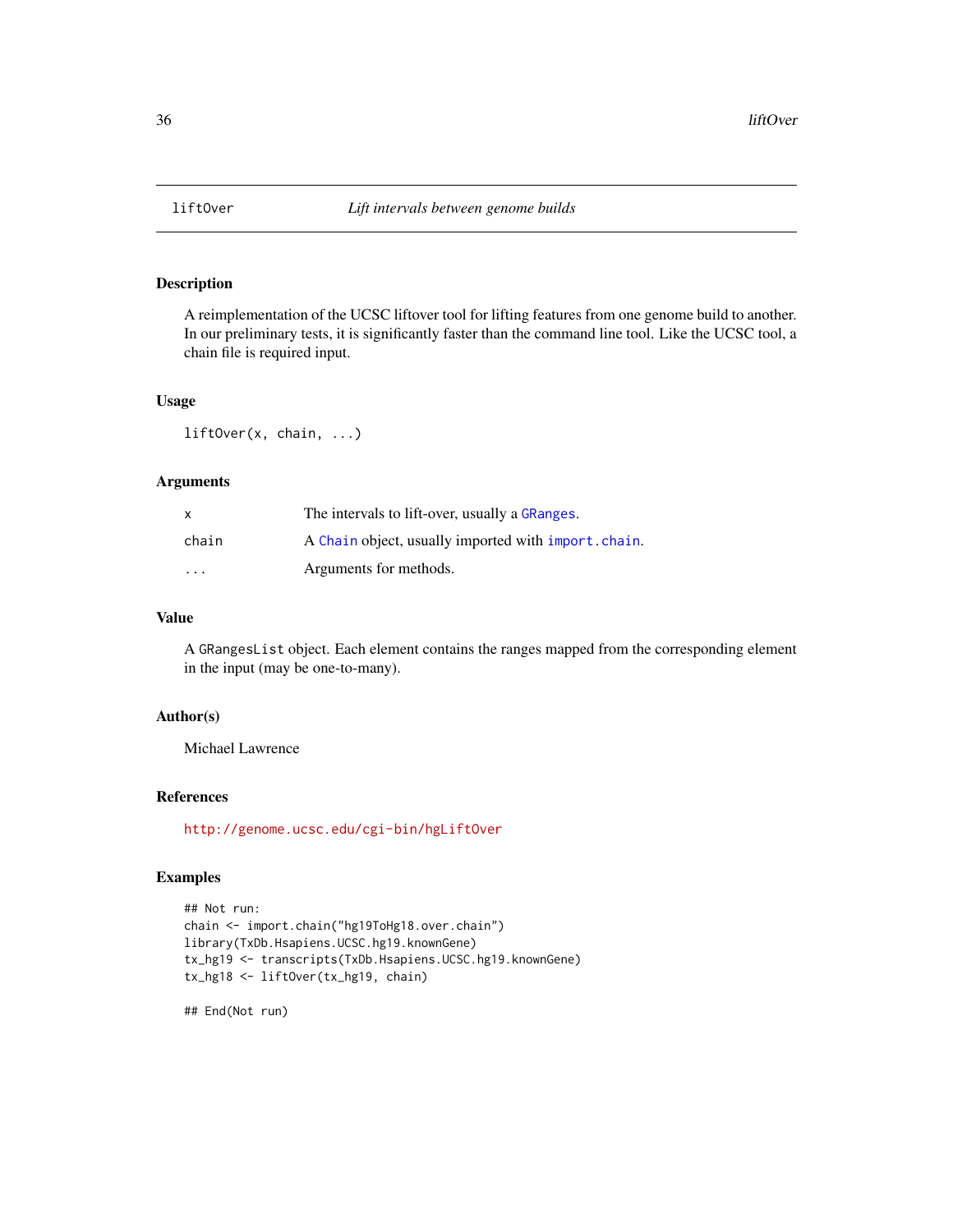# <span id="page-36-1"></span><span id="page-36-0"></span>Description

The Quickload class represents a Quickload data source, essentially directory layout separating tracks and sequences by genome, along with a few metadata files. This interface abstracts those details and provides access to a Quickload at any URL supported by R (HTTP, FTP, and local files). This is an easy way to make data accessible to the Integrated Genome Browser (IGB).

#### **Constructor**

Quickload(uri = "quickload", create = FALSE): Constructs a new Quickload object, representing a repository at uri. If create is TRUE, and uri is writeable (i.e., local), the repository is created if it does not already exist. If it does exist, then a message is emitted to indicate that the repository was not recreated.

# Accessor Methods

In the code snippets below, x represents a Quickload object.

- x\$genome, x[["genome"]]: Get the [QuickloadGenome](#page-37-0) object for the genome named genome. This is where all the data is stored.
- length $(x)$ : number of genomes in the repository

 $uri(x)$ : Get the URI pointing to the Quickload repository.

 $genome(x)$ : Get the identifiers of the genomes present in the repository.

# Author(s)

Michael Lawrence

#### Examples

```
ql <- Quickload(system.file("tests", "quickload", package = "rtracklayer"))
uri(ql)
genome(ql)
ql$T_species_Oct_2011
```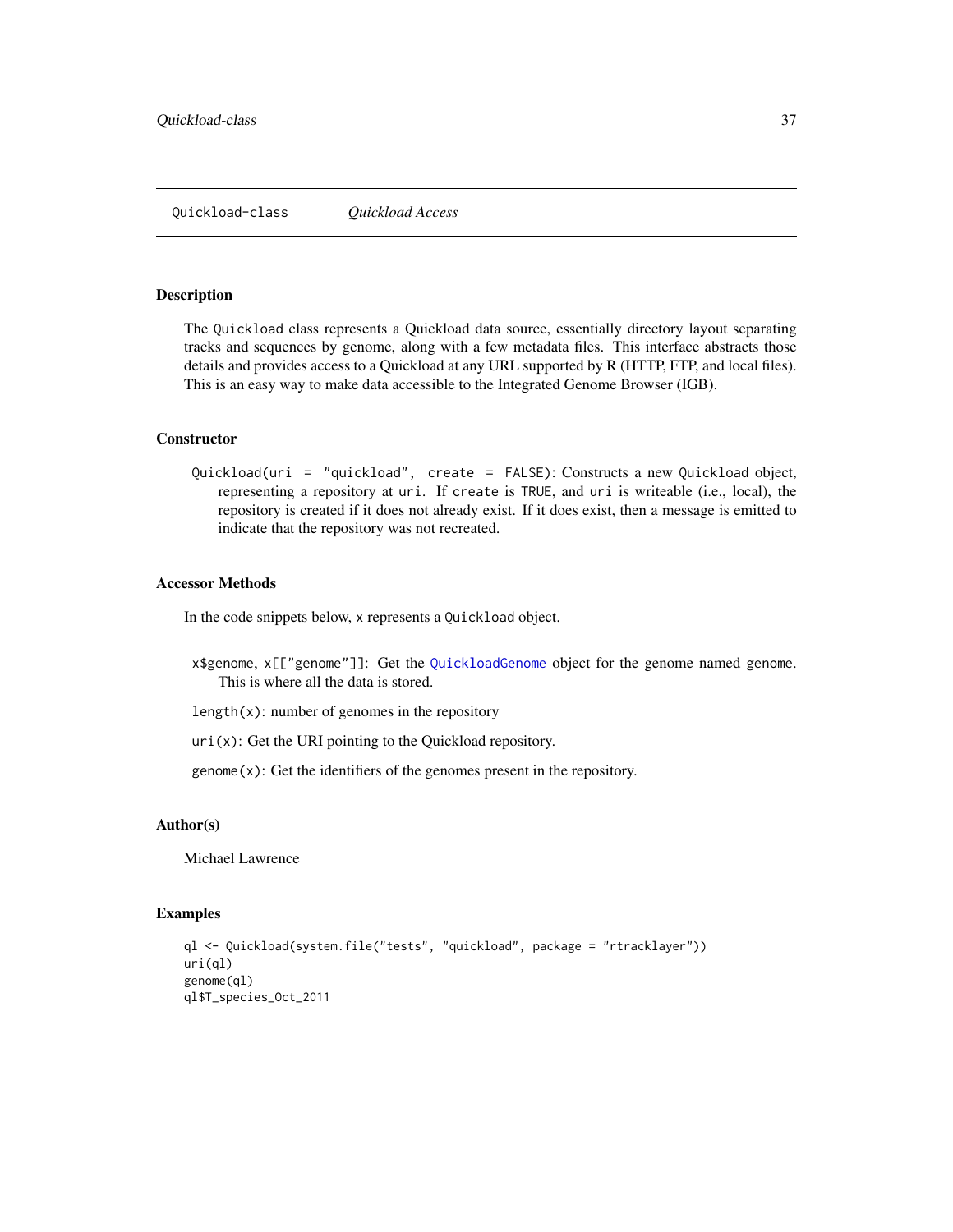<span id="page-37-1"></span><span id="page-37-0"></span>QuickloadGenome-class *Quickload Genome Access*

# **Description**

A Quickload data source is a collection of tracks and sequences, separated by genome. This class, QuickloadGenome provides direct access to the data for one particular genome.

#### **Constructor**

QuickloadGenome(quickload, genome, create = FALSE, seqinfo = seqinfo(genome), title = toStri Constructs a new QuickloadGenome object, representing genome in the repository quickload (a URI string or a [Quickload](#page-36-0) object).

The genome argument can be an ID corresponding to a genome (potentially) in quickload or an installed BSgenome package. It can also be any instance of a class which has methods for organism and releaseDate. A good example is [BSgenome](#page-0-0) or any other derivative of [GenomeDescription](#page-0-0). Those items are necessary for constructing the canonical Quickload genome string (G\_Species\_Month\_Year).

If create is TRUE, and the genome does not already exist, the genome will be created, using seqinfo for the sequence lengths and title for the display name of the genome in a UI. Creation only works if the repository is local and writeable. Reasonable defaults are used for seqinfo and title when the necessary methods are available (and they are for BSgenome).

#### Accessor Methods

In the code snippets below, x represents a Quickload object.

seqinfo(x), seqinfo(x)  $\leq$  value: Gets or sets the [Seqinfo](#page-0-0) object indicating the lengths of the sequences in the genome. No circularity information or genome identifier is stored.

quickload(x): Get the Quickload object that contains this genome.

 $uri(x)$ : Get the uri pointing to the genome directory in the Quickload repository

genome(x): Get the name of the genome, e.g. "H\_sapiens\_Feb\_2009".

releaseDate(x): Get the release portion of the genome name, e.g., "Feb  $2009$ ".

organism(x): Get the organism portion of the genome name, e.g., "H sapiens".

# Data Access

length(x): number of datasets

names(x), trackNames(x): names of the datasets

mcols(x): merged metadata on the datasets

track(x, name), x\$name: get the track called name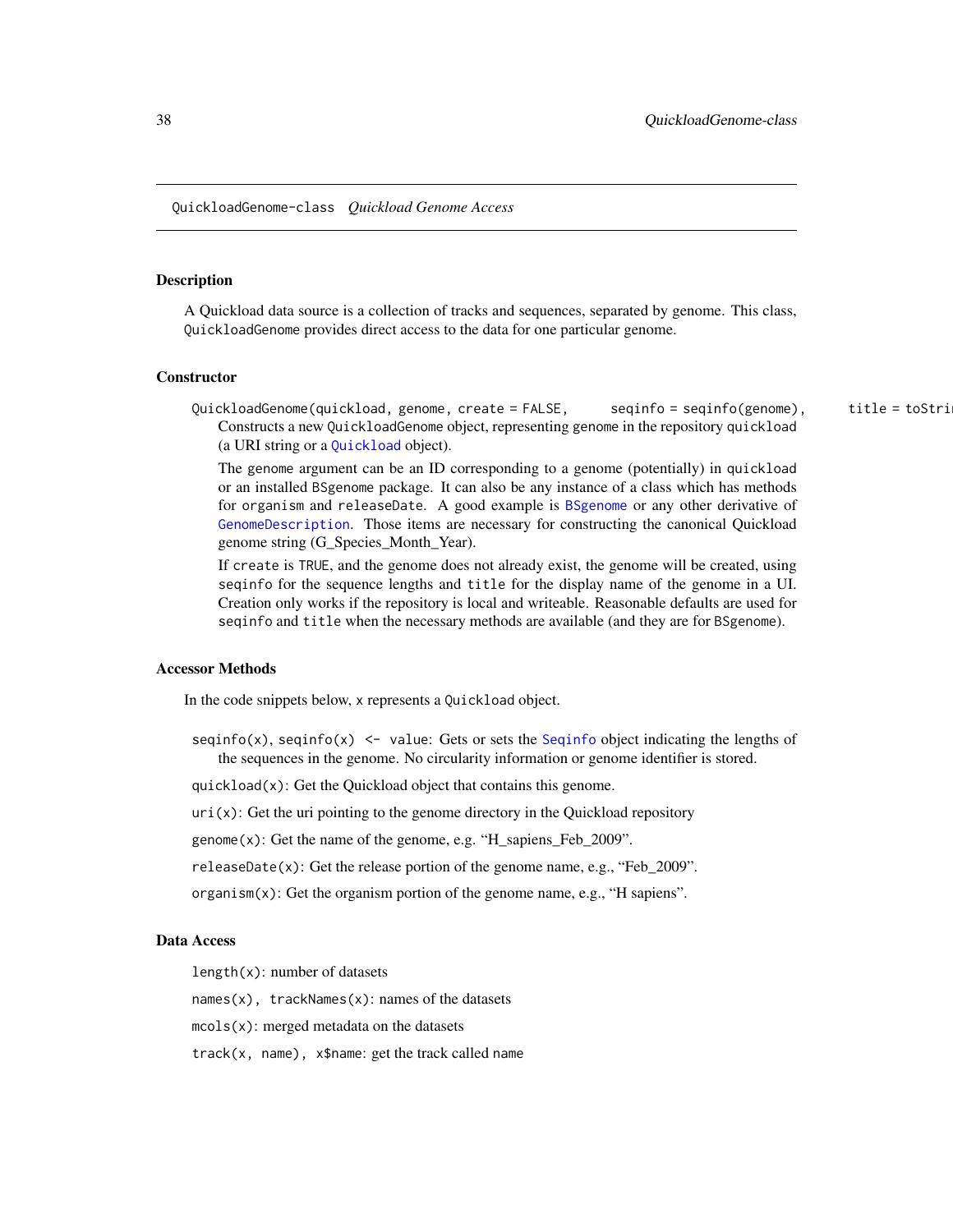track(x, name, format = bestFileFormat(value), ...) <- value, x\$name <- value: store the track value under name. Note that track storing is only supported for local repositories, i.e., those with a file:// URI scheme.

Currently, supported value types include a GenomicRanges, GRangesList, or a file resource (copied to the repository). The file resource may be represented as a path, URL, [RTLFile](#page-41-0) or [RsamtoolsFile](#page-0-0). If not a file name, value is written in format. For generic interval data, this means a BigWig file (if there is a numeric "score" column) or a BED file otherwise. An RleList (e.g., coverage) is output as BigWig. For UCSCData values, the format is chosen according to the type of track line. For RsamtoolsFile objects, the file and its index are copied.

The arguments in ... become attributes in the XML metadata. The "description" attribute is standard and is a blurb for describing the track in a UI. For the rest, the interpretation is up to the client. IGB supports an ever-growing list; please see its documentation.

- referenceSequence(x): Get the reference sequence, as a DNAStringSet.
- referenceSequence(x)  $\le$  value: Set the reference sequence, as a DNAStringSet. It is written as a 2bit file. This only works on local repositories.

#### Author(s)

Michael Lawrence

#### Examples

```
tests_dir <- system.file("tests", package = "rtracklayer")
ql <- Quickload(file.path(tests_dir, "quickload"))
qlg <- QuickloadGenome(ql, "T_species_Oct_2011")
seqinfo(qlg)
organism(qlg)
releaseDate(qlg)
names(qlg)
mcols(qlg)
if (.Platform$OS.type != "windows") { # temporary
qlg$bedData
}
## Not run:
## populating the test repository
ql <- Quickload(file.path(tests_dir, "quickload"), create = TRUE)
reference_seq <- import(file.path(tests_dir, "test.2bit"))
names(reference_seq) <- "test"
qlg <- QuickloadGenome(ql, "T_species_Oct_2011", create = TRUE,
                       seqinfo = seqinfo(reference_seq))
referenceSequence(qlg) <- reference_seq
test_bed <- import(file.path(tests_dir, "test.bed"))
names(test_bed) <- "test"
qlg$bedData <- test_bed
test_bedGraph <- import(file.path(tests_dir, "test.bedGraph"))
names(test_bedGraph) <- "test"
start(test_bedGraph) <- seq(1, 90, 10)
width(test_bedGraph) <- 10
```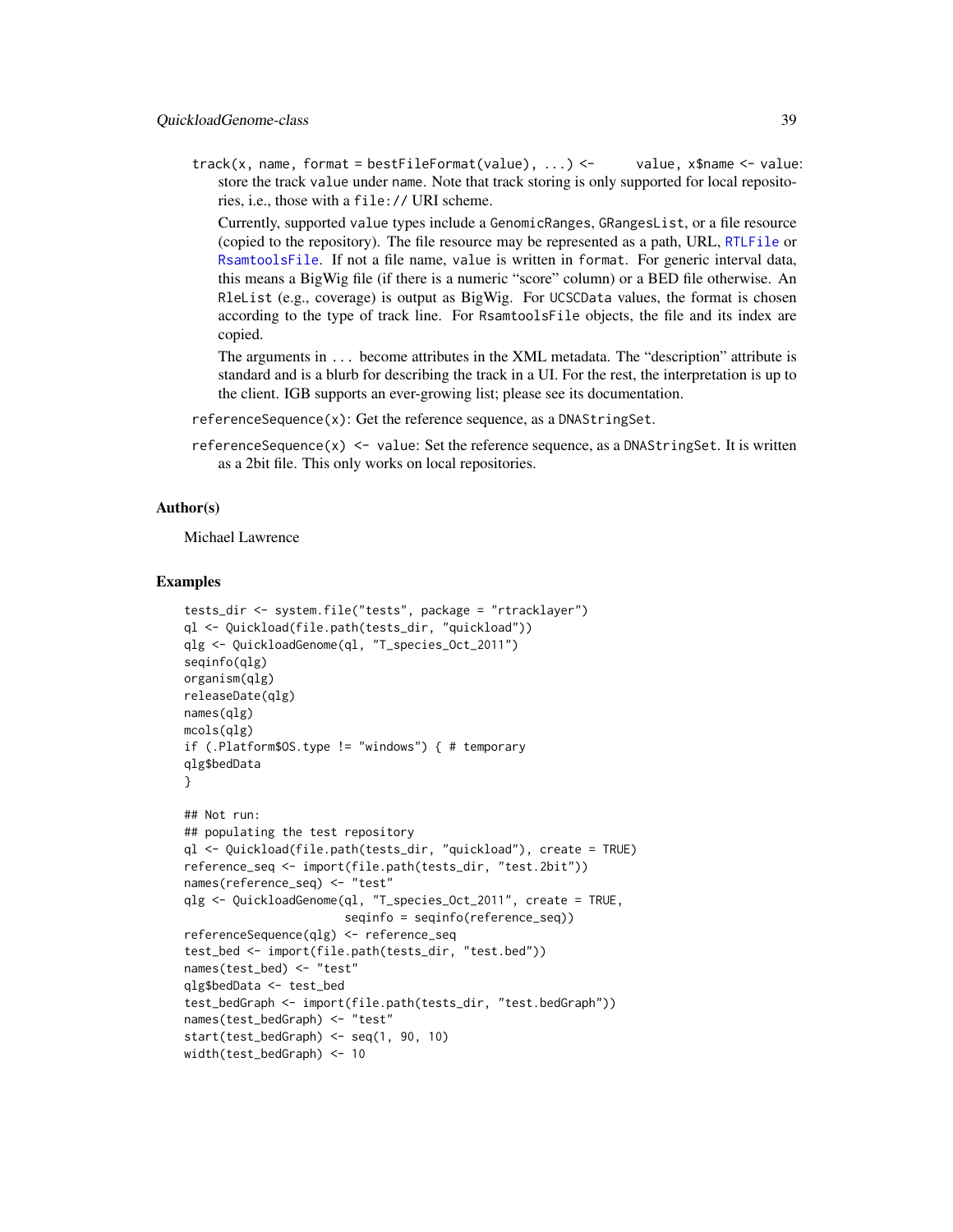```
track(qlg, "bedGraphData", format = "bw") <- test_bedGraph
## End(Not run)
```
RangedData-methods *Data on a Genome*

# **Description**

The rtracklayer package adds convenience methods on top of RangedData and GenomicRanges to manipulate data on genomic ranges. For RangedData the spaces are now called chromosomes (but could still refer to some other type of sequence). Similarly the universe refers to the genome.

#### **Accessors**

In the code snippets below, x is a RangedData or GenomicRanges object.

- chrom(x), chrom(x)  $\le$  value: Gets or sets the chromosome names for x. The length of value should equal the length of x. This is an alias for  $names(x)$  $names(x)$ .
- score(x): Gets the "score" column from the element metadata of a GenomicRanges or GRangesList. Many track formats have a score column, so this is often used during export. The IRanges package defines a method for RangedData. The ANY fallback for this method simply returns NULL.

# **Constructor**

GenomicData(ranges, ..., strand = NULL, chrom = NULL, genome = NULL, asRangedData = FALSE): If asRangedData is FALSE (the default), constructs a GRanges instance with the given ranges and variables in ... (see the [GRanges](#page-0-0) constructor). If asRangedData is TRUE, constructs a RangedData instance with the given ranges and variables in ....

If non-NULL, the strand argument specifies the strand of each range. It should be a character vector or factor of length equal to that of ranges. All values should be either -, +, \* or NA. (The NA code for strand is only acceptable when asRangedData is TRUE.) To get the levels for strand, call levels(strand()).

chrom argument is analogous to seqnames in the GRanges and space in RangedData constructors.

The genome argument should be a scalar string and is treated as the RangedData universe. See the examples.

If ranges is not a Ranges object, this function calls as(ranges, "RangedData") and returns the result if successful. As a special case, the "chrom" column in a data.frame-like object is renamed to "space", for convenience. Thus, one could pass a data.frame with columns "start", "end" and, optionally, "chrom".

# Author(s)

Michael Lawrence and Patrick Aboyoun

<span id="page-39-0"></span>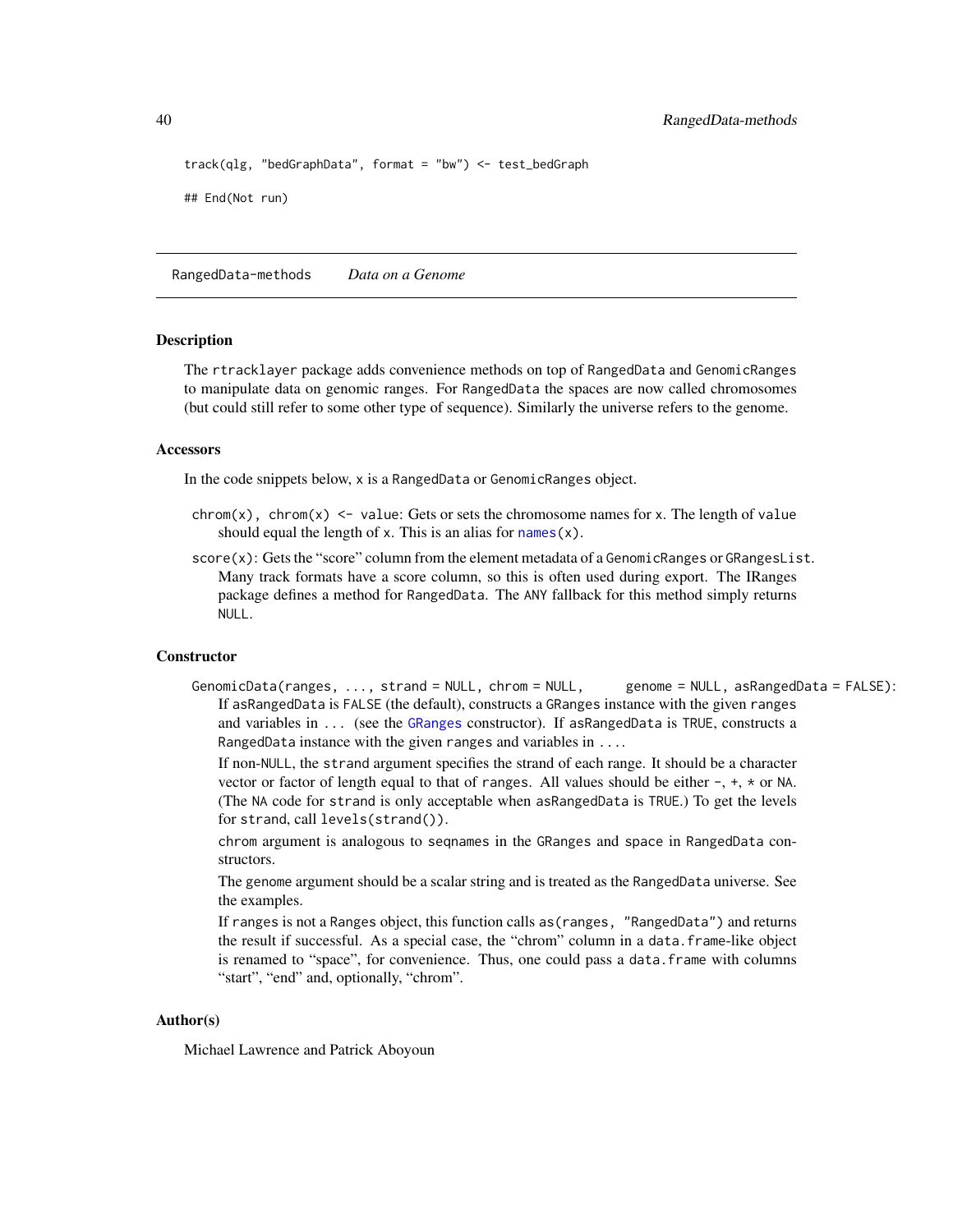# <span id="page-40-0"></span>RangesList-methods 41

# Examples

```
range1 <- IRanges::RangesList(chr1 = IRanges::IRanges(c(1,2,3), c(5,2,8)))
## just ranges ##
## GRanges instance
gr <- GenomicData(range1, asRangedData = FALSE)
## with a genome (universe) ##
## GRanges instance
gr <- GenomicData(range1, genome = "hg18", asRangedData = FALSE)
genome(gr) ## "hg18"
## with some data ##
filter \leq c(1L, 0L, 1L)
score <- c(10L, 2L, NA)
strand <- factor(c("+", NA, "-"), levels = levels(strand()))
## GRanges instance
gr <- GenomicData(range1[[1]], score, chrom = "chr1", genome = "hg18",
                  asRangedData = FALSE)
mcols(gr)[["score"]]
strand(gr) ## all *gr <- GenomicData(range1[[1]], score, filt = filter, strand = strand,
                  chrom = "chr1", asRangedData = FALSE)
mcols(gr)[["filt"]]
strand(gr) ## equal to strand
## coercion from data.frame ##
df <- as.data.frame(gr)
```
RangesList-methods *Ranges on a Genome*

# Description

Genomic coordinates are often specified in terms of a genome identifier, chromosome name, start position and end position. [RangedData](#page-0-0) represents this with a [RangesList](#page-0-0) instance, and the rtracklayer package adds convenience methods to RangesList for the manipulation of genomic ranges. The spaces (or names) of RangesList are the chromosome names. The universe slot indicates the genome, usually as given by UCSC (e.g. "hg18").

#### **Accessors**

In the code snippets below, x is a RangesList object.

chrom(x), chrom(x)  $\le$  value: Gets or sets the chromosome names for x. This is an alias for [names\(](#page-0-0)x).

# Author(s)

Michael Lawrence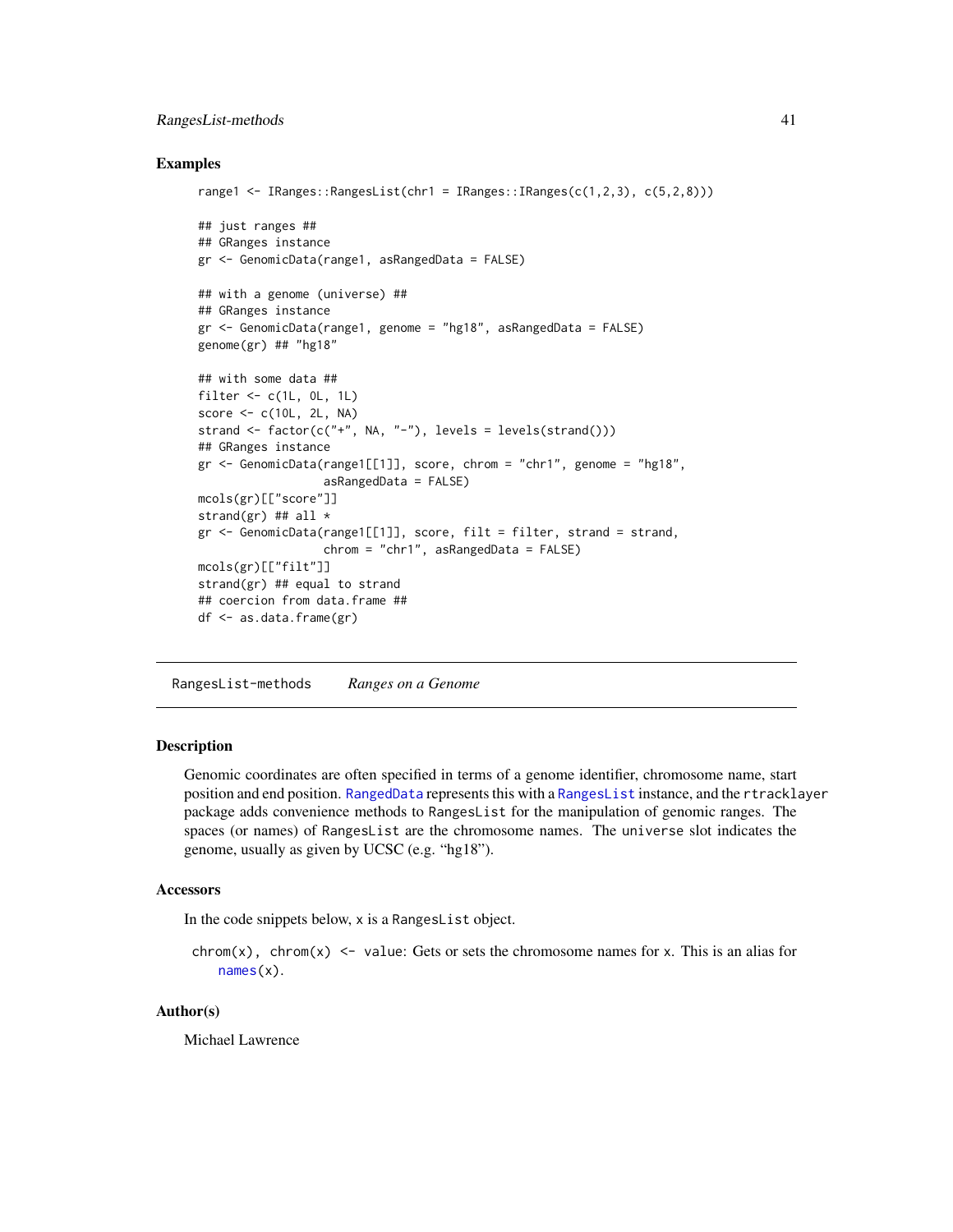<span id="page-41-1"></span><span id="page-41-0"></span>RTLFile-class *RTLFile objects*

# Description

A RTLFile object is the base class for classes representing files accessible with rtracklayer. It wraps a resource (either a path, URL or connection).

#### Accessor Methods

In the code snippets below, x represents a RTLFile object.

- $path(x)$ : Gets the path, as a character vector, to the resource represented by the RTLFile object, if possible.
- resource(x): Gets the low-level resource, either a character vector (a path or URL) or a connection.

# Related functions

FileForFormat(path, format = file\_ext(path)): Determines the file type of path and returns a high-level file object such as BamFile, BEDFile, BigWigFile etc..

# Author(s)

Michael Lawrence

#### See Also

Implementing classes include: [BigWigFile](#page-11-0), [TwoBitFile](#page-47-0), [BEDFile](#page-7-0), [GFFFile](#page-26-0), and [WIGFile](#page-61-0).

sequence<--methods *Load a sequence*

#### Description

Methods for loading sequences.

#### Methods

No methods are defined by **rtracklayer** for the sequence(object, ...) <- value generic.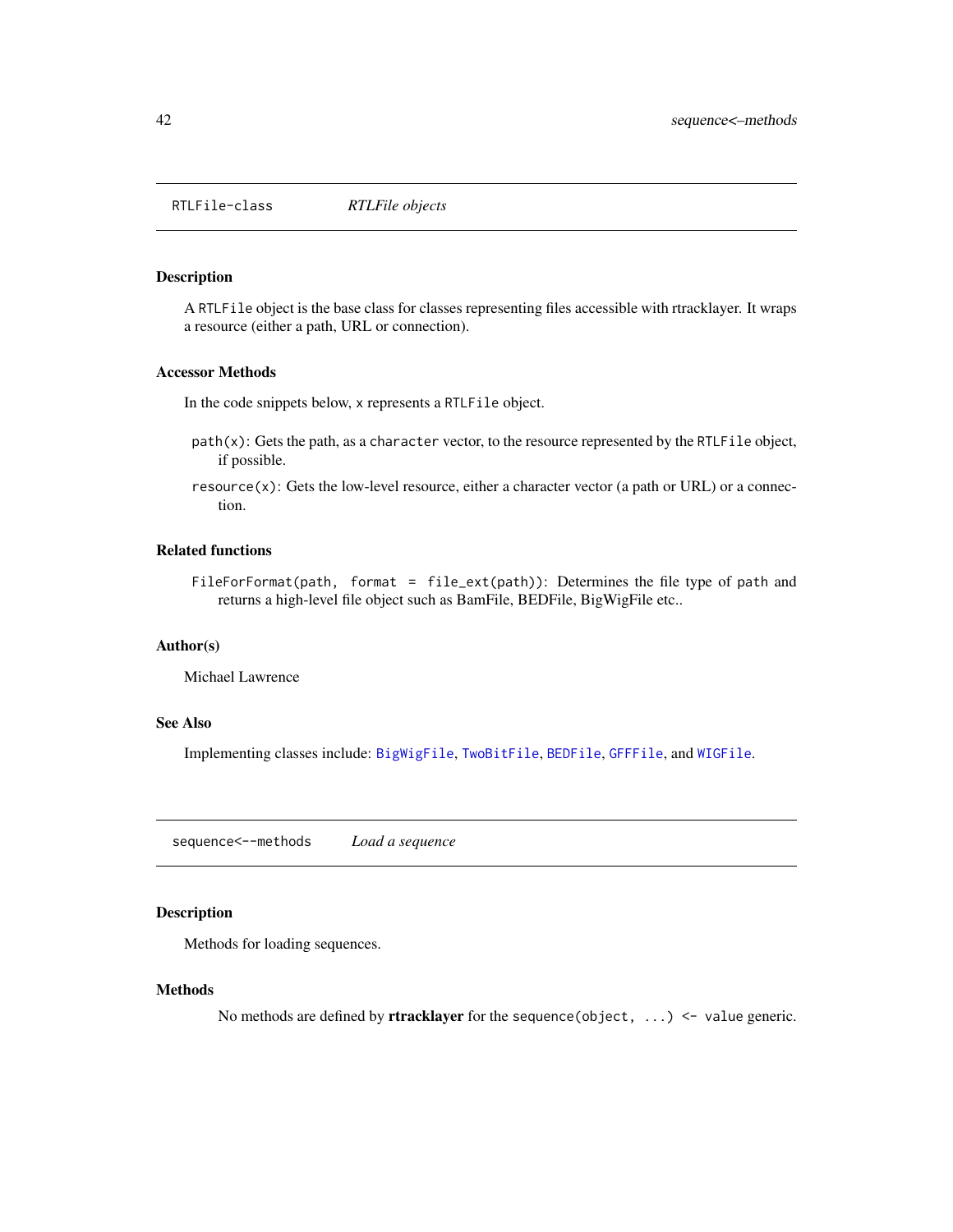<span id="page-42-0"></span>TabixFile-methods *TabixFile Import/Export*

#### Description

These methods support the import and export of Rsamtools:TabixFileTabixFile objects. These are generally useful when working with tabix-indexed files that have a non-standard format (i.e., not BED nor GFF), as well as exporting an object with arbitrary columns (like a GRanges) to an indexed, tab-separated file. This relies on the tabix header, which indicates the columns in the file that correspond to the chromosome, start and end. The BED and GFF parsers handle tabix transparently.

# Usage

```
## S4 method for signature TabixFile,character,ANY
import(con, format, text,
                   which = if (is.na(genome)) NULL
                           else as(seqinfoForGenome(genome), "GenomicRanges"),
                   genome = NA, header = TRUE, ...)
## S4 method for signature TabixFile,missing,ANY
import(con, format, text, ...)
exportToTabix(object, con, ...)
```
# Arguments

| con    | For import, a TabixFile object; for exportToTabix, a string naming the des-<br>tination file.                                                                                                                                                                    |
|--------|------------------------------------------------------------------------------------------------------------------------------------------------------------------------------------------------------------------------------------------------------------------|
| object | The object to export. It is coerced to a data. frame, written to a tab-separated<br>file, and indexed with tabix for efficient range-based retrieval of the data using<br>import.                                                                                |
| format | If any known format, like "bed" or "gff" (or one of their variants), then the ap-<br>propriate parser is applied. If any other value, then the tabix header is consulted<br>for the format. By default, this is taken from the file extension.                   |
| text   | Ignored.                                                                                                                                                                                                                                                         |
| which  | A range data structure coercible to RangesList, like a GRanges. Only the inter-<br>vals in the file overlapping the given ranges are returned. The default is to use<br>the range over the entire genome given by genome, if specified.                          |
| genome | The identifier of a genome, or NA if unknown. Typically, this is a UCSC identi-<br>fier like "hg19". An attempt will be made to derive the seqinfo on the return<br>value using either an installed BSgenome package or UCSC, if network access<br>is available. |
| header | If TRUE, then the header in the indexed file, which might include a track line, is<br>sent to the parser. Otherwise, the initial lines are skipped, according to the skip<br>field in the tabix index header.                                                    |
| .      | Extra arguments to pass to the underlying import routine, which for non-standard<br>formats is read, table or write, table.                                                                                                                                      |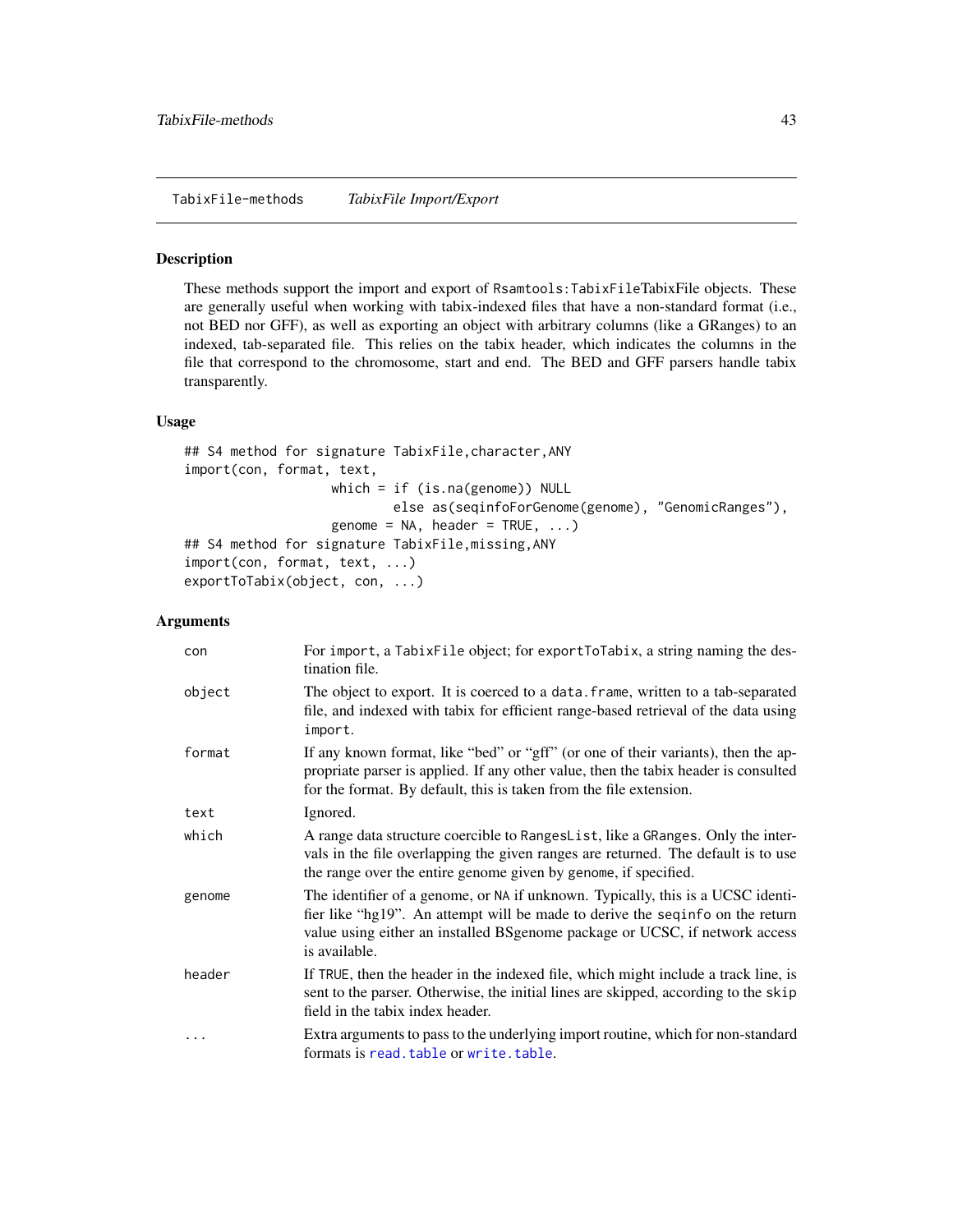# <span id="page-43-0"></span>Value

For import, a RangedData or GRanges, depending on arguments.

For exportToTabix, a TabixFile object that is directly passable to import.

# Author(s)

Michael Lawrence

# References

<http://samtools.sourceforge.net/tabix.shtml>

# See Also

[scanTabix](#page-0-0) and friends

targets *microRNA target sites*

#### Description

A data frame of human microRNA target sites retrieved from MiRBase. This is a subset of the hsTargets data frame in the microRNA package. See the rtracklayer vignette for more details.

# Usage

data(targets)

# Format

A data frame with 2981 observations on the following 6 variables.

name The miRBase ID of the microRNA.

target The Ensembl ID of the targeted transcript.

chrom The name of the chromosome for target site.

start Target start position.

end Target stop position.

strand The strand of the target site, "+", or "-".

#### Source

The microRNA package, dataset hsTargets. Originally MiRBase ([http://microrna.sanger.ac.](http://microrna.sanger.ac.uk/) [uk/](http://microrna.sanger.ac.uk/)).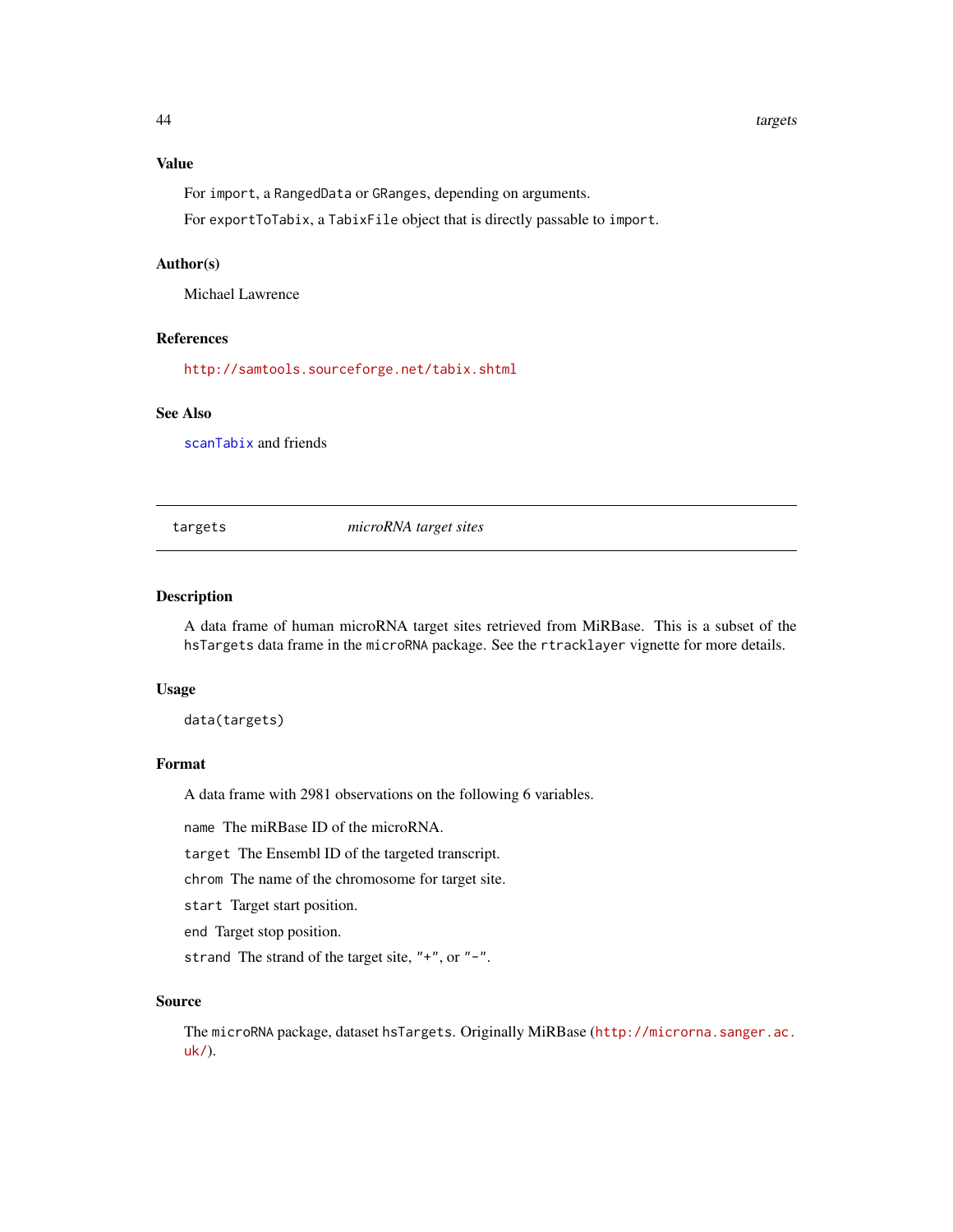# <span id="page-44-1"></span>track<–methods 45

# Examples

```
data(targets)
targetTrack <- with(targets,
    GenomicData(IRanges::IRanges(start, end),
                strand = strand, chrom = chrom))
```
track<--methods *Laying tracks*

# <span id="page-44-0"></span>Description

Methods for loading [RangedData](#page-0-0) instances (tracks) into genome browsers.

# Usage

```
## S4 replacement method for signature BrowserSession, RangedData
track(object, name = deparse(substitute(track)), view = FALSE, ...) <- value
```
# Arguments

| object | A Browser Session into which the track is loaded.       |
|--------|---------------------------------------------------------|
| value  | The track(s) to load.                                   |
| name   | The name(s) of the track(s) being loaded.               |
| view   | Whether to create a view of the track after loading it. |
|        | Arguments to pass on to methods.                        |

# Methods

The following methods are defined by **rtracklayer**. A browser session implementation must implement a method for either RangedData or RangedDataList. The base browserSession class will delegate appropriately.

```
object = "BrowserSession", value = "RangedData" Load this track into the session.
```

```
object = "BrowserSession", value = "RangedDataList" Load all tracks into the session.
```

```
object = "UCSCSession", value = "RangedDataList" track(object, name = deparse(substitute(track)),
    Load the tracks into the session using the specified format. The arguments in ... are passed
    on to export.ucsc, so they could be slots in a TrackLine subclass or parameters to pass on
    to the export function for format.
```
# See Also

[track](#page-55-0) for getting a track from a session.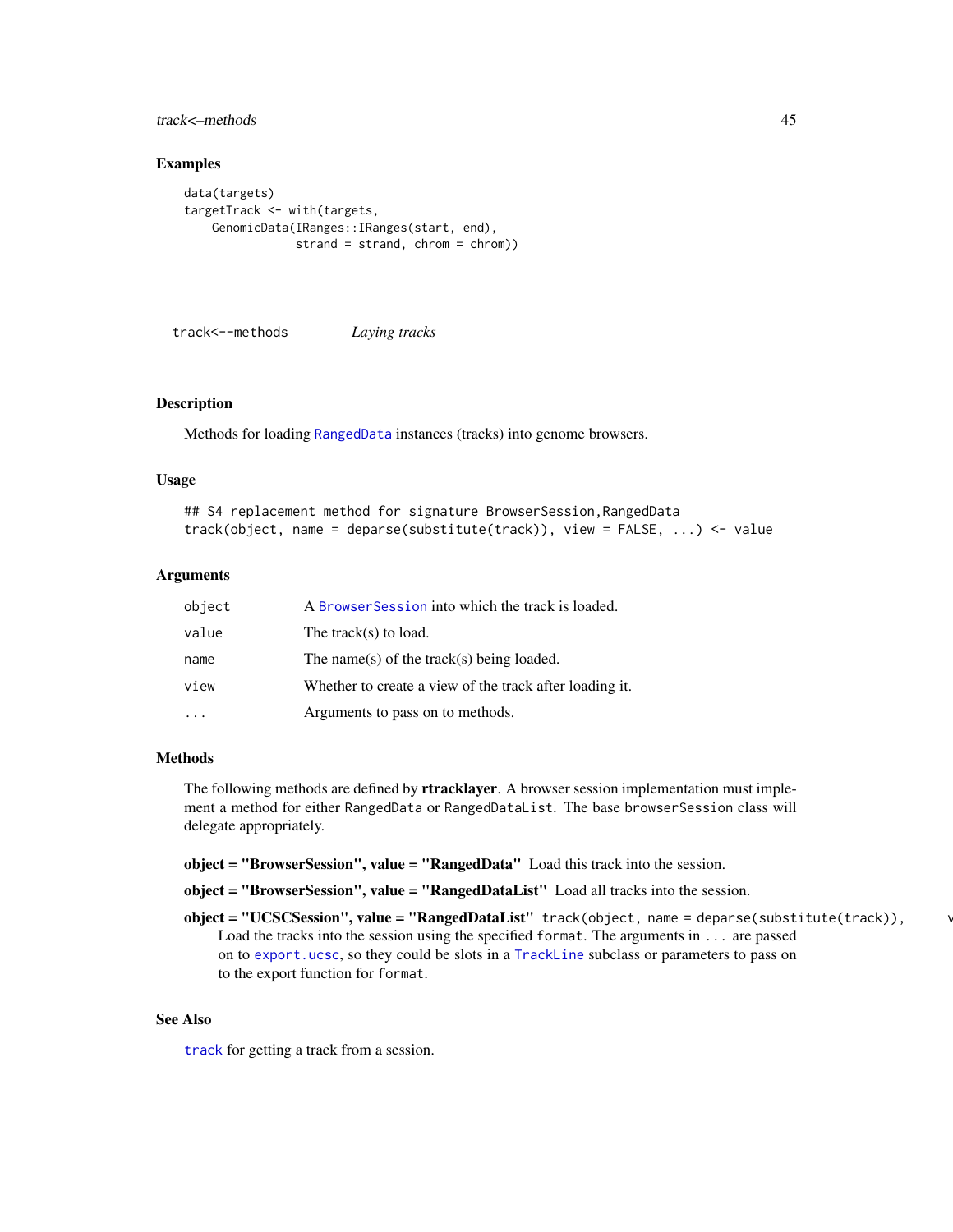# Examples

```
## Not run:
 session <- browserSession()
 track <- import(system.file("tests", "v1.gff", package = "rtracklayer"))
 track(session, "My Track") <- track
```
## End(Not run)

TrackDb-class *Track Databases*

#### Description

The TrackDb class is an abstraction around a database of tracks. Implementations include [BrowserSession](#page-17-0) derivatives and [QuickloadGenome](#page-37-0). Here, a track is defined as an interval dataset.

#### Accessor Methods

Every implementation should support these methods:

length(x): number of tracks

names(x), trackNames(x): names of the tracks

mcols(x): merged metadata on the tracks

track(x, name), x\$name, x[[name]]: get the track called name

track(x, name) <- value, x\$name <- value, x[[name]] <- value: store the track value under name. Different implementations will support different types for value. Generally, an interval data structure like GenomicRanges.

# Author(s)

Michael Lawrence

<span id="page-45-0"></span>TrackLine-class *Class "TrackLine"*

# **Description**

An object representing a "track line" in the UCSC format. There are two concrete types of track lines: [BasicTrackLine](#page-5-0) (used for most types of tracks) and [GraphTrackLine](#page-31-0) (used for graphical tracks). This class only declares the common elements between the two.

#### Objects from the Class

Objects can be created by calls of the form new("TrackLine", ...) or parsed from a character vector track line with as(text, "TrackLine"). But note that UCSC only understands one of the subclasses mentioned above.

<span id="page-45-1"></span>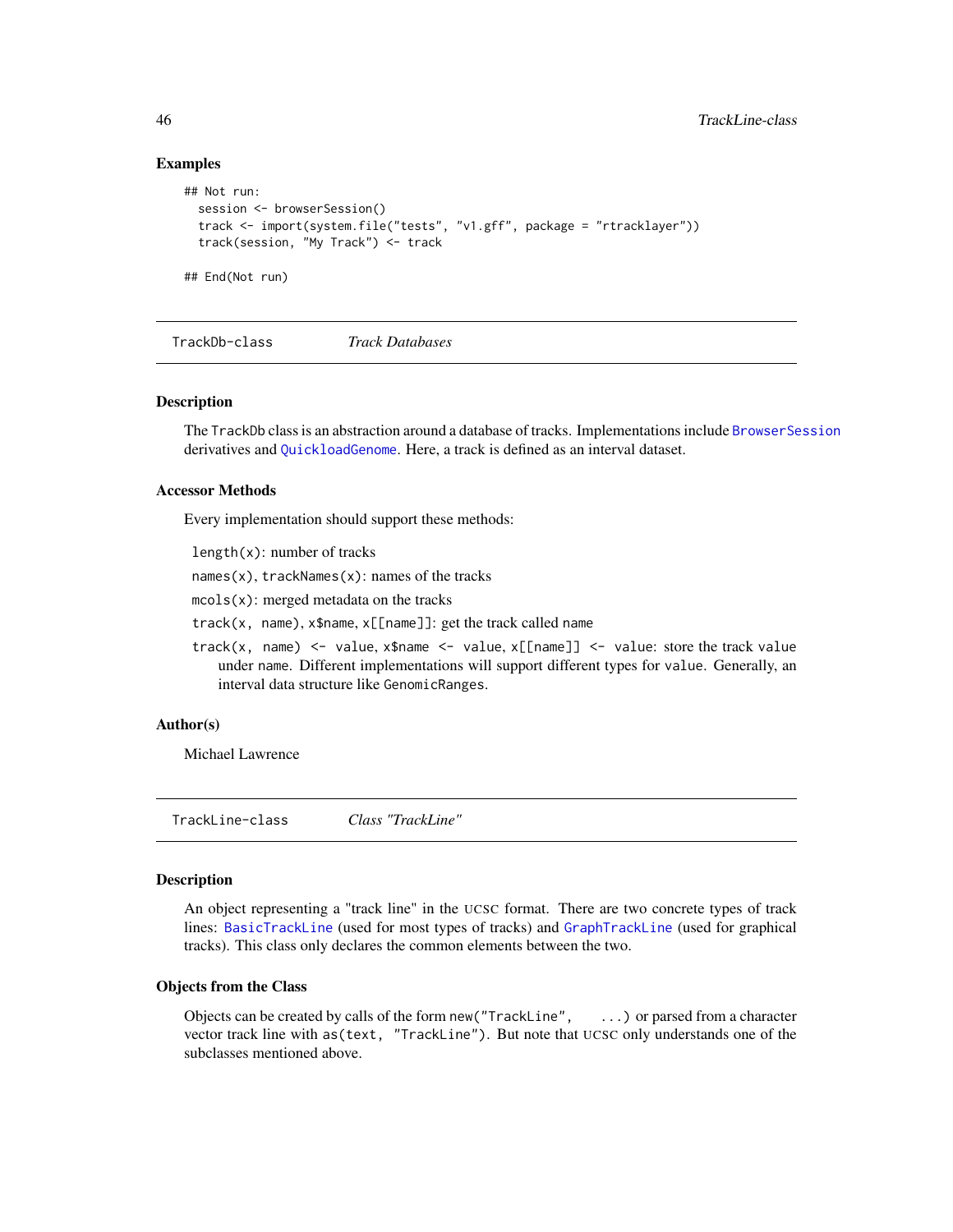# <span id="page-46-1"></span>tracks-methods 47

# **Slots**

name: Object of class "character" specifying the name of the track.

description: Object of class "character" describing the track.

visibility: Object of class "character" indicating the default visible mode of the track, see [UCSCTrackModes](#page-58-0).

color: Object of class "integer" representing the track color (as from [col2rgb](#page-0-0)).

priority: Object of class "numeric" specifying the rank of this track.

# **Methods**

as(object, "character") Export line to its string representation.

# Author(s)

Michael Lawrence

# References

<http://genome.ucsc.edu/goldenPath/help/customTrack.html#TRACK> for the official documentation.

# See Also

[BasicTrackLine](#page-5-0) (used for most types of tracks) and [GraphTrackLine](#page-31-0) (used for Wiggle/bedGraph tracks).

tracks-methods *Accessing track names*

# <span id="page-46-0"></span>**Description**

Methods for getting and setting track names.

# **Methods**

The following methods are defined by rtracklayer for getting track names via the generic trackNames(object, ...).

Get the tracks loaded in the session.

- object = "UCSCSession et = "UCSCTrackModes" Get the visible tracks according to the modes (all tracks not set to "hide").
- object = "UCSCView" Get the visible tracks in the view.

The following methods are defined by rtracklayer for setting track names via the generic trackNames(object) <- value.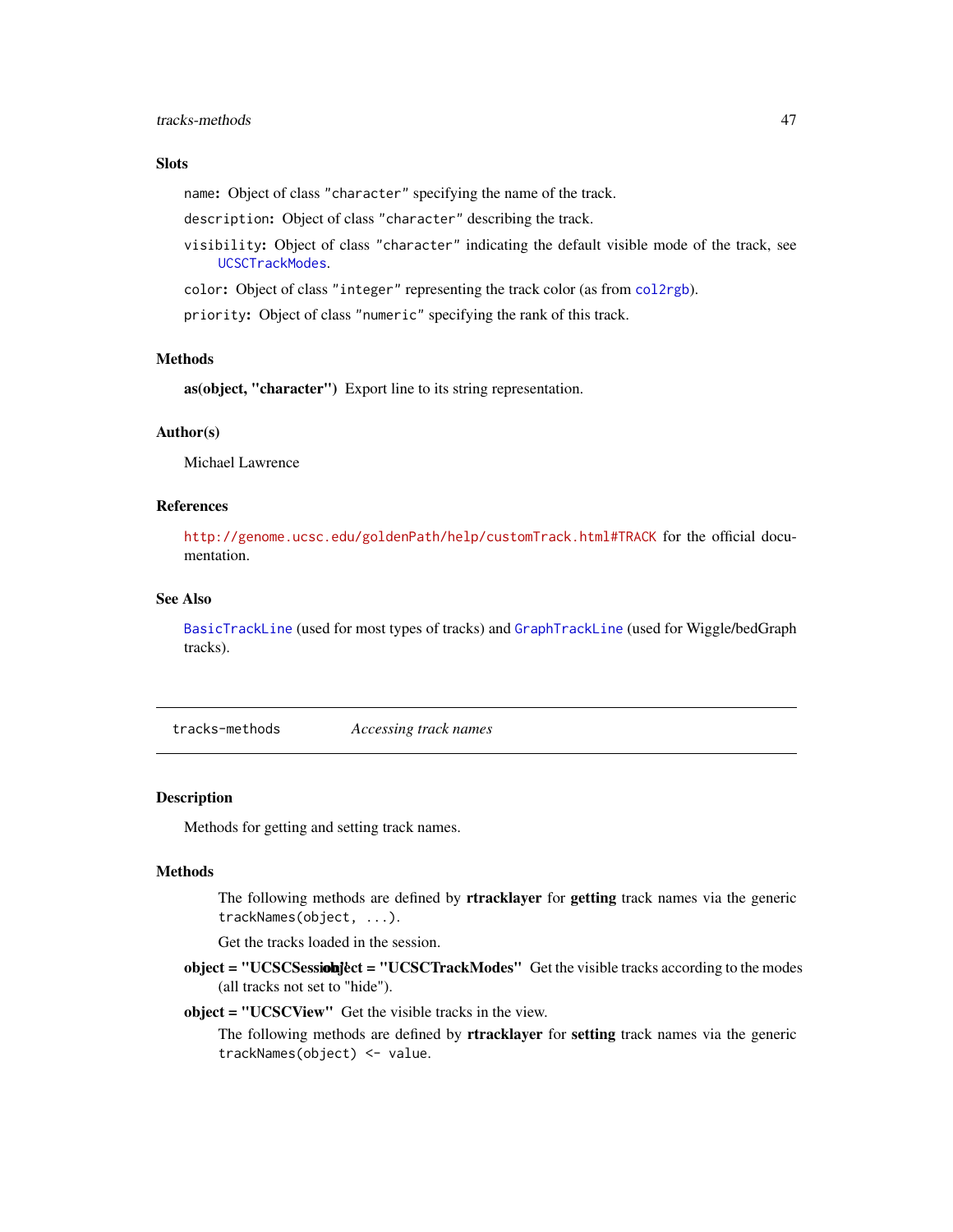- <span id="page-47-1"></span>object = "UCSCTrackModes" Sets the tracks that should be visible in the modes. All specified tracks with mode "hide" in object are set to mode "full". Any tracks in object that are not specified in the value are set to "hide". No other modes are changed.
- object = "UCSCView" Sets the visible tracks in the view. This opens a new web browser with only the specified tracks visible.

<span id="page-47-0"></span>TwoBitFile-class *2bit Files*

# **Description**

These functions support the import and export of the UCSC 2bit compressed sequence format. The main advantage is speed of subsequence retrieval, as it only loads the sequence in the requested intervals. Compared to the FA format supported by Rsamtools, 2bit offers the additional feature of masking and also has better support in Java (and thus most genome browsers). The supporting TwoBitFile class is a reference to a TwoBit file.

# Usage

```
## S4 method for signature TwoBitFile,ANY,ANY
import(con, format, text,
           which = as(seqinfo(con), "GenomicRanges"), ...)
## S4 method for signature TwoBitFile
getSeq(x, which = as(seqinfo(con), "GenomicRanges"))
import.2bit(con, ...)
## S4 method for signature ANY,TwoBitFile,ANY
export(object, con, format, ...)
## S4 method for signature DNAStringSet,TwoBitFile,ANY
export(object, con, format)
## S4 method for signature DNAStringSet,character,ANY
export(object, con, format, ...)
export.2bit(object, con, ...)
```
#### Arguments

| con      | A path, URL or TwoBitFile object. Connections are not supported. For the<br>functions ending in . 2bit, the file format is indicated by the function name. For<br>the export and import methods, the format must be indicated another way. If<br>con is a path, or URL, either the file extension or the format argument needs to<br>be "twoBit" or "2bit". |
|----------|-------------------------------------------------------------------------------------------------------------------------------------------------------------------------------------------------------------------------------------------------------------------------------------------------------------------------------------------------------------|
| object.x | The object to export, either a DNAString Set or something coercible to a DNAString Set,<br>like a character vector.                                                                                                                                                                                                                                         |
| format   | If not missing, should be "twoBit" or "2bit" (case insensitive).                                                                                                                                                                                                                                                                                            |
| text     | Not supported.                                                                                                                                                                                                                                                                                                                                              |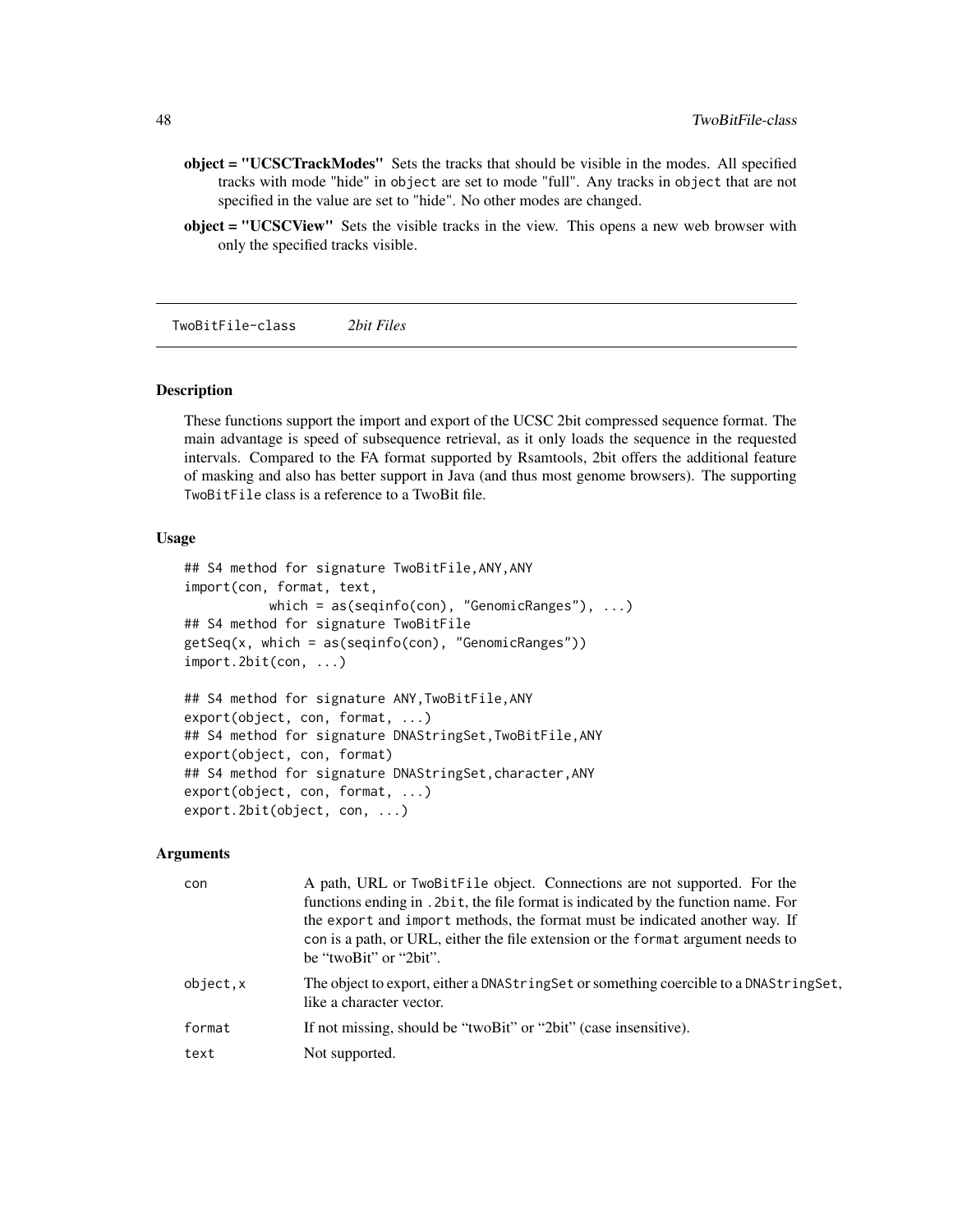| which    | A range data structure coercible to Ranges List, like a GRanges, or a Two Bit File.                                                                                                             |
|----------|-------------------------------------------------------------------------------------------------------------------------------------------------------------------------------------------------|
|          | Only the intervals in the file overlapping the given ranges are returned. By de-                                                                                                                |
|          | fault, the value is the TwoBitFile itself. Its Seqinfo object is extracted and                                                                                                                  |
|          | coerced to a Range slight that represents the entirety of the file.                                                                                                                             |
| $\cdots$ | Arguments to pass down to methods to other methods. For import, the flow even-<br>tually reaches the TwoBitFile method on import. For export, the TwoBitFile<br>methods on export are the sink. |

# Value

For import, a DNAStringSet.

#### TwoBitFile objects

A TwoBitFile object, an extension of [RTLFile](#page-41-0) is a reference to a TwoBit file. To cast a path, URL or connection to a TwoBitFile, pass it to the TwoBitFile constructor.

A TwoBit file embeds the sequence information, which can be retrieved with the following:

 $seqinfo(x)$ : Gets the Sequinfo object indicating the lengths of the sequences for the intervals in the file. No circularity or genome information is available.

#### Author(s)

Michael Lawrence

# See Also

[export-methods](#page-0-0) in the BSgenome package for exporting a [BSgenome](#page-0-0) object as a twoBit file.

# Examples

```
test_path <- system.file("tests", package = "rtracklayer")
 test_2bit <- file.path(test_path, "test.2bit")
 test <- import(test_2bit)
 test
 test_2bit_file <- TwoBitFile(test_2bit)
 import(test_2bit_file) # the whole file
 which_range <- IRanges(c(10, 40), c(30, 42))
 which <- GRanges(names(test), which_range)
 import(test_2bit, which = which)
 seqinfo(test_2bit_file)
## Not run:
 test_2bit_out <- file.path(tempdir(), "test_out.2bit")
 export(test, test_2bit_out)
 ## just a character vector
```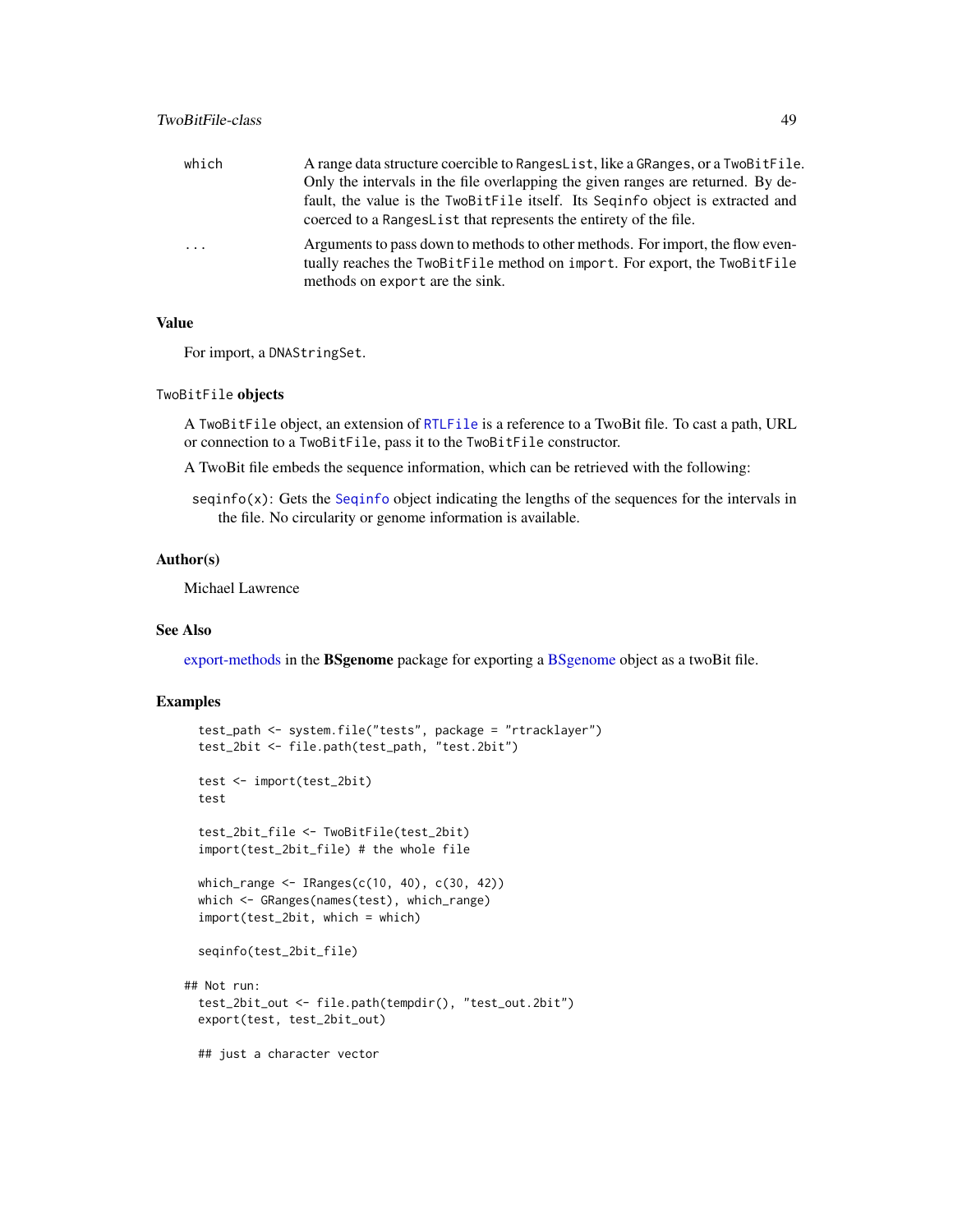```
test_char <- as.character(test)
export(test_char, test_2bit_out)
```
## End(Not run)

<span id="page-49-0"></span>UCSCData-class *Class "UCSCData"*

#### Description

Each track in UCSC has an associated [TrackLine](#page-45-0) that contains metadata on the track.

# **Slots**

trackLine: Object of class "TrackLine" holding track metadata.

#### Methods

- [export.bed\(](#page-7-1)object, con, variant = c("base", "bedGraph", "bed15"), color, trackLine = TRUE, ...) Exports the track and its track line (if trackLine is TRUE) to con in the Browser Extended Display (BED) format. The arguments in ... are passed to [export.ucsc](#page-50-0).
- [export.bed15\(](#page-7-1)object, con, expNames = NULL, ...) Exports the track and its track line (if trackLine is TRUE) to con in the Bed15 format. The data is taken from the columns named in expNames, which defaults to the expNames in the track line, if any, otherwise all column names. The arguments in ... are passed to [export.ucsc](#page-50-0).
- [export.gff\(](#page-26-1)object) Exports the track and its track line (as a comment) to con in the General Feature Format (GFF).
- [export.ucsc\(](#page-50-0)object, con, subformat, ...) Exports the track and its track line to con in the UCSC meta-format.
- as(object, "UCSCData") Constructs a UCSCData from a RangedData instance, by adding a default track line and ensuring that the sequence/chromosome names are compliant with UCSC conventions. If there is a numeric score, the track line type is either "bedGraph" or "wig", depending on the feature density. Otherwise, "bed" is chosen.

#### Author(s)

Michael Lawrence

# See Also

[import](#page-32-0) and [export](#page-32-0) for reading and writing tracks to and from connections (files), respectively.

<span id="page-49-1"></span>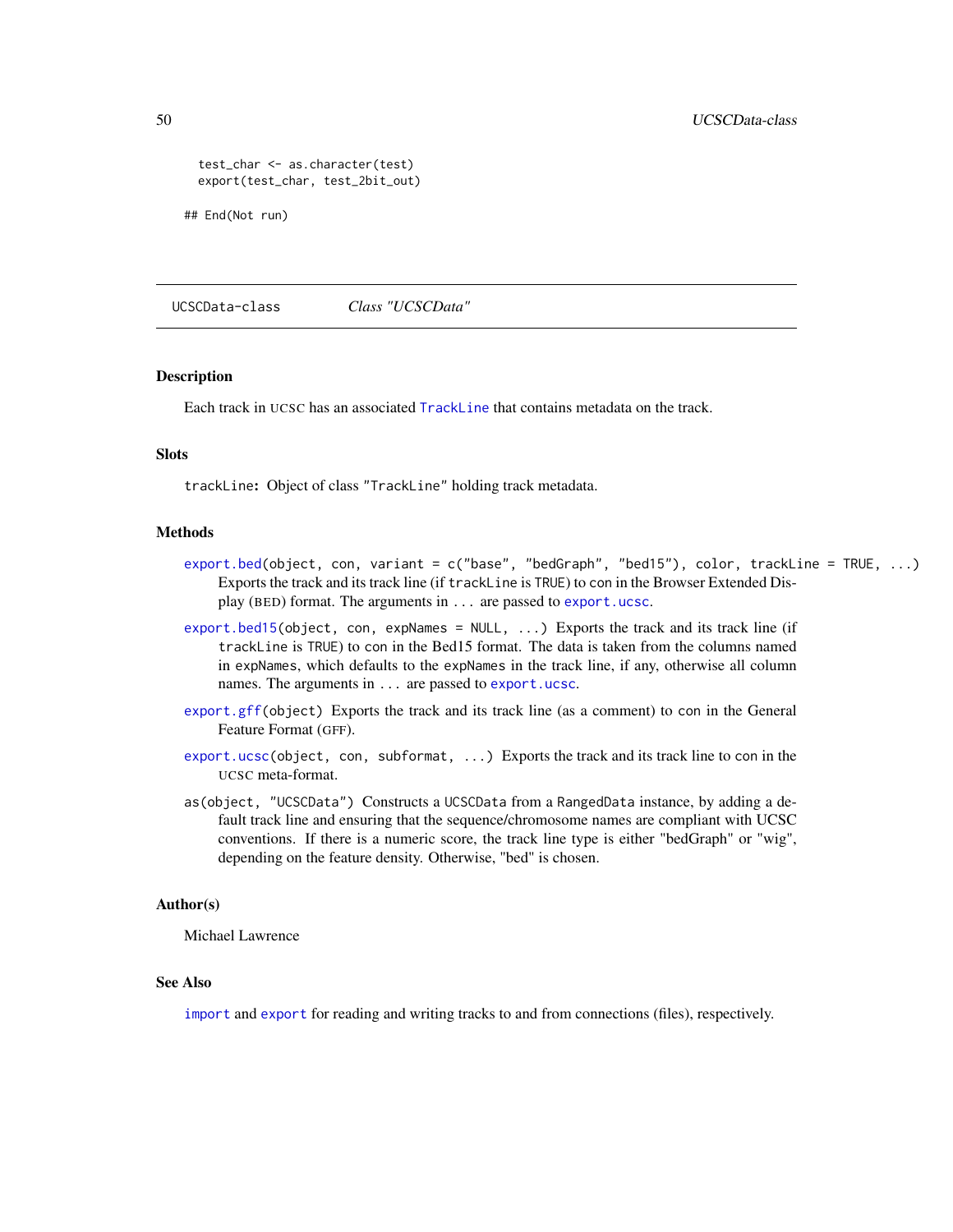<span id="page-50-1"></span>UCSCFile-class *UCSCFile objects*

#### <span id="page-50-0"></span>Description

These functions support the import and export of tracks emucscded within the UCSC track line metaformat, whereby multiple tracks may be concatenated within a single file, along with metadata mostly oriented towards visualization. Any [UCSCData](#page-49-0) or RangedDataList object is automatically exported in this format, if the targeted format is known to be compatible. The BED and WIG import methods check for a track line, and delegate to these functions if one is found. Thus, calling this API directly is only necessary when importing embedded GFF (rare), or when one wants to create the track line during the export process.

# Usage

```
## S4 method for signature UCSCFile,ANY,ANY
import(con, format, text,
                  subformat = "auto", drop = FALSE,
                   asRangedData = FALSE, genome = NA, ...)import.ucsc(con, ...)
## S4 method for signature ANY,UCSCFile,ANY
export(object, con, format, ...)
## S4 method for signature GenomicRanges,UCSCFile,ANY
export(object, con, format, ...)
## S4 method for signature GenomicRangesList,UCSCFile,ANY
export(object, con, format,
                   append = FALSE, index = FALSE, ...)## S4 method for signature UCSCData,UCSCFile,ANY
export(object, con, format,
                   subformat = "auto", append = FALSE, index = FALSE, ...)
export.ucsc(object, con, ...)
```
#### Arguments

| con       | A path, URL, connection or UCSCF <sub>1</sub> le object. For the functions ending in<br>ucsc, the file format is indicated by the function name. For the base export<br>and import functions, "ucsc" must be passed as the format argument.          |
|-----------|------------------------------------------------------------------------------------------------------------------------------------------------------------------------------------------------------------------------------------------------------|
| object    | The object to export, should be a GRanges or something coercible to a GRanges.<br>For exporting multiple tracks pass a GenomicRangesList, or something co-<br>ercible to one.                                                                        |
| format    | If not missing, should be "ucsc".                                                                                                                                                                                                                    |
| text      | If con is missing, a character vector to use as the input                                                                                                                                                                                            |
| subformat | The file format to use for the actual features, between the track lines. Must be a<br>text-based format that is compatible with track lines (most are). If an RTLFile<br>subclass other than UCSCFile is passed as conto import.ucsc or export.ucsc, |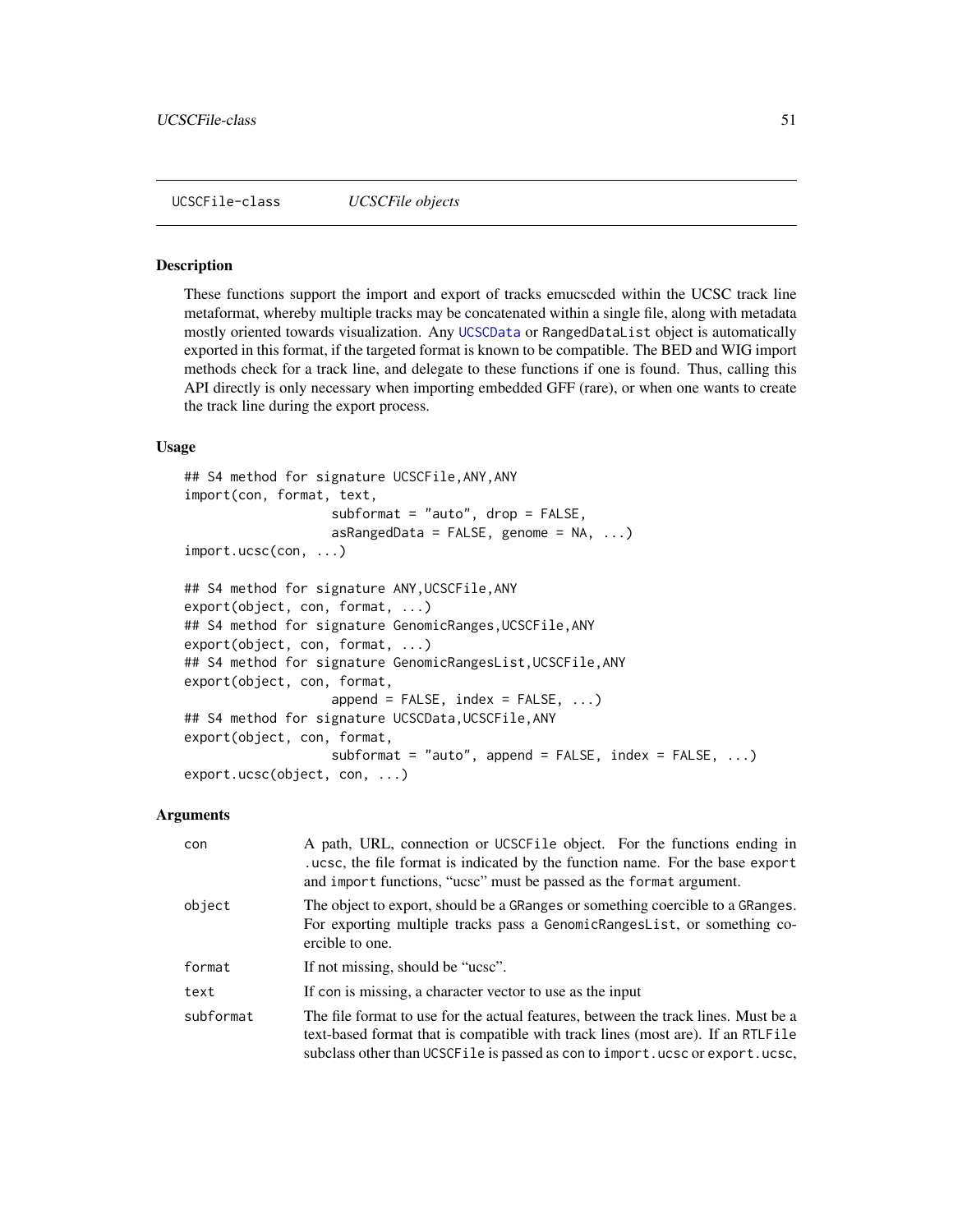|              | the subformat is assumed to be the corresponding format of con. Otherwise it<br>defaults to "auto". The following describes the logic of the "auto" mode. For<br>import, the subformat is taken as the type field in the track line. If none, the<br>file extension is consulted. For export, if object is a UCSCData, the subformat<br>is taken as the type in its track line, if present. Otherwise, the subformat is<br>chosen based on whether object contains a "score" column. If there is a score,<br>the target is either BEDGraph or WIG, depending on the structure of the ranges.<br>Otherwise, BED is the target. |
|--------------|-------------------------------------------------------------------------------------------------------------------------------------------------------------------------------------------------------------------------------------------------------------------------------------------------------------------------------------------------------------------------------------------------------------------------------------------------------------------------------------------------------------------------------------------------------------------------------------------------------------------------------|
| genome       | The identifier of a genome, or NA if unknown. Typically, this is a UCSC identi-<br>fier like "hg19". An attempt will be made to derive the seqinfo on the return<br>value using either an installed BSgenome package or UCSC, if network access<br>is available. This defaults to the db BED track line parameter, if any.                                                                                                                                                                                                                                                                                                    |
| asRangedData | If FALSE (the default), a GenomicRangesList is returned and the track line is<br>stored in the metadata of each GRanges in the list. If TRUE, a RangedDataList<br>of UCSCData objects is returned.                                                                                                                                                                                                                                                                                                                                                                                                                            |
| drop         | If TRUE, and there is only one track in the file, return the track object directly,<br>rather than embedding it in a list.                                                                                                                                                                                                                                                                                                                                                                                                                                                                                                    |
| append       | If TRUE, and con points to a file path, the data is appended to the file. Obviously,<br>if con is a connection, the data is always appended.                                                                                                                                                                                                                                                                                                                                                                                                                                                                                  |
| index        | If TRUE, automatically compress and index the output file with bgzf and tabix.<br>Note that tabix indexing will sort the data by chromosome and start. Does not<br>work when exporting a RangedDataList with multiple elements; tabix supports<br>a single track in a file.                                                                                                                                                                                                                                                                                                                                                   |
| .            | Should either specify track line parameters or arguments to pass down to the<br>import and export routine for the subformat.                                                                                                                                                                                                                                                                                                                                                                                                                                                                                                  |

# Details

The UCSC track line permits the storage of multiple tracks in a single file by separating them with a so-called "track line", a line belonging with the word "track" and containing various key=value pairs encoding metadata, most related to visualization. The standard fields in a track depend on the type of track being annotated. See [TrackLine](#page-45-0) and its derivatives for how these lines are represented in R. The class [UCSCData](#page-49-0) is an extension of RangedData with a formal slot for a TrackLine, and objects of this type are returned in a RangedDataList by the import functions described above, as long as asRangedData is TRUE. If FALSE, then each GRanges in the returned GenomicRangesList has the track line stored in its metadata, under the trackLine key.

For each track object to be exported, if the object is not a UCSCData, and there is no trackLine element in the metadata, then a new track line needs to be generated. This happens through the coercion of object to UCSCData. The track line is initialized to have the appropriate type parameter for the subformat, and the required name parameter is taken from the name of the track in the input list (if any). Otherwise, the default is simply "R Track". The db parameter (specific to BED track lines) is taken as genome(object) if not NA. Additional arguments passed to the export routines override parameters in the provided track line.

If the subformat is either WIG or BEDGraph, and the features are stranded, a separate track will be output in the file for each strand. Neither of those formats encodes the strand and disallow overlapping features (which might occur upon destranding).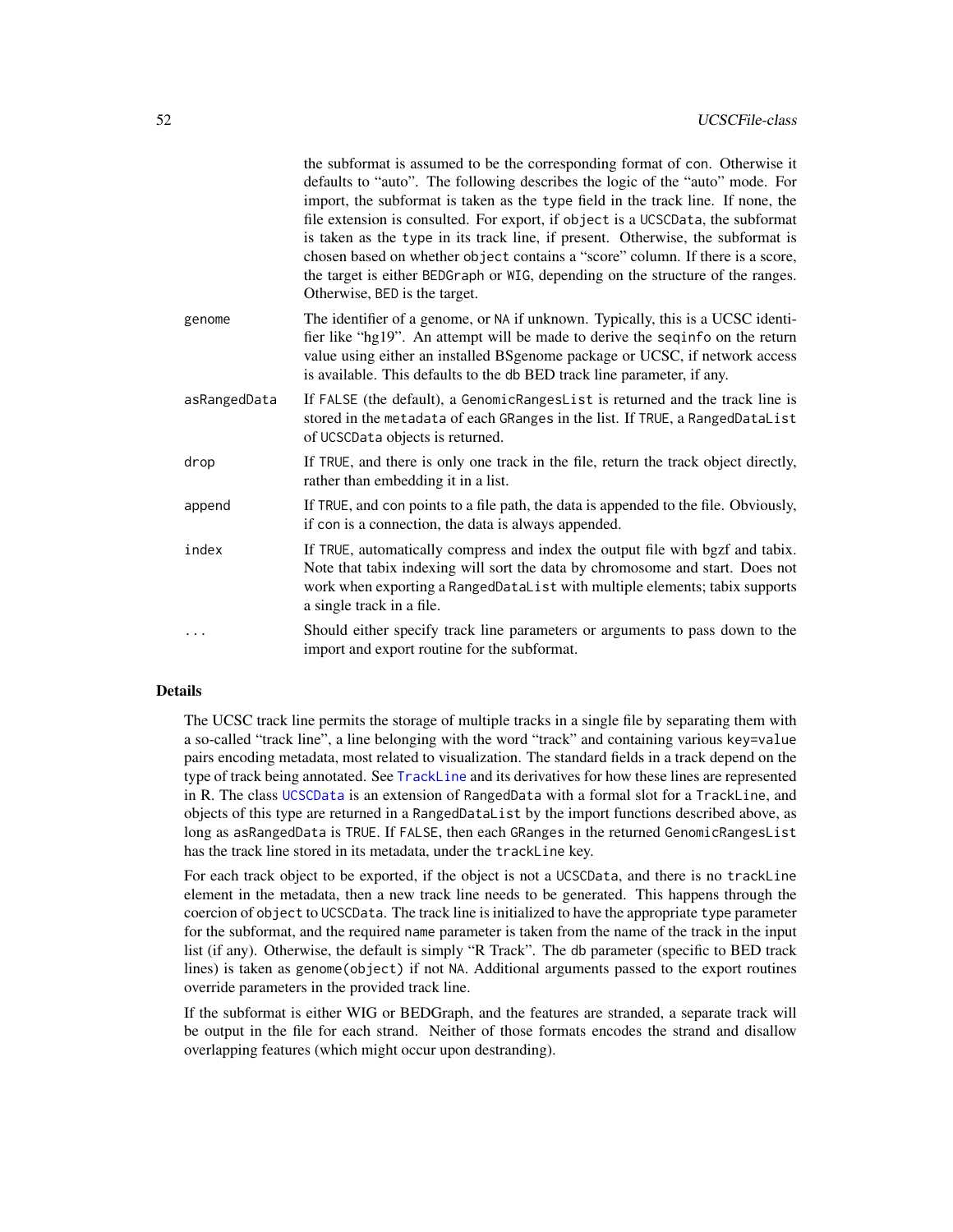# <span id="page-52-0"></span>ucscGenomes 53

# Value

A GenomicRangesList if asRangedData is FALSE) (and a RangedDataList otherwise), unless drop is TRUE and there is only a single track in the file. In that case, the first and only object is extracted from the list and returned. The structure of that object depends on the format of the data. The GenomicRangesList contains GRanges objects with a trackLine element in their metadata, whereas the RangedDataList contains UCSCData objects.

# UCSCFile objects

The UCSCFile class extends [RTLFile](#page-41-0) and is a formal represention of a resource in the UCSC format. To cast a path, URL or connection to a UCSCFile, pass it to the UCSCFile constructor.

# Author(s)

Michael Lawrence

#### References

<http://genome.ucsc.edu/goldenPath/help/customTrack.html>

ucscGenomes *Get available genomes on UCSC*

# Description

Get a data. frame describing the available UCSC genomes.

#### Usage

```
ucscGenomes(organism=FALSE)
```
# Arguments

organism A logical(1) indicating whether scientific name should be appended.

# Details

For populating the organism column, the web url <http://genome.ucsc.edu/cgi-bin> is scraped for every assembly version to get the scientific name.

# Value

A data.frame with the following columns:

| db       | UCSC DB identifier (e.g. $"hg18"$ )                      |
|----------|----------------------------------------------------------|
| species  | The name of the species (e.g. "Human")                   |
| date     | The date the genome was built                            |
| name     | The official name of the genome build                    |
| organism | The scientific name of the species (e.g. "Homo sapiens") |
|          |                                                          |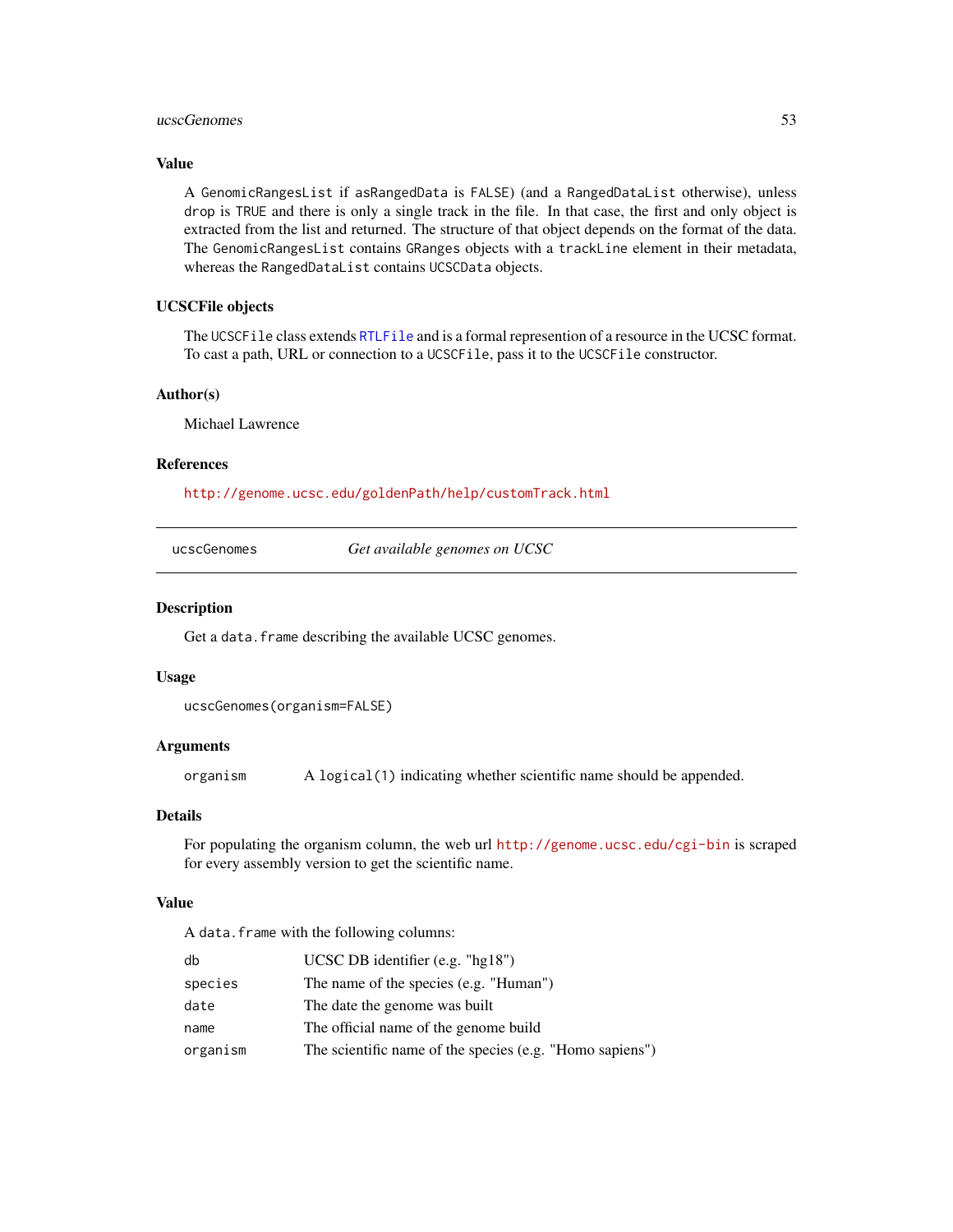# Author(s)

Michael Lawrence

# See Also

[UCSCSession](#page-54-0) for details on specifying the genome.

#### Examples

ucscGenomes()

<span id="page-53-0"></span>UCSCSchema-class *UCSC Schema*

# Description

This is a preliminary class that describes a table in the UCSC database. The description includes the table name, corresponding genome, row count, and a textual description of the format. In the future, we could provide more table information, like the links and sample data frame. This is awaiting a use-case.

# Accessor methods

In the code snippets below, x/object is a UCSCSchema object.

 $genome(x)$ : Get the genome for the table.

tableName(x): Get the name of the table.

 $nrow(x)$ : Get the number of rows in the table.

formatDescription(x): Get a textual description of the table format.

#### Author(s)

Michael Lawrence

#### Examples

```
## Not run:
session <- browserSession()
genome(session) <- "mm9"
query <- ucscTableQuery(session, "knownGene")
schema <- ucscSchema(query)
nrow(schema)
```
## End(Not run)

<span id="page-53-1"></span>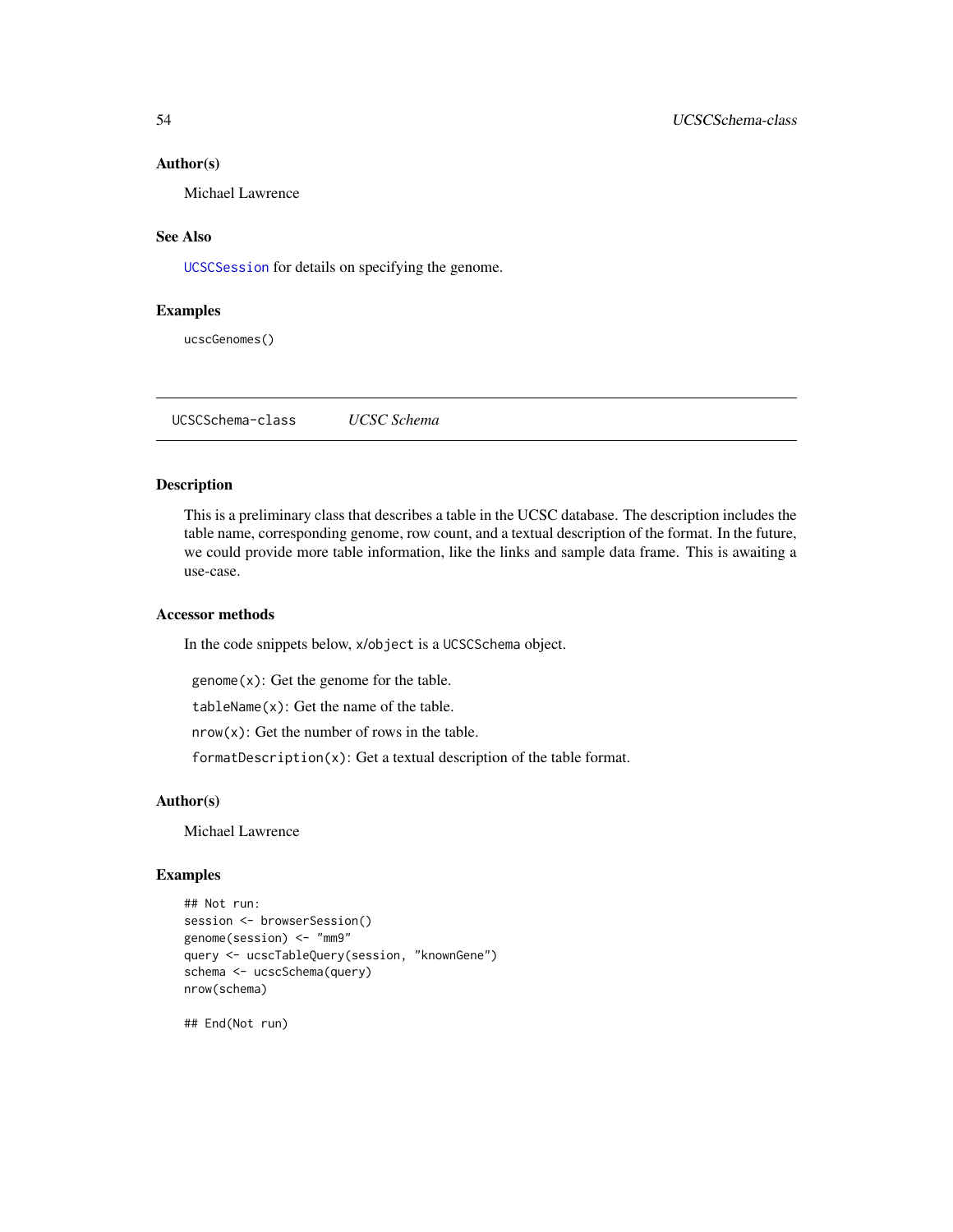#### <span id="page-54-1"></span><span id="page-54-0"></span>Description

An implementation of [BrowserSession](#page-17-0) for the UCSC genome browser.

# Objects from the Class

Objects can be created by calls of the form [browserSession\(](#page-18-0)"ucsc", url = "http://genome.ucsc.edu/cgi-bin", . The arguments in . . . correspond to libcurl options, see [getCurlHandle](#page-0-0). Setting these options may be useful e.g. for getting past a proxy.

#### **Slots**

url: Object of class "character" holding the base URL of the UCSC browser.

hguid: Object of class "numeric" holding the user identification code.

views: Object of class "environment" containing a list stored under the name "instances". The list holds the instances of [BrowserView](#page-19-0) for this session.

# Extends

Class ["BrowserSession"](#page-17-0), directly.

# Methods

- [browserView\(](#page-20-0)object, range = range(object), track = trackNames(object), ...) Creates a [BrowserView](#page-19-0) of range with visible tracks specified by track. track may be an instance of [UCSCTrackModes](#page-58-0). Arguments in ... should match parameters to a [ucscTrackModes](#page-59-0) method for creating a UCSCTrackModes instance that will be merged with and override modes indicated by the track parameter.
- [browserViews](#page-21-0)(object) Gets the [BrowserView](#page-19-0) instances for this session.
- $range(x, asRangeData = TRUE)$  $range(x, asRangeData = TRUE)$  Gets the [GRanges](#page-0-0) last displayed in this session. Set asRangedData to FALSE to obtain a GRanges object.
- [genome\(](#page-0-0)x) Gets the genome identifier of the session, i.e. genome(range(x)).
- seqinfo Gets the [Seqinfo](#page-0-0) object with the lengths of the chromosomes in the currenet genome. No circularity information is available.
- range(x)  $\le$  value Sets value, usually a GRanges object or RangesList, as the range of session x. Note that this setting only lasts until a view is created or manipulated. This mechanism is useful, for example, when treating the UCSC browser as a database, rather than a genome viewer.
- [genome\(](#page-0-0)x)  $\le$  value Sets the genome identifier on the range of session x.

[getSeq\(](#page-0-0)object, range, track = "Assembly") Gets the sequence in range and track.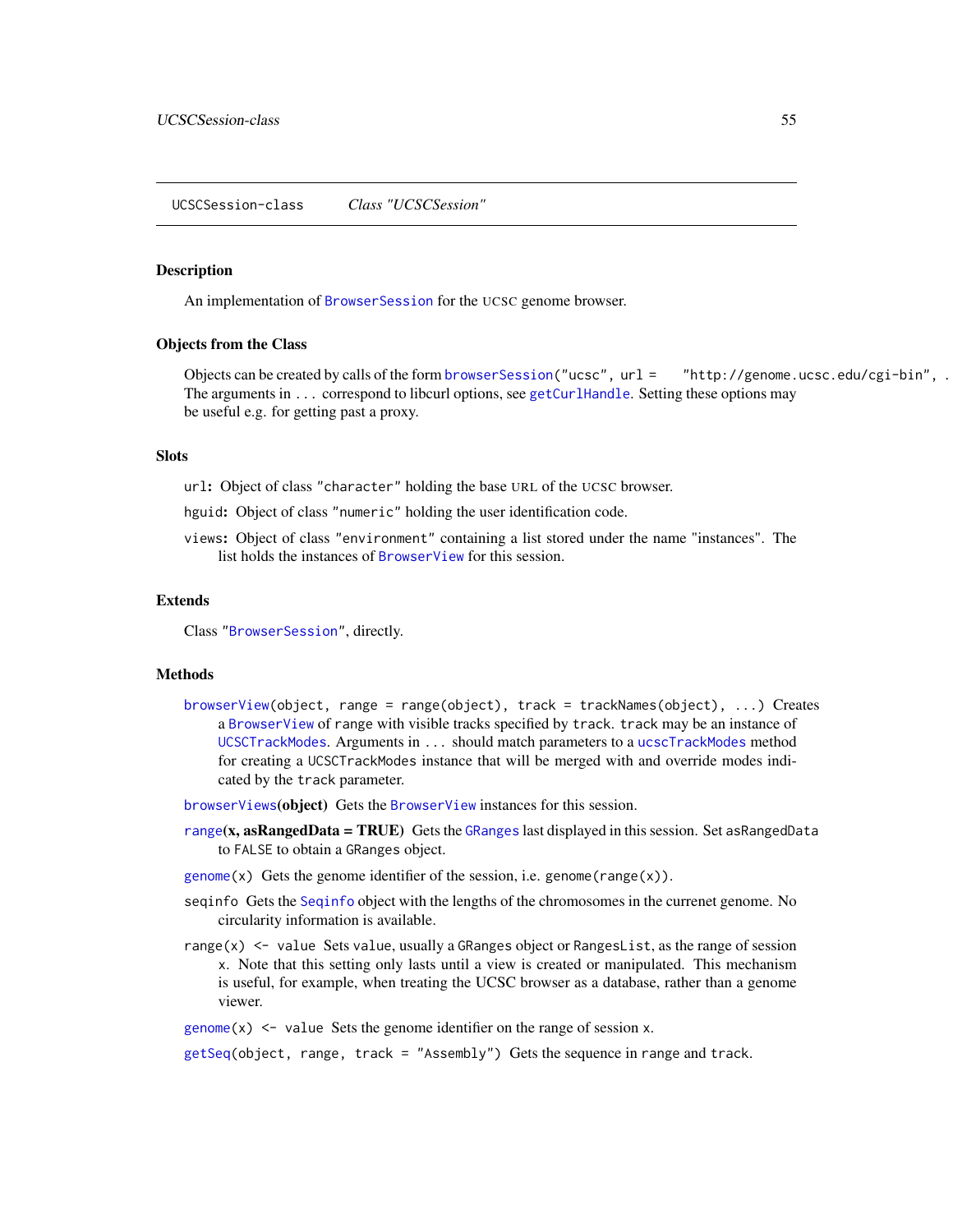- <span id="page-55-1"></span>[track\(](#page-44-0)object, name = names(track), format = "auto", ...) <- value Loads a track, stored under name and formatted as format. The "auto" format resolves to "bed" for qualitative data. For quantitative data, i.e., data with a numeric score column, "wig" or "bedGraph" is chosen, depending on how well the data compresses into wig. The arguments in ... are passed on to [export.ucsc](#page-50-0), so they could be slots in a [TrackLine](#page-45-0) subclass (and thus specify visual attributes like color) or parameters to pass on to the export function for format. The value may be either a range object (like a GRanges) or a file object (like a BEDFile).
- [track\(](#page-55-0)object, name, range = range(object), table = NULL) Retrieves a [RangedData](#page-0-0) with features in range from track named name. Some built-in tracks have multiple series, each stored in a separate database table. A specific table may be retrieved by passing its name in the table parameter. See [tableNames](#page-55-0) for a way to list the available tables.
- getTable(object, name, range = base::range(object), table = NULL): Retrieves the table indicated by the track name and table name, over range, as a data.frame. See [getTable](#page-55-0).

[trackNames](#page-46-0)(object) Gets the names of the tracks stored in the session.

[ucscTrackModes](#page-59-0)(object) Gets the default view modes for the tracks in the session.

# Author(s)

Michael Lawrence

#### See Also

[browserSession](#page-18-0) for creating instances of this class.

UCSCTableQuery-class *Querying UCSC Tables*

# <span id="page-55-0"></span>Description

The UCSC genome browser is backed by a large database, which is exposed by the Table Browser web interface. Tracks are stored as tables, so this is also the mechanism for retrieving tracks. The UCSCTableQuery class represents a query against the Table Browser. Storing the query fields in a formal class facilitates incremental construction and adjustment of a query.

#### Details

There are five supported fields for a table query:

- session The [UCSCSession](#page-54-0) instance from the tables are retrieved. Although all sessions are based on the same database, the set of user-uploaded tracks, which are represented as tables, is not the same, in general.
- trackName The name of a track from which to retrieve a table. Each track can have multiple tables. Many times there is a primary table that is used to display the track, while the other tables are supplemental. Sometimes, tracks are displayed by aggregating multiple tables.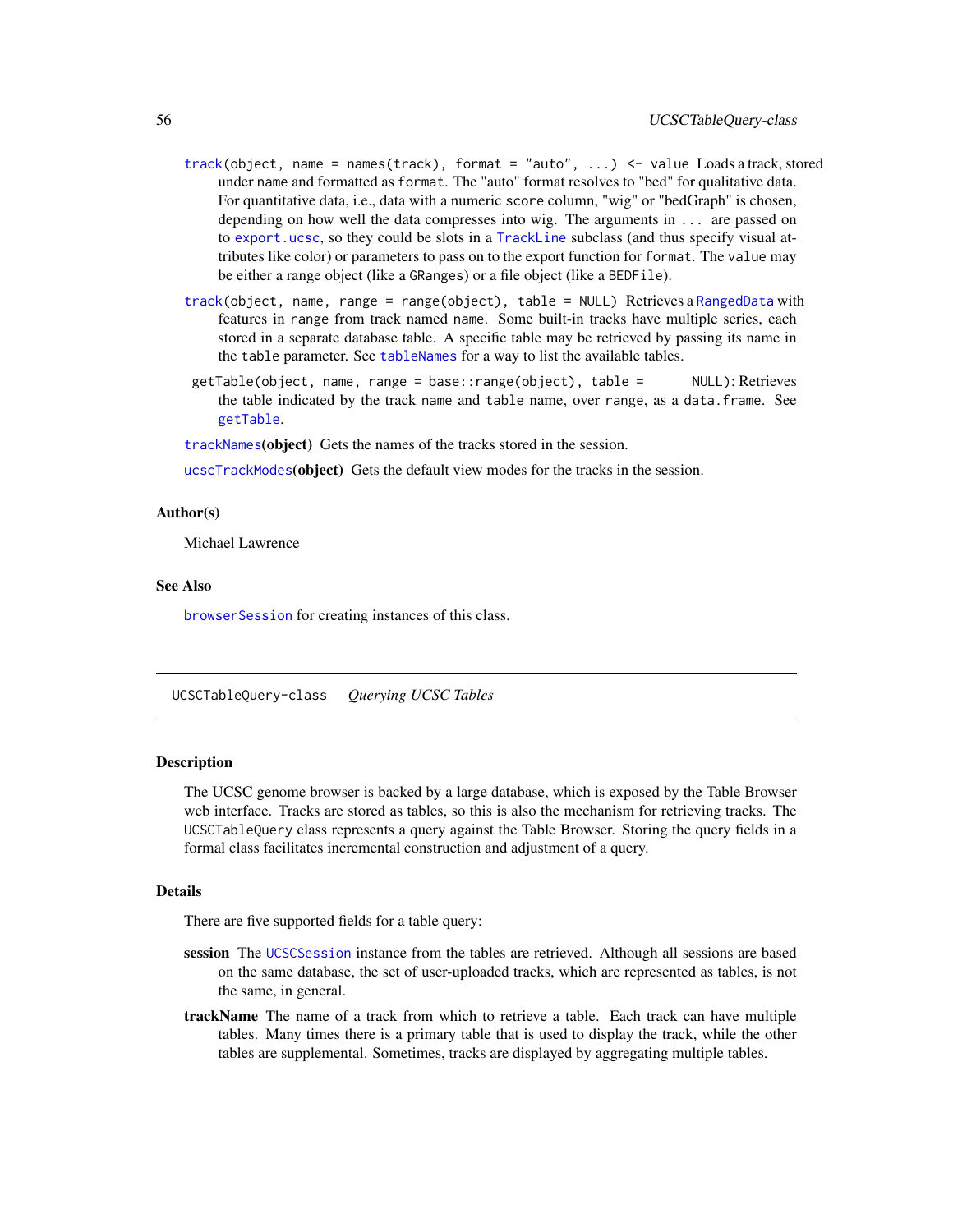- tableName The name of the specific table to retrieve. May be NULL, in which case the behavior depends on how the query is executed, see below.
- range A genome identifier, a [GRanges](#page-0-0) or a [RangesList](#page-0-0) indicating the portion of the table to retrieve, in genome coordinates. Simply specifying the genome string is the easiest way to download data for the entire genome, and [GRangesForUCSCGenome](#page-30-0) facilitates downloading data for e.g. an entire chromosome.

names Names/accessions of the desired features

A common workflow for querying the UCSC database is to create an instance of UCSCTableQuery using the ucscTableQuery constructor, invoke tableNames to list the available tables for a track, and finally to retrieve the desired table either as a data.frame via getTable or as a RangedData track via track. See the examples.

The reason for a formal query class is to facilitate multiple queries when the differences between the queries are small. For example, one might want to query multiple tables within the track and/or same genomic region, or query the same table for multiple regions. The UCSCTableQuery instance can be incrementally adjusted for each new query. Some caching is also performed, which enhances performance.

# **Constructor**

 $uscTableQuery(x, track, range = genome(x), table = NULL, names = NULL):$ Creates a UCSCTableQuery with the UCSCSession given as x and the track name given by the single string track. range should be a genome string identifier, a GRanges instance or RangesList instance, and it effectively defaults to genome $(x)$ . If the genome is missing, it is taken from the session. The table name is given by table, which may be a single string or NULL. Feature names, such as gene identifiers, may be passed via names as a character vector.

# Executing Queries

Below, object is a UCSCTableQuery instance.

- track(object, asRangedData = FALSE): Retrieves the indicated table as a track, i.e. a GRanges object. Note that not all tables are available as tracks. Pass asRangedData = TRUE to obtain a RangedData object.
- getTable(object): Retrieves the indicated table as a data.frame. Note that not all tables are output in parseable form, and that UCSC will truncate responses if they exceed certain limits (usually around 100,000 records). The safest (and most efficient) bet for large queries is to download the file via FTP and query it locally.
- tableNames(object): Gets the names of the tables available for the session, track and range specified by the query.

# Accessor methods

In the code snippets below, x/object is a UCSCTableQuery object.

browserSession(object), browserSession(object) <- value: Get or set the UCSCSession to query.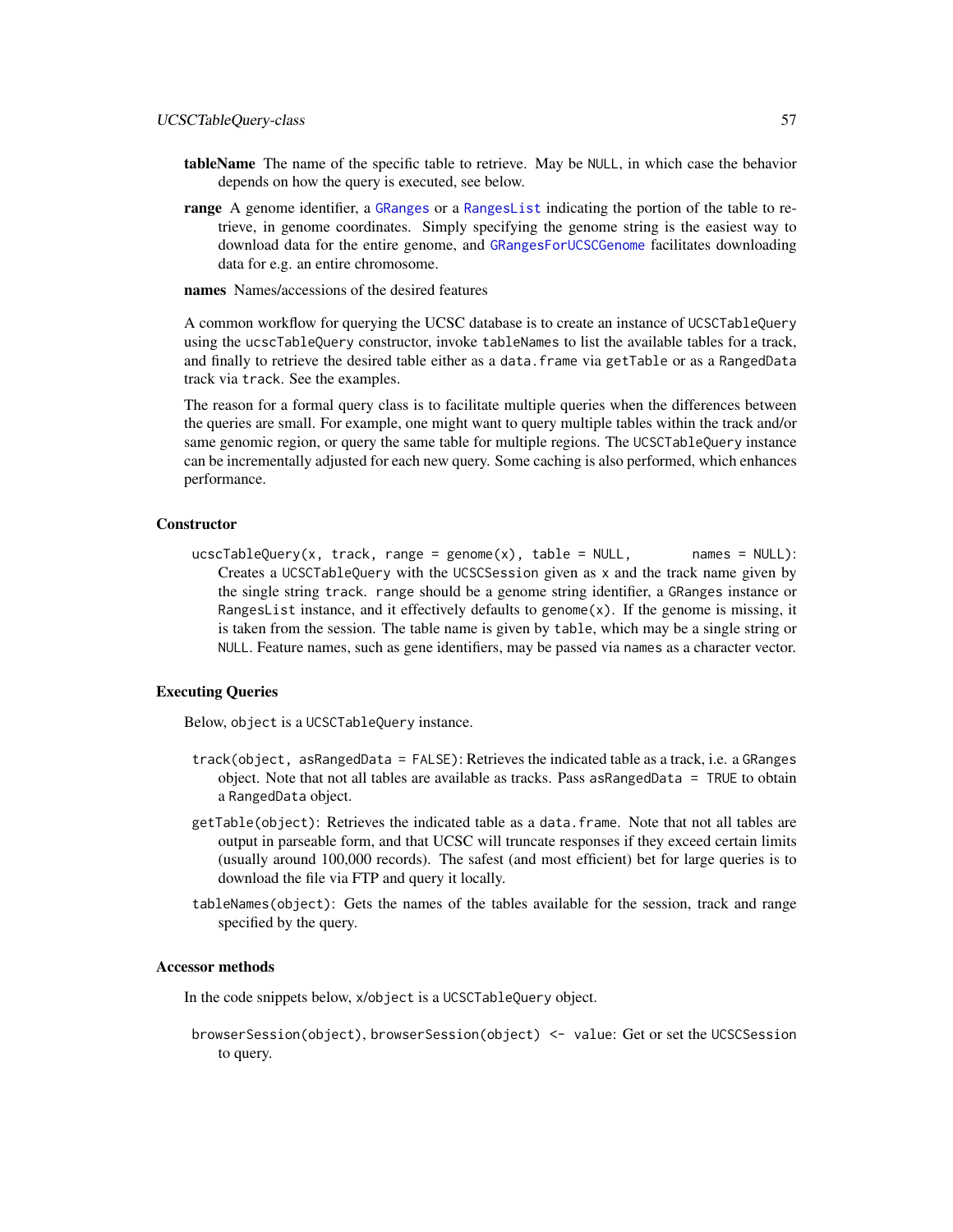- $trackName(x), trackName(x) < -$  value: Get or set the single string indicating the track containing the table of interest.
- $trackNames(x)List$  the names of the tracks available for retrieval for the assigned genome.
- tableName(x), tableName(x)  $\leq$  value: Get or set the single string indicating the name of the table to retrieve. May be NULL, in which case the table is automatically determined.
- range(x), range(x)  $\le$  value: Get or set the GRanges indicating the portion of the table to retrieve in genomic coordinates. Any missing information, such as the genome identifier, is filled in using range(browserSession(x)). It is also possible to set the genome identifier string or a RangesList.
- names(x), names(x)  $\le$  value: Get or set the names of the features to retrieve. If NULL, this filter is disabled.
- ucscSchema(x): Get the [UCSCSchema](#page-53-0) object describing the selected table.

# Author(s)

Michael Lawrence

#### Examples

```
## Not run:
session <- browserSession()
genome(session) <- "mm9"
trackNames(session) ## list the track names
## choose the Conservation track for a portion of mm9 chr1
query <- ucscTableQuery(session, "Conservation",
                        GRangesForUCSCGenome("mm9", "chr12",
                                             IRanges(57795963, 57815592)))
## list the table names
tableNames(query)
## get the phastCons30way track
tableName(query) <- "phastCons30way"
## retrieve the track data
track(query, asRangedData = FALSE) # as a GRanges object
## get a data.frame summarizing the multiple alignment
tableName(query) <- "multiz30waySummary"
getTable(query)
genome(session) <- "hg18"
query <- ucscTableQuery(session, "snp129",
                        names = c("rs10003974", "rs10087355", "rs10075230"))
ucscSchema(query)
getTable(query)
## End(Not run)
```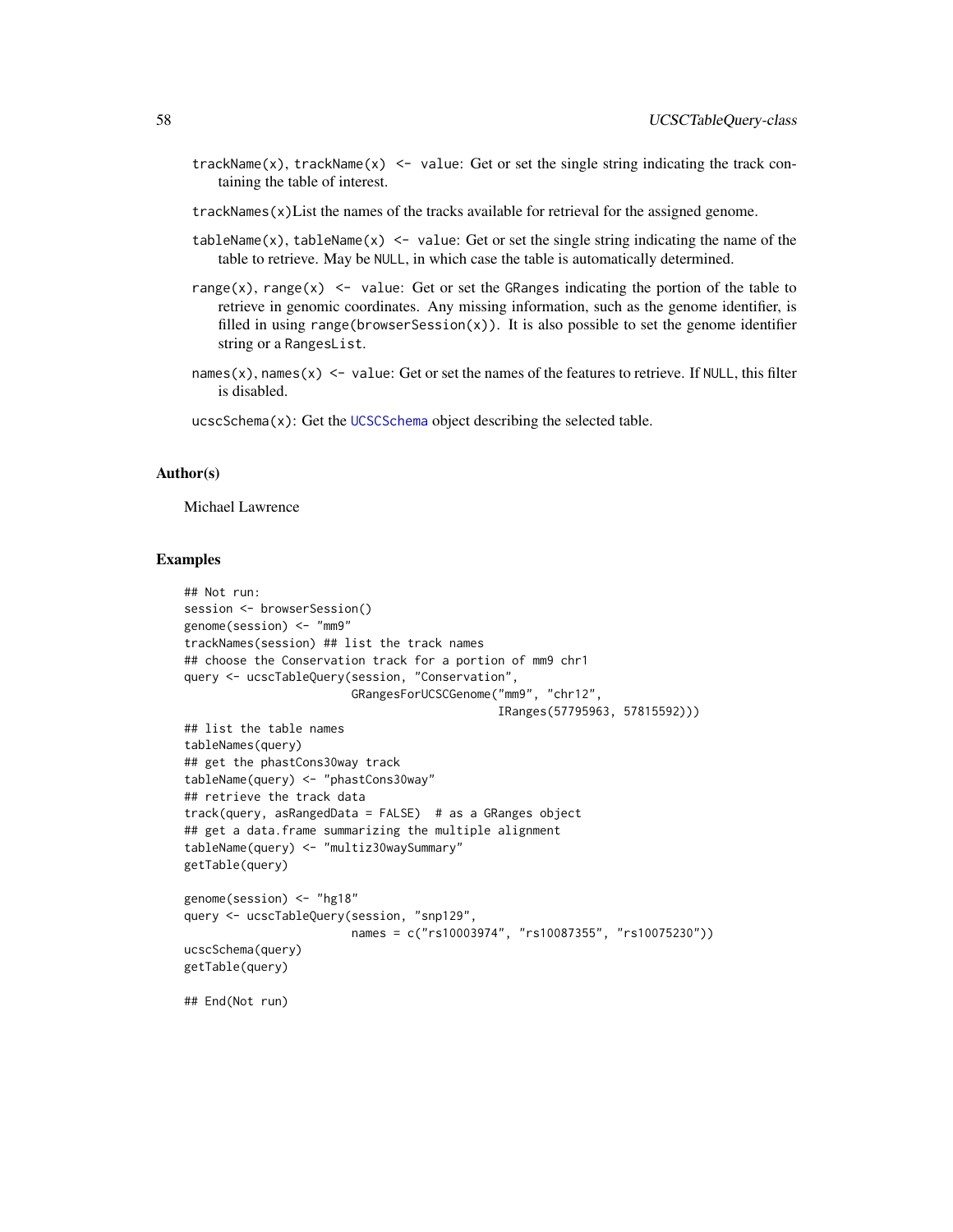<span id="page-58-1"></span><span id="page-58-0"></span>UCSCTrackModes-class *Class "UCSCTrackModes"*

# Description

A vector of view modes ("hide", "dense", "full", "pack", "squish") for each track in a UCSC view.

# Objects from the Class

Objects may be created by calls of the form [ucscTrackModes\(](#page-59-0)object = character(), hide = character(), dense = where object should be a character vector of mode names (with its names attribute specifying the corresponding track names). The other parameters should contain track names that override the modes in object. Later parameters override earlier ones, so, for example, if a track is named in hide and full, it is shown in the full view mode.

# **Slots**

- .Data: Object of class "character" holding the modes ("hide", "dense", "full", "pack", "squish"), with its names attribute holding corresponding track names.
- labels: Object of class "character" holding labels (human-readable names) corresponding to each track/mode.

# Extends

Class ["character"](#page-0-0), from data part. Class ["vector"](#page-0-0), by class "character", distance 2.

# Methods

[trackNames\(](#page-46-0)object) Gets the names of the visible tracks (those that do not have mode "hide").

- [trackNames\(](#page-46-0)object) <- value Sets the names of the visible tracks. Any tracks named in value are set to "full" if the are currently set to "hide" in this object. Any tracks not in value are set to "hide". All other modes are preserved.
- $object[i]$  Gets the track mode of the tracks indexed by i, which can be any type of index supported by character vector subsetting. If i is a character vector, it indexes first by the internal track IDs (the names on .Data) and then by the user-level track names (the labels slot).
- object[i]  $\le$  value Sets the track modes indexed by i (in the same way as in object[i] above) to those specified in value.

# Author(s)

Michael Lawrence

# See Also

[UCSCView](#page-60-0) on which track view modes may be set.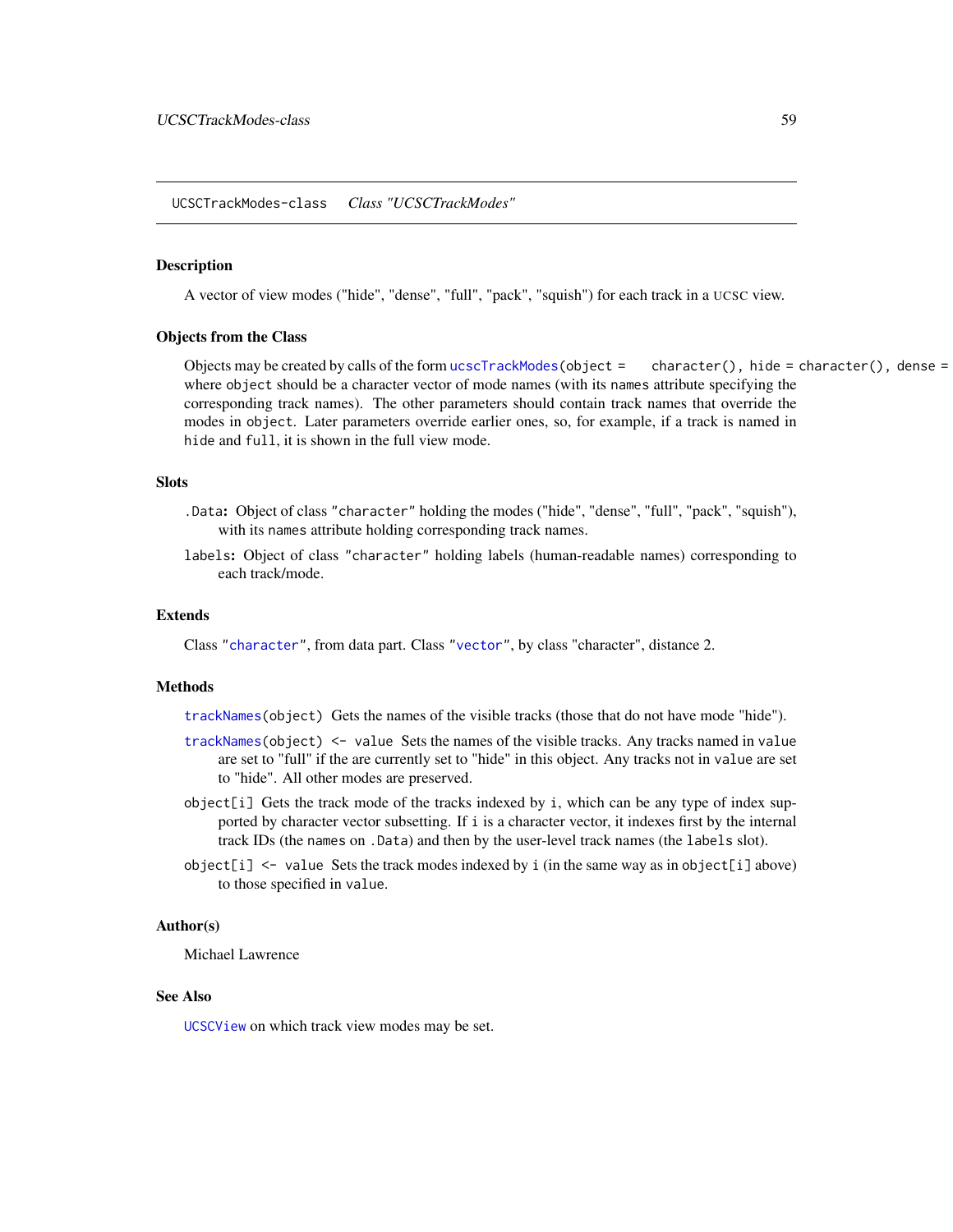<span id="page-59-1"></span>ucscTrackModes-methods

*Accessing UCSC track modes*

# <span id="page-59-0"></span>Description

Generics for getting and setting UCSC track visibility modes ("hide", "dense", "full", "pack", "squish").

# **Methods**

The following methods are defined by **rtracklayer** for **getting** the track modes through the generic ucscTrackModes(object, ...).

 $function(object, hide = character(),$  dense = character(), pack = character(), Creates an instance of [UCSCTrackModes](#page-58-0) from object, a character vector of mode names, with the corresponding track ids given in the names attribute. Note that object can be a UCSCTrackModes instance, as UCSCTrackModes extends character. The other parameters are character vectors identifying the tracks for each mode and overriding the modes specified by object.

**object = "characturizetict"** (The same interface as above, except object defaults to an empty character vector.

object = "UCSCView" Gets modes for tracks in the view.

object = "UCSCSession" Gets default modes for the tracks in the session. These are the modes that will be used as the default for a newly created view.

The following methods are defined by rtracklayer for setting the track modes through the generic ucscTrackModes(object) <- value.

- object = "UCSCView", value = "UCSCTrackModes" Sets the modes for the tracks in the view.
- $object = "UCSCView", value = "character" Sets the modes from a character vector of mode$ names, with the corresponding track names given in the names attribute.

# See Also

[trackNames](#page-46-0) and [trackNames<-](#page-46-0) for just getting or setting which tracks are visible (not of mode "hide").

# Examples

```
# Tracks "foo" and "bar" are fully shown, "baz" is hidden
modes <- ucscTrackModes(full = c("foo", "bar"), hide = "baz")
# Update the modes to hide track "bar"
modes2 <- ucscTrackModes(modes, hide = "bar")
```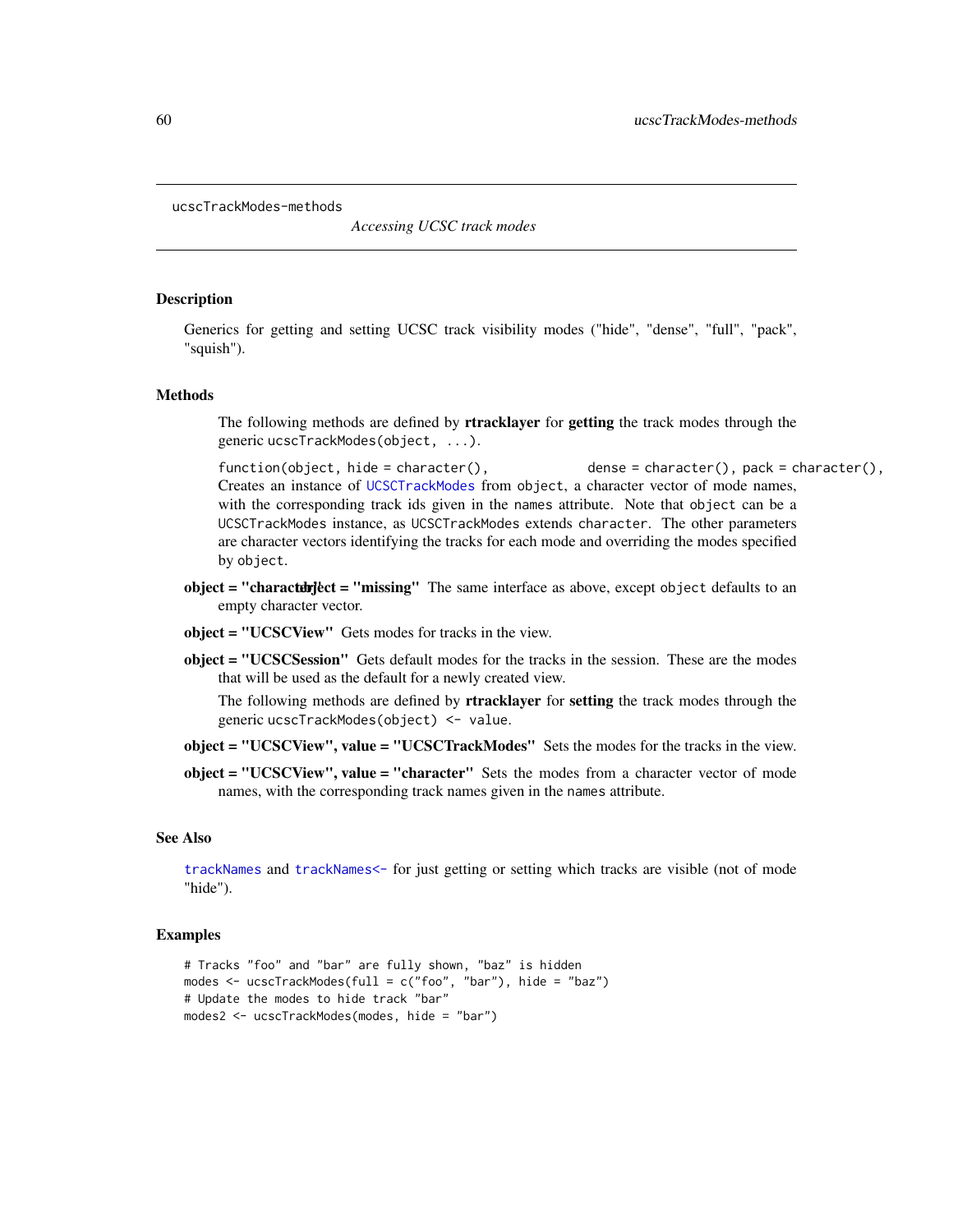<span id="page-60-1"></span><span id="page-60-0"></span>UCSCView-class *Class "UCSCView"*

# Description

An object representing a view of a genome in the UCSC browser.

#### Objects from the Class

Calling [browserView\(](#page-20-0)session, range = range(object), track = trackNames(object), ...) creates [BrowserView](#page-19-0) of range with visible tracks specified by track. track may be an instance of [UCSCTrackModes](#page-58-0). Arguments in ... should match parameters to a [ucscTrackModes](#page-59-0) method for creating a UCSCTrackModes instance that will be merged with and override modes indicated by the track parameter.

# **Slots**

hgsid: Object of class "numeric", which identifies this view to UCSC. session: Object of class "BrowserSession" to which this view belongs.

# Extends

Class ["BrowserView"](#page-19-0), directly.

# Methods

[activeView\(](#page-2-0)object) Obtains a logical indicating whether this view is the active view.

[range\(](#page-0-0)object) Obtains the [GRanges](#page-0-0) displayed by this view.

[range\(](#page-0-0)object) <- value Sets the [GRanges](#page-0-0) or [RangesList](#page-0-0) displayed by this view.

[trackNames\(](#page-46-0)object) Gets the names of the visible tracks in this view.

[trackNames\(](#page-46-0)object) <- value Sets the visible tracks by name.

- visible(object) Get a named logical vector indicating whether each track is visible.
- visible(object) <- value Set a logical vector indicating the visibility of each track, in the same order as returned by visible(object).
- [ucscTrackModes\(](#page-59-0)object) Obtains the [UCSCTrackModes](#page-58-0) for this view.
- [ucscTrackModes\(](#page-59-0)object) <- value Sets the [UCSCTrackModes](#page-58-0) for this view. The value may be either a UCSCTrackModes instance or a character vector that will be coerced by a call to [ucscTrackModes](#page-59-0).

# Author(s)

Michael Lawrence

# See Also

[browserView](#page-20-0) for creating instances of this class.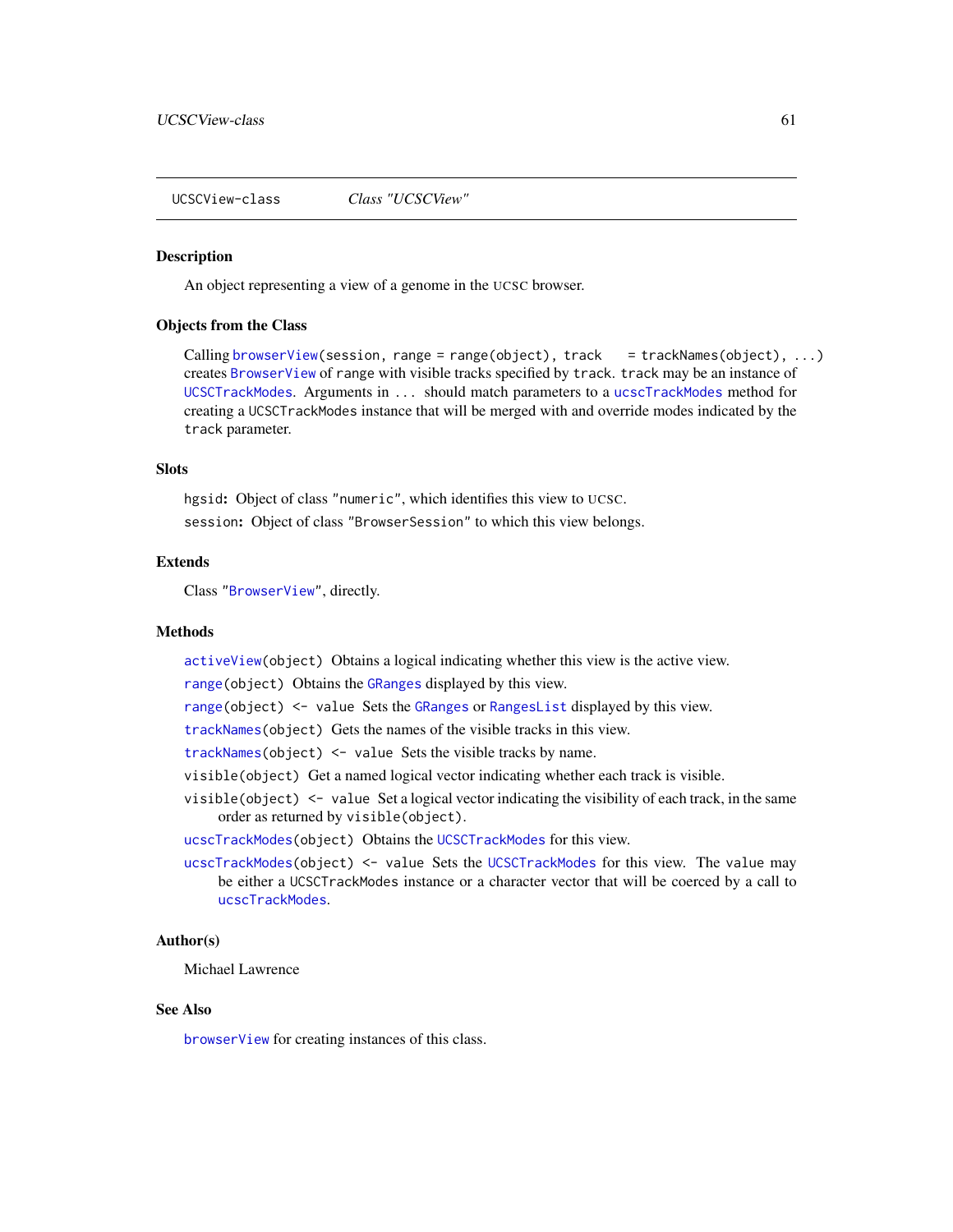<span id="page-61-1"></span><span id="page-61-0"></span>

#### Description

These functions support the import and export of the UCSC WIG (Wiggle) format.

# Usage

```
## S4 method for signature WIGFile,ANY,ANY
import(con, format, text, genome = NA,
                    asRangedData = FALSE, trackLine = TRUE, which = NULL,
                    seqinfo = NULL, ...)import.wig(con, ...)
## S4 method for signature ANY, WIGFile, ANY
export(object, con, format, ...)
## S4 method for signature GenomicRanges, WIGFile, ANY
export(object, con, format,
                   dataFormat = c("auto", "variableStep", "fixedStep"),
                   writer = .wigWriter, append = FALSE, ...)
## S4 method for signature GenomicRangesList,WIGFile,ANY
export(object, con, format, ...)
## S4 method for signature UCSCData, WIGFile, ANY
export(object, con, format,
                   trackLine = TRUE, ...export.wig(object, con, ...)
```
# Arguments

| con       | A path, URL, connection or WIGFile object. For the functions ending in .wig,<br>the file format is indicated by the function name. For the base export and<br>import functions, the format must be indicated another way. If con is a path,<br>URL or connection, either the file extension or the format argument needs to be<br>"wig". Compressed files ("gz", "bz2" and "xz") are handled transparently. |
|-----------|-------------------------------------------------------------------------------------------------------------------------------------------------------------------------------------------------------------------------------------------------------------------------------------------------------------------------------------------------------------------------------------------------------------|
| object    | The object to export, should be a GRanges or something coercible to a GRanges.<br>For exporting multiple tracks, in the UCSC track line metaformat, pass a GenomicRangesList,<br>or something coercible to one.                                                                                                                                                                                             |
| format    | If not missing, should be "wig".                                                                                                                                                                                                                                                                                                                                                                            |
| text      | If con is missing, a character vector to use as the input                                                                                                                                                                                                                                                                                                                                                   |
| trackLine | Whether to parse/output a UCSC track line. An imported track line will be<br>stored in a TrackLine object, as part of the returned UCSCData.                                                                                                                                                                                                                                                                |
| genome    | The identifier of a genome, or NA if unknown. Typically, this is a UCSC identi-<br>fier like "hg19". An attempt will be made to derive the sequation on the return<br>value using either an installed BSgenome package or UCSC, if network access<br>is available.                                                                                                                                          |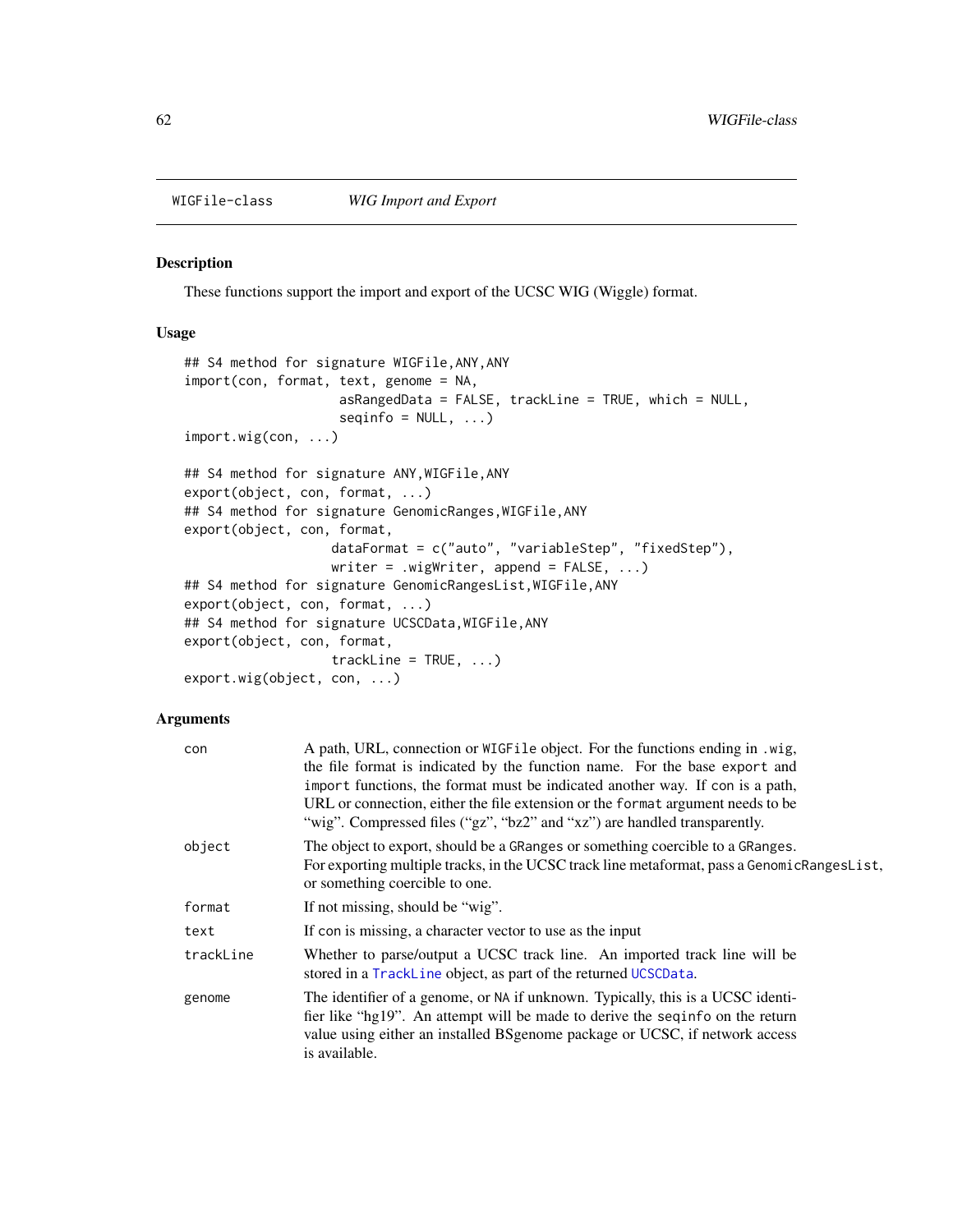| seginfo      | If not NULL, the Sequator object to set on the result. If the genome argument is<br>not NA, it must agree with genome (seqinfo).                                                                                                                                                                                       |
|--------------|------------------------------------------------------------------------------------------------------------------------------------------------------------------------------------------------------------------------------------------------------------------------------------------------------------------------|
| asRangedData | If TRUE, a RangedData is returned, instead of a GRanges.                                                                                                                                                                                                                                                               |
| which        | A range data structure like Ranges List or GRanges. Only the intervals in the<br>file overlapping the given ranges are returned. This is inefficient; use BigWig<br>for efficient spatial queries.                                                                                                                     |
| append       | If TRUE, and con points to a file path, the data is appended to the file. Obviously,<br>if con is a connection, the data is always appended.                                                                                                                                                                           |
| dataFormat   | Probably best left to "auto". Exists only for historical reasons.                                                                                                                                                                                                                                                      |
| writer       | Function for writing out the blocks; for internal use only.                                                                                                                                                                                                                                                            |
| $\cdot$      | Arguments to pass down to methods to other methods. For import, the flow even-<br>tually reaches the WIGFile method on import. For export, the RangedData,<br>WIGFile method on export is the sink. When trackLine is TRUE, the argu-<br>ments are passed through export.ucsc, so track line parameters are supported. |

#### Details

The WIG format is a text-based format for efficiently representing a dense genome-scale score vector. It encodes, for each feature, a range and score. Features from the same sequence (chromosome) are grouped together into a block, with a single block header line indicating the chromosome. There are two block formats: fixed step and variable step. For fixed step, the number of positions (or step) between intervals is the same across an entire block. For variable step, the start position is specified for each feature. For both fixed and variable step, the span (or width) is specified in the header and thus must be the same across all features. This requirement of uniform width dramatically limits the applicability of WIG. For scored features of variable width, consider [BEDGraph](#page-7-1) or [BigWig,](#page-11-1) which is generally preferred over both WIG and BEDGraph. To efficiently convert an existing WIG or BEDGraph file to BigWig, call [wigToBigWig](#page-64-0). Neither WIG, BEDGraph nor BigWig allow overlapping features.

# Value

A GRanges (or RangedData if asRangedData is TRUE), with the score values in the score metadata column, which is accessible via the score function.

# WIGFile objects

The WIGFile class extends [RTLFile](#page-41-0) and is a formal represention of a resource in the WIG format. To cast a path, URL or connection to a WIGFile, pass it to the WIGFile constructor.

# Author(s)

Michael Lawrence

# References

<http://genome.ucsc.edu/goldenPath/help/wiggle.html>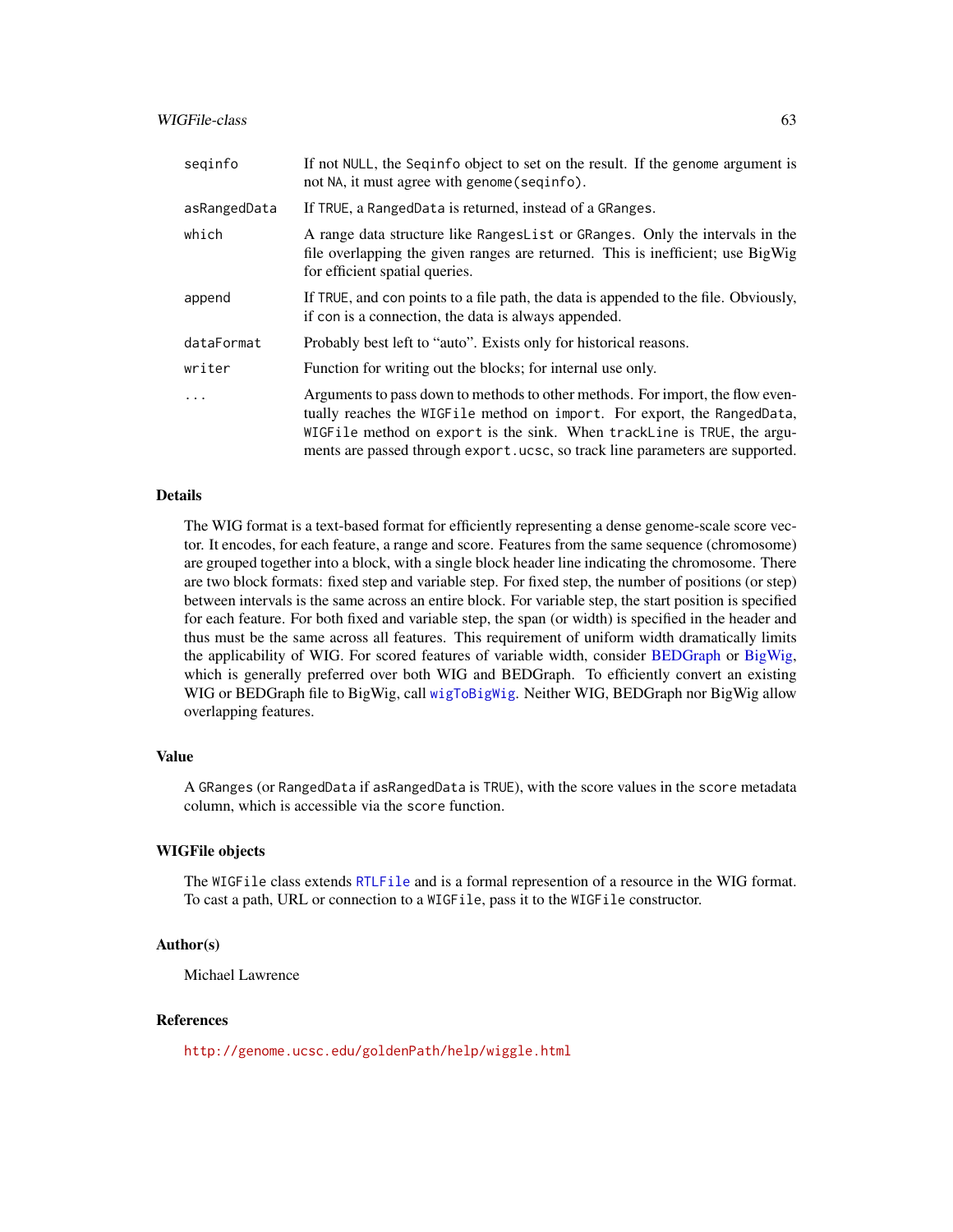# Examples

```
test_path <- system.file("tests", package = "rtracklayer")
 test_wig <- file.path(test_path, "step.wig")
 ## basic import calls
 test <- import(test_wig, asRangedData = FALSE)
 test
 import.wig(test_wig, asRangedData = FALSE)
 test_wig_file <- WIGFile(test_wig)
 import(test_wig_file, asRangedData = FALSE)
 test_wig_con <- file(test_wig)
 import(test_wig_con, format = "wig", asRangedData = FALSE)
 close(test_wig_con)
 test_wig_con <- file(test_wig)
 import(WIGFile(test_wig_con), asRangedData = FALSE)
 close(test_wig_con)
 ## various options
 import(test_wig, genome = "hg19", asRangedData = FALSE)
 import(test_wig, trackLine = FALSE, asRangedData = FALSE)
 which <- as(test[3:4,], "RangesList")
 import(test_wig, which = which, asRangedData = FALSE)
## Not run:
 ## basic export calls
 test_wig_out <- file.path(tempdir(), "test.wig")
 export(test, test_wig_out)
 export.wig(test, test_wig_out)
 test_foo_out <- file.path(tempdir(), "test.foo")
 export(test, test_foo_out, format = "wig")
 test_wig_out_file <- WIGFile(test_wig_out)
 export(test, test_wig_out_file)
 ## appending
 test2 <- test
 metadata(test2)$trackLine <- initialize(metadata(test)$trackLine,
                                          name = "test2")
 export(test2, test_wig_out_file, append = TRUE)
 ## passing track line parameters
 export(test, test_wig_out, name = "test2")
 ## no track line
 export(test, test_wig_out, trackLine = FALSE)
 ## gzip
 test_wig_gz <- paste(test_wig_out, ".gz", sep = "")
 export(test, test_wig_gz)
## End(Not run)
```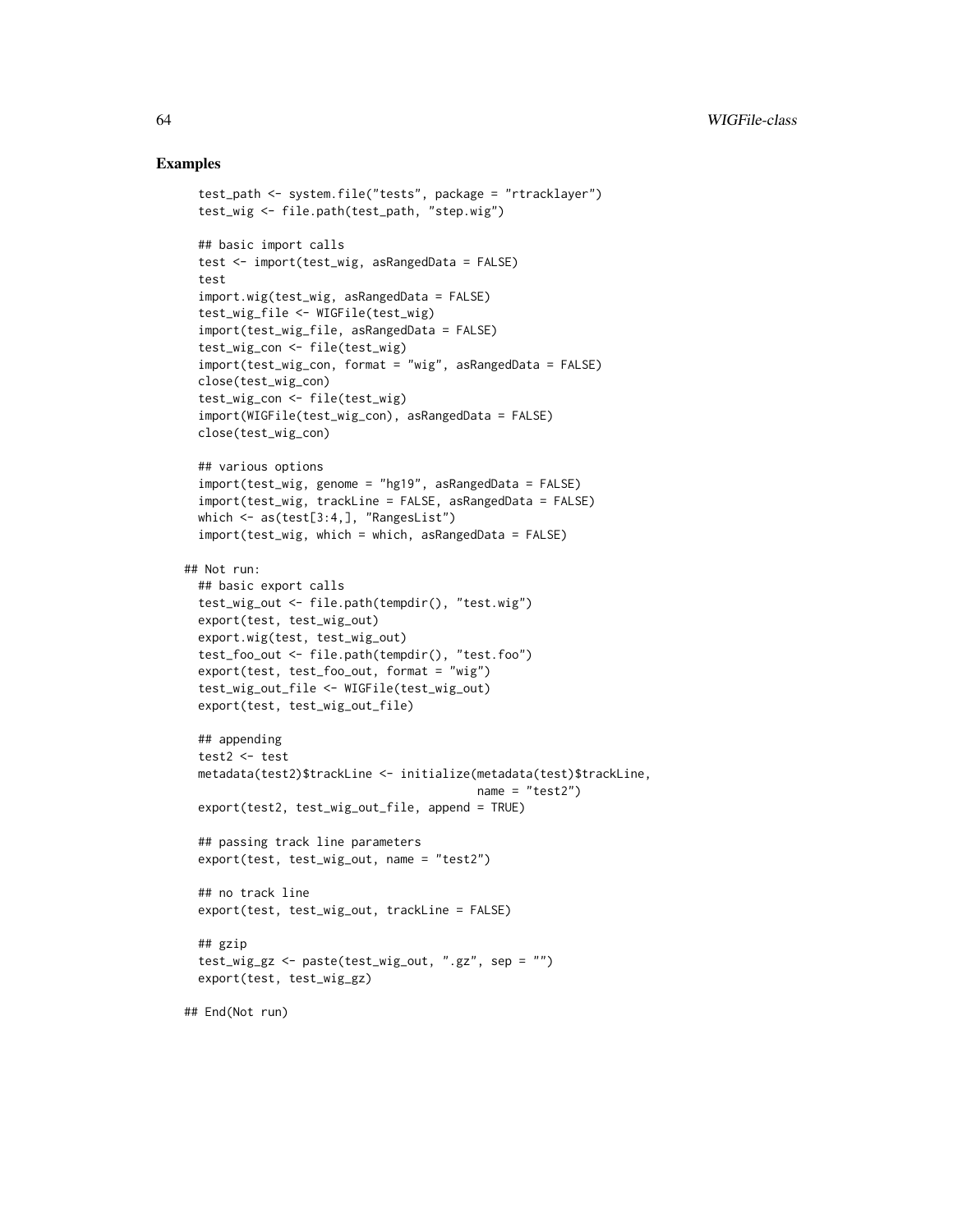<span id="page-64-0"></span>

# Description

This function calls the Kent C library to efficiently convert a WIG file to a BigWig file, without loading the entire file into memory. This solves the problem where simple tools write out text WIG files, instead of more efficiently accessed binary BigWig files.

# Usage

```
wigToBigWig(x, seqinfo,
            dest = paste(file_path_sans_ext(x, TRUE), "bw", sep = "."))
```
# Arguments

| X       | Path or URL to the WIG file. Connections are not supported.                                      |
|---------|--------------------------------------------------------------------------------------------------|
| seginfo | Sequal of the data. All BigWig files must have<br>this defined.                                  |
| dest    | The path to which to write the BigWig file. Defaults to x with the extension<br>changed to "bw". |

# Author(s)

Michael Lawrence

# See Also

[BigWig](#page-11-1) import and export support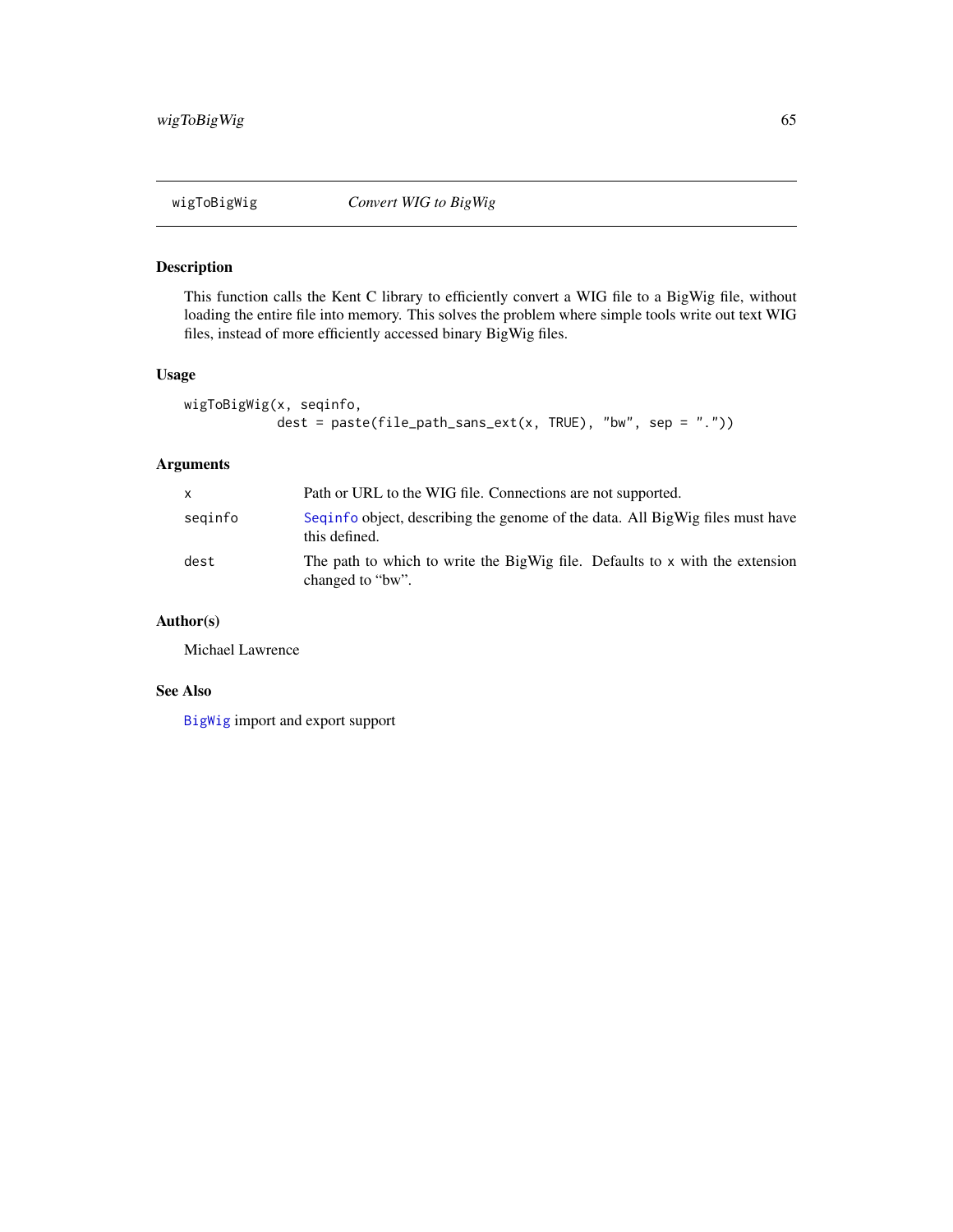# **Index**

∗Topic IO io, [33](#page-32-1) ∗Topic classes BasicTrackLine-class, [6](#page-5-1) Bed15TrackLine-class, [7](#page-6-0) BEDFile-class, [8](#page-7-2) BigWigFile-class, [12](#page-11-2) BigWigSelection-class, [15](#page-14-0) BrowserSession-class, [18](#page-17-1) BrowserView-class, [20](#page-19-1) BrowserViewList-class, [22](#page-21-1) Chain-class, [23](#page-22-0) FastaFile-class, [24](#page-23-0) GFFFile-class, [27](#page-26-2) GraphTrackLine-class, [32](#page-31-1) Quickload-class, [37](#page-36-1) QuickloadGenome-class, [38](#page-37-1) RangedData-methods, [40](#page-39-0) RangesList-methods, [41](#page-40-0) RTLFile-class, [42](#page-41-1) TrackDb-class, [46](#page-45-1) TrackLine-class, [46](#page-45-1) TwoBitFile-class, [48](#page-47-1) UCSCData-class, [50](#page-49-1) UCSCFile-class, [51](#page-50-1) UCSCSchema-class, [54](#page-53-1) UCSCSession-class, [55](#page-54-1) UCSCTableQuery-class, [56](#page-55-1) UCSCTrackModes-class, [59](#page-58-1) UCSCView-class, [61](#page-60-1) WIGFile-class, [62](#page-61-1) ∗Topic datasets cpneTrack, [24](#page-23-0) targets, [44](#page-43-0) ∗Topic interface browseGenome, [16](#page-15-0) genomeBrowsers, [25](#page-24-0) ucscGenomes, [53](#page-52-0) ∗Topic manip

blocks-methods, [16](#page-15-0) GenomicSelection, [26](#page-25-0) ∗Topic methods activeView-methods, [3](#page-2-1) BEDFile-class, [8](#page-7-2) BigWigFile-class, [12](#page-11-2) BigWigSelection-class, [15](#page-14-0) blocks-methods, [16](#page-15-0) browserSession-methods, [19](#page-18-1) browserView-methods, [21](#page-20-1) browserViews-methods, [22](#page-21-1) Chain-class, [23](#page-22-0) FastaFile-class, [24](#page-23-0) GFFFile-class, [27](#page-26-2) Quickload-class, [37](#page-36-1) QuickloadGenome-class, [38](#page-37-1) RangedData-methods, [40](#page-39-0) RangesList-methods, [41](#page-40-0) RTLFile-class, [42](#page-41-1) sequence<--methods, [42](#page-41-1) track<--methods, [45](#page-44-1) TrackDb-class, [46](#page-45-1) tracks-methods, [47](#page-46-1) TwoBitFile-class, [48](#page-47-1) UCSCFile-class, [51](#page-50-1) UCSCSchema-class, [54](#page-53-1) UCSCTableQuery-class, [56](#page-55-1) ucscTrackModes-methods, [60](#page-59-1) WIGFile-class, [62](#page-61-1) [,UCSCTrackModes,ANY,ANY-method *(*UCSCTrackModes-class*)*, [59](#page-58-1) [<-,UCSCTrackModes,ANY,ANY,ANY-method *(*UCSCTrackModes-class*)*, [59](#page-58-1) [[,Quickload,ANY,ANY-method *(*Quickload-class*)*, [37](#page-36-1) [[,TrackDb,ANY,ANY-method *(*TrackDb-class*)*, [46](#page-45-1) [[<-,TrackDb,ANY,ANY-method *(*TrackDb-class*)*, [46](#page-45-1)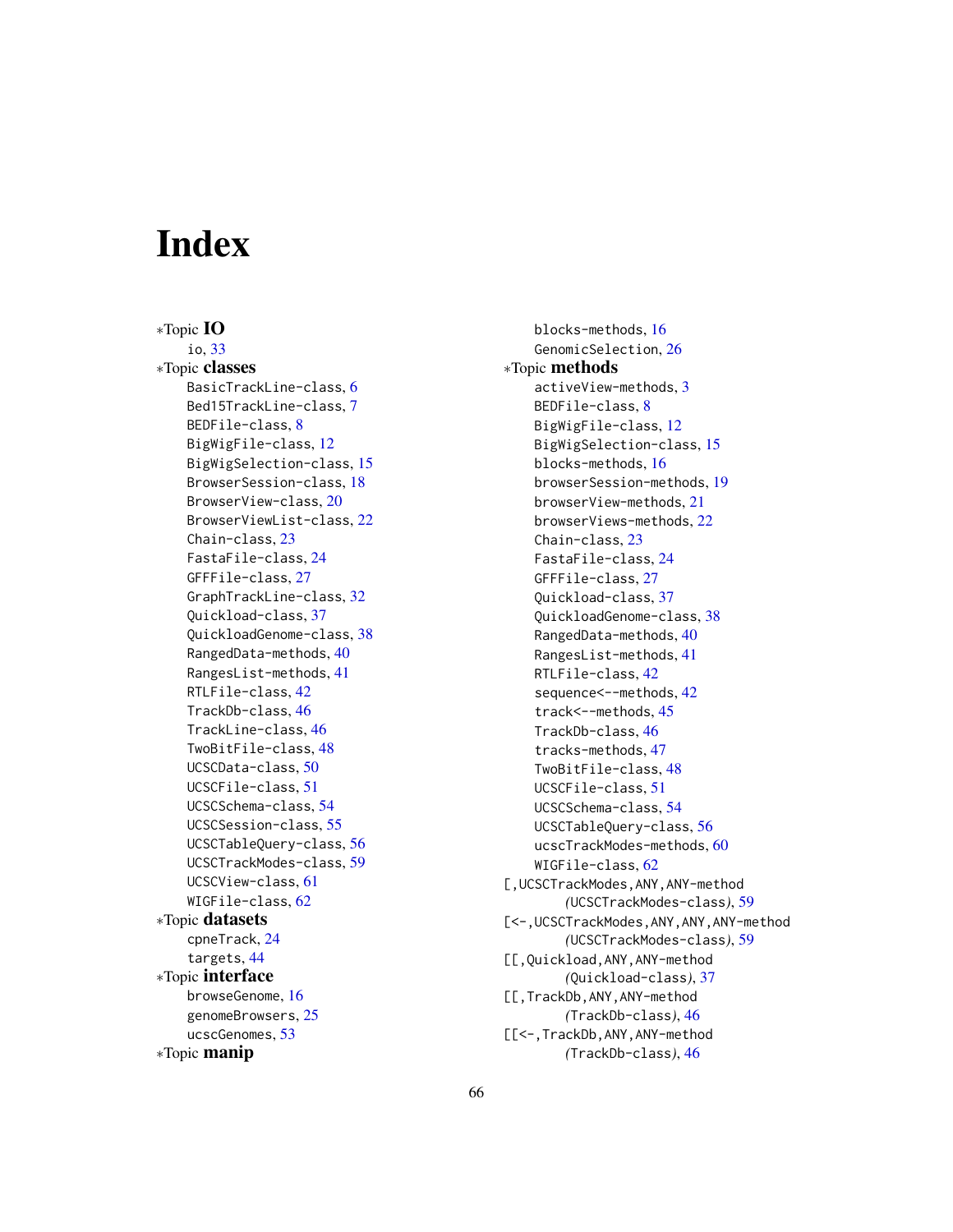# INDEX  $67$

\$,Quickload-method *(*Quickload-class*)*, [37](#page-36-1) \$,TrackDb-method *(*TrackDb-class*)*, [46](#page-45-1) \$<-,TrackDb-method *(*TrackDb-class*)*, [46](#page-45-1) 2BitFile *(*TwoBitFile-class*)*, [48](#page-47-1) 2BitFile-class *(*TwoBitFile-class*)*, [48](#page-47-1) activeView, *18*, *61* activeView *(*activeView-methods*)*, [3](#page-2-1) activeView,BrowserSession-method *(*activeView-methods*)*, [3](#page-2-1) activeView,UCSCView-method *(*activeView-methods*)*, [3](#page-2-1) activeView-methods, [3](#page-2-1) activeView<- *(*activeView-methods*)*, [3](#page-2-1) activeView<--methods *(*activeView-methods*)*, [3](#page-2-1) asBED, [3,](#page-2-1) *16* asBED,GRangesList-method *(*asBED*)*, [3](#page-2-1) asGFF, [4](#page-3-0) asGFF,GRangesList-method *(*asGFF*)*, [4](#page-3-0) BAM, *10*, *29*, *35* BamFile, *5* BamFile-methods, [5](#page-4-0) BasicTrackLine, *32, 33*, *46, 47* BasicTrackLine-class, [6](#page-5-1) bed, *34, 35* bed15, *34, 35* BED15File *(*BEDFile-class*)*, [8](#page-7-2) BED15File-class *(*BEDFile-class*)*, [8](#page-7-2) Bed15TrackLine-class, [7](#page-6-0) BEDFile, *42* BEDFile *(*BEDFile-class*)*, [8](#page-7-2) BEDFile-class, [8](#page-7-2) BEDGraph, *63* bedgraph, *35* BEDGraphFile *(*BEDFile-class*)*, [8](#page-7-2) BEDGraphFile-class *(*BEDFile-class*)*, [8](#page-7-2) BigWig, *10*, *29*, *63*, *65* bigwig, *35* BigWigFile, *15*, *42* BigWigFile *(*BigWigFile-class*)*, [12](#page-11-2) BigWigFile-class, [12](#page-11-2) BigWigFileList *(*BigWigFile-class*)*, [12](#page-11-2) BigWigFileList-class *(*BigWigFile-class*)*, [12](#page-11-2) BigWigSelection, *13*, *26* BigWigSelection *(*BigWigSelection-class*)*, [15](#page-14-0)

BigWigSelection-class, [15](#page-14-0) blocks *(*blocks-methods*)*, [16](#page-15-0) blocks,GenomicRanges-method *(*blocks-methods*)*, [16](#page-15-0) blocks,RangedData-method *(*blocks-methods*)*, [16](#page-15-0) blocks-methods, [16](#page-15-0) browseGenome, [16,](#page-15-0) *26* browseGenome,GenomicRangesORGenomicRangesList-method *(*browseGenome*)*, [16](#page-15-0) browseGenome,missing-method *(*browseGenome*)*, [16](#page-15-0) browseGenome, RangedData-method *(*browseGenome*)*, [16](#page-15-0) browseGenome,RangedDataList-method *(*browseGenome*)*, [16](#page-15-0) BrowserSession, *17*, *19, 20*, *25*, *45, 46*, *55* browserSession, *17–20*, *26*, *55, 56* browserSession *(*browserSession-methods*)*, [19](#page-18-1) browserSession,BrowserView-method *(*browserSession-methods*)*, [19](#page-18-1) browserSession,character-method *(*browserSession-methods*)*, [19](#page-18-1) browserSession,missing-method *(*browserSession-methods*)*, [19](#page-18-1) browserSession,UCSCTableQuery-method *(*UCSCTableQuery-class*)*, [56](#page-55-1) BrowserSession-class, [18](#page-17-1) browserSession-methods, [19](#page-18-1) browserSession<- *(*UCSCTableQuery-class*)*, [56](#page-55-1) browserSession<-,UCSCTableQuery,UCSCSession-method *(*UCSCTableQuery-class*)*, [56](#page-55-1) BrowserView, *3*, *17, 18*, *21, 22*, *55*, *61* browserView, *17, 18*, *20*, *22*, *55*, *61* browserView *(*browserView-methods*)*, [21](#page-20-1) browserView,UCSCSession-method *(*browserView-methods*)*, [21](#page-20-1) BrowserView-class, [20](#page-19-1) browserView-methods, [21](#page-20-1) BrowserViewList, *21* BrowserViewList *(*BrowserViewList-class*)*, [22](#page-21-1) BrowserViewList-class, [22](#page-21-1) browserViews, *18*, *55* browserViews *(*browserViews-methods*)*, [22](#page-21-1) browserViews,UCSCSession-method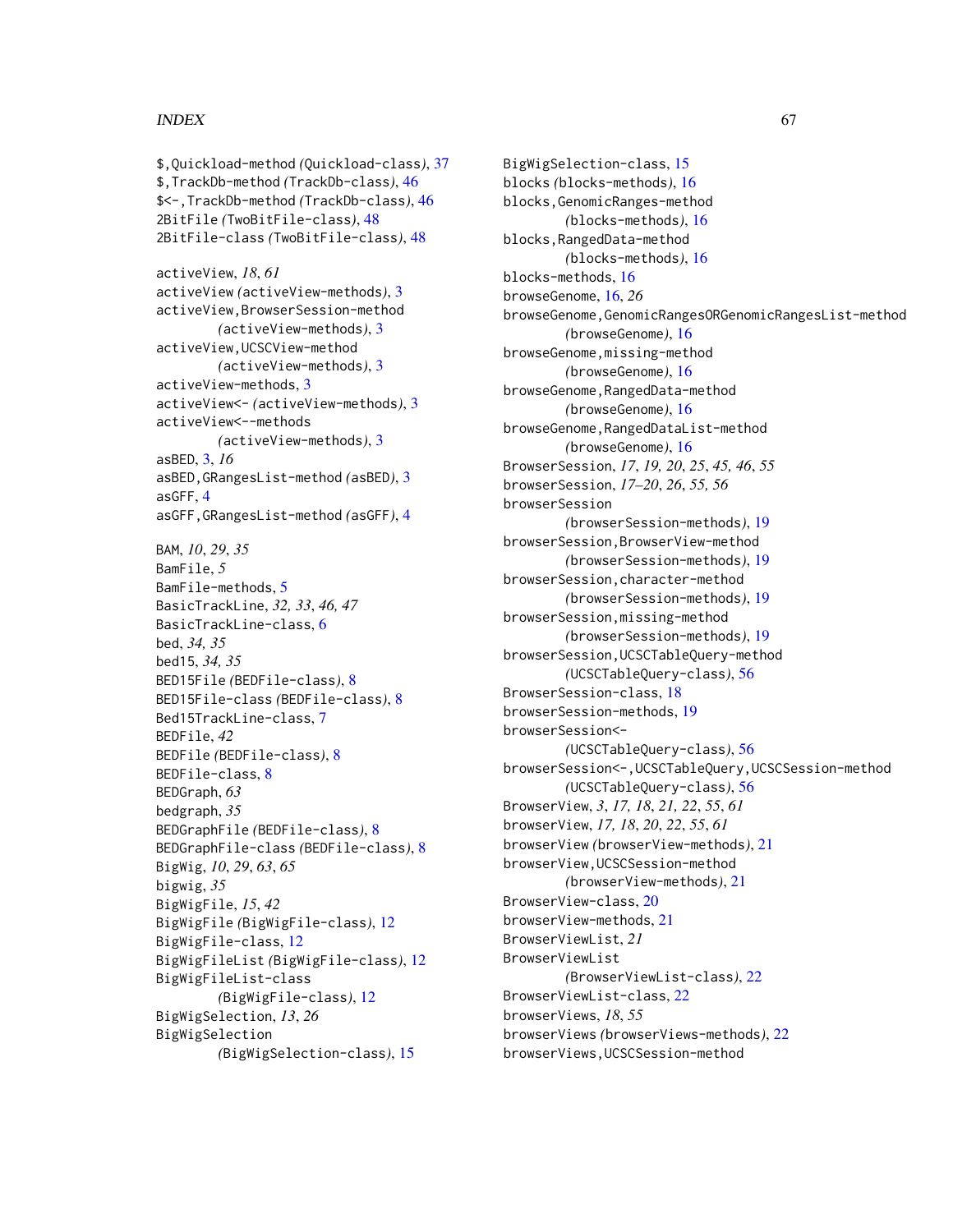```
(browserViews-methods), 22
browserViews-methods, 22
BSgenome, 25, 38, 49
BWFile (BigWigFile-class), 12
BWFile-class (BigWigFile-class), 12
Chain, 36
Chain-class, 23
ChainBlock-class (Chain-class), 23
ChainFile (Chain-class), 23
ChainFile-class (Chain-class), 23
character, 59
chrom (RangedData-methods), 40
chrom,GRanges-method
        (RangedData-methods), 40
chrom,RangedData-method
        (RangedData-methods), 40
chrom,RangesList-method
        (RangesList-methods), 41
chrom<- (RangedData-methods), 40
chrom<-,GRanges-method
        (RangedData-methods), 40
chrom <-, RangedData-method
        (RangedData-methods), 40
chrom<-,RangesList-method
        (RangesList-methods), 41
class:2BitFile (TwoBitFile-class), 48
class:BED15File (BEDFile-class), 8
class:BEDFile (BEDFile-class), 8
class:BEDGraphFile (BEDFile-class), 8
class:BigWigFile (BigWigFile-class), 12
class:BigWigFileList
        (BigWigFile-class), 12
class:BWFile (BigWigFile-class), 12
class:Chain (Chain-class), 23
class:ChainBlock (Chain-class), 23
class:ChainFile (Chain-class), 23
class:CompressedFile (RTLFile-class), 42
class:FastaFile (FastaFile-class), 24
class:GFF1File (GFFFile-class), 27
class:GFF2File (GFFFile-class), 27
class:GFF3File (GFFFile-class), 27
class:GFFFile (GFFFile-class), 27
class:GTFFile (GFFFile-class), 27
class:GVFFile (GFFFile-class), 27
class:Quickload (Quickload-class), 37
class:QuickloadGenome
        (QuickloadGenome-class), 38
class:RTLFile (RTLFile-class), 42
```

```
class:TrackDb (TrackDb-class), 46
class:TwoBitFile (TwoBitFile-class), 48
class:UCSCFile (UCSCFile-class), 51
class:WIGFile (WIGFile-class), 62
close, 19, 20
coerce,BasicTrackLine,character-method
        (BasicTrackLine-class), 6
coerce,BasicTrackLine,GraphTrackLine-method
        (GraphTrackLine-class), 32
coerce,Bed15TrackLine,character-method
        (Bed15TrackLine-class), 7
coerce, character, BasicTrackLine-method
        (BasicTrackLine-class), 6
coerce,character,Bed15TrackLine-method
        (Bed15TrackLine-class), 7
coerce,character,GraphTrackLine-method
        (GraphTrackLine-class), 32
coerce,character,Quickload-method
        (Quickload-class), 37
coerce,character,TrackLine-method
        (TrackLine-class), 46
coerce,GenomicRanges,BigWigSelection-method
        (BigWigSelection-class), 15
coerce,GRanges,UCSCData-method
        (UCSCData-class), 50
coerce,GraphTrackLine,BasicTrackLine-method
        (GraphTrackLine-class), 32
coerce,GraphTrackLine,character-method
        (GraphTrackLine-class), 32
coerce,RangedData,UCSCData-method
        (UCSCData-class), 50
coerce,RangesList,BigWigSelection-method
        (BigWigSelection-class), 15
coerce,TrackLine,character-method
        (TrackLine-class), 46
coerce,UCSCData,GRanges-method
        (UCSCData-class), 50
coerce,UCSCData,RangedData-method
        (UCSCData-class), 50
col2rgb, 6, 7, 10, 32, 33, 47
CompressedFile-class (RTLFile-class), 42
cpneTrack, 24
```
export, *50* export *(*io*)*, [33](#page-32-1) export,ANY,BamFile,ANY-method *(*BamFile-methods*)*, [5](#page-4-0) export,ANY,BEDFile,ANY-method *(*BEDFile-class*)*, [8](#page-7-2)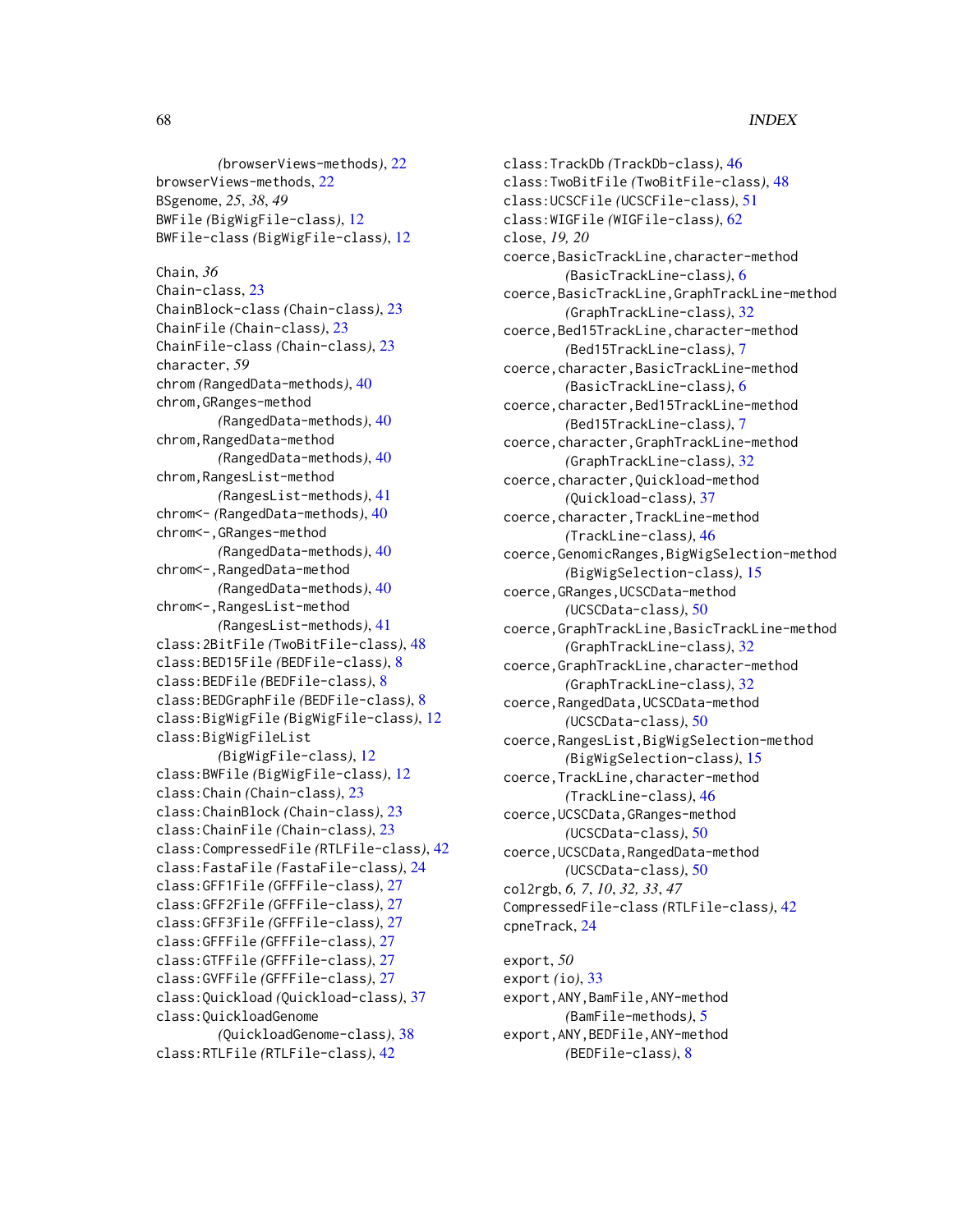# INDEX  $\sim$  69

export,ANY,BigWigFile,ANY-method *(*BigWigFile-class*)*, [12](#page-11-2) export,ANY,character,character-method *(*io*)*, [33](#page-32-1) export,ANY,character,missing-method *(*io*)*, [33](#page-32-1) export,ANY,CompressedFile,missing-method *(*io*)*, [33](#page-32-1) export,ANY,connection,character-method *(*io*)*, [33](#page-32-1) export,ANY,connection,missing-method *(*io*)*, [33](#page-32-1) export,ANY,FastaFile,ANY-method *(*FastaFile-class*)*, [24](#page-23-0) export,ANY,GFFFile,ANY-method *(*GFFFile-class*)*, [27](#page-26-2) export,ANY,missing,character-method *(*io*)*, [33](#page-32-1) export,ANY,TabSeparatedFile,ANY-method *(*TabixFile-methods*)*, [43](#page-42-0) export,ANY,TwoBitFile,ANY-method *(*TwoBitFile-class*)*, [48](#page-47-1) export,ANY,UCSCFile,ANY-method *(*UCSCFile-class*)*, [51](#page-50-1) export,ANY,WIGFile,ANY-method *(*WIGFile-class*)*, [62](#page-61-1) export,DNAStringSet,character,ANY-method *(*TwoBitFile-class*)*, [48](#page-47-1) export,DNAStringSet,TwoBitFile,ANY-method *(*TwoBitFile-class*)*, [48](#page-47-1) export,GAlignments,BamFile,ANY-method *(*BamFile-methods*)*, [5](#page-4-0) export,GenomicRanges,BED15File,ANY-method *(*BEDFile-class*)*, [8](#page-7-2) export,GenomicRanges,BEDFile,ANY-method *(*BEDFile-class*)*, [8](#page-7-2) export,GenomicRanges,BigWigFile,ANY-method *(*BigWigFile-class*)*, [12](#page-11-2) export,GenomicRanges,GFFFile,ANY-method *(*GFFFile-class*)*, [27](#page-26-2) export,GenomicRanges,TabSeparatedFile,ANY-metexpoort.bw,ANY-method *(*TabixFile-methods*)*, [43](#page-42-0) export,GenomicRanges,UCSCFile,ANY-method *(*UCSCFile-class*)*, [51](#page-50-1) export,GenomicRanges,WIGFile,ANY-method *(*WIGFile-class*)*, [62](#page-61-1) *(*BEDFile-class*)*, [8](#page-7-2)

export,GenomicRangesList,BEDFile,ANY-method export.gff,UCSCData,characterORconnection-method export,GenomicRangesList,GFFFile,ANY-method *(*GFFFile-class*)*, [27](#page-26-2) export,GenomicRangesList,UCSCFile,ANY-method *(*UCSCFile-class*)*, [51](#page-50-1) export,GenomicRangesList,WIGFile,ANY-method *(*WIGFile-class*)*, [62](#page-61-1) export,GRangesList,BEDFile,ANY-method *(*BEDFile-class*)*, [8](#page-7-2) export,GRangesList,GFFFile,ANY-method *(*GFFFile-class*)*, [27](#page-26-2) export,List,BigWigFile,ANY-method *(*BigWigFile-class*)*, [12](#page-11-2) export,UCSCData,BEDFile,ANY-method *(*BEDFile-class*)*, [8](#page-7-2) export,UCSCData,UCSCFile,ANY-method *(*UCSCFile-class*)*, [51](#page-50-1) export,UCSCData,WIGFile,ANY-method *(*WIGFile-class*)*, [62](#page-61-1) export,XStringSet,FastaFile,ANY-method *(*FastaFile-class*)*, [24](#page-23-0) export-methods, *25*, *49* export.2bit *(*TwoBitFile-class*)*, [48](#page-47-1) export.2bit,ANY-method *(*TwoBitFile-class*)*, [48](#page-47-1) export.bed, *50* export.bed *(*BEDFile-class*)*, [8](#page-7-2) export.bed,ANY-method *(*BEDFile-class*)*, [8](#page-7-2) export.bed,UCSCData,characterORconnection-method *(*UCSCData-class*)*, [50](#page-49-1) export.bed15, *8*, *50* export.bed15 *(*BEDFile-class*)*, [8](#page-7-2) export.bed15,ANY-method *(*BEDFile-class*)*, [8](#page-7-2) export.bed15,UCSCData-method *(*UCSCData-class*)*, [50](#page-49-1) export.bedGraph, *33* export.bedGraph *(*BEDFile-class*)*, [8](#page-7-2) export.bedGraph,ANY-method *(*BEDFile-class*)*, [8](#page-7-2) export.bw *(*BigWigFile-class*)*, [12](#page-11-2) *(*BigWigFile-class*)*, [12](#page-11-2) export.gff, *50* export.gff *(*GFFFile-class*)*, [27](#page-26-2) export.gff,ANY-method *(*GFFFile-class*)*, [27](#page-26-2) *(*UCSCData-class*)*, [50](#page-49-1)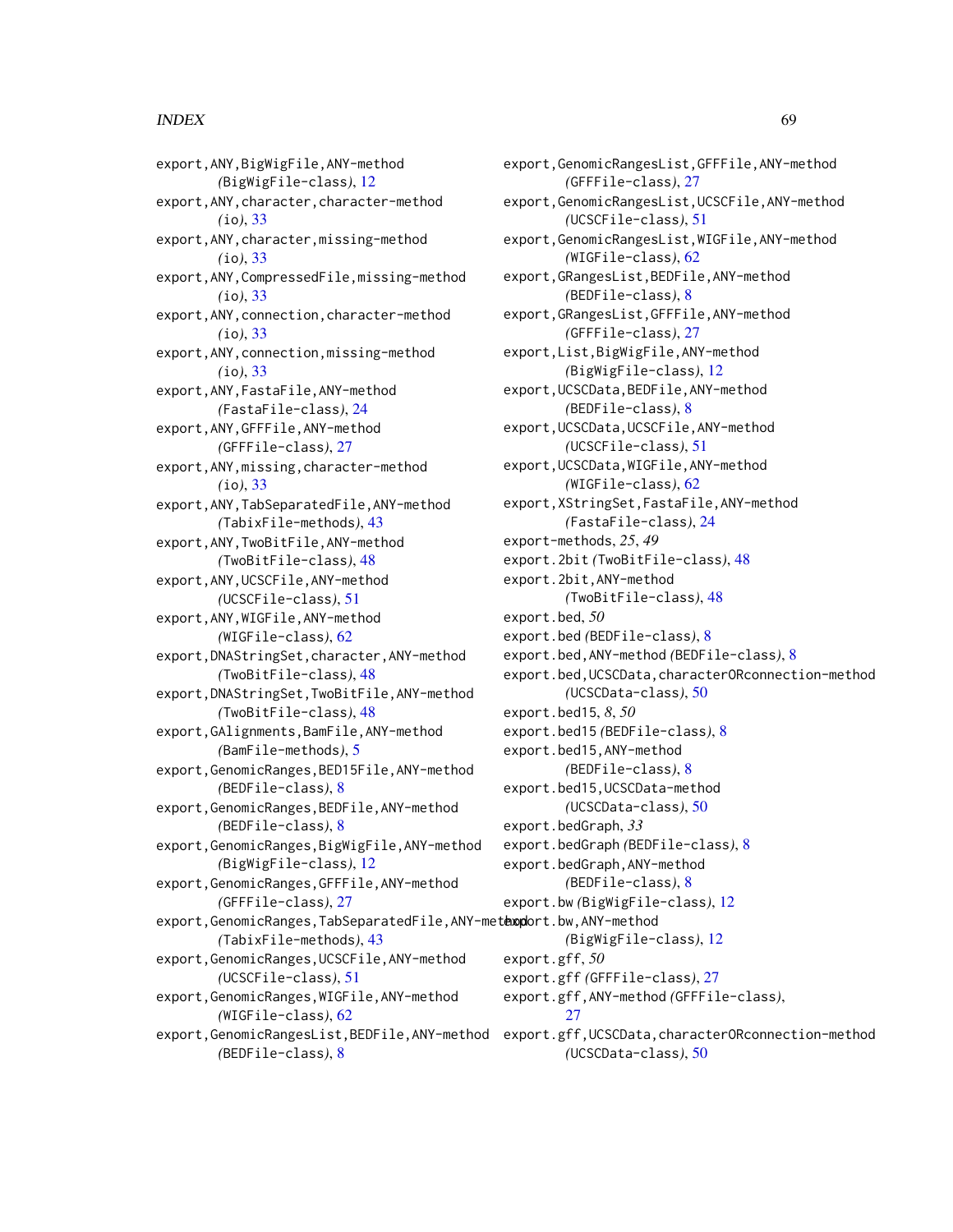export.gff1 *(*GFFFile-class*)*, [27](#page-26-2) export.gff1,ANY-method *(*GFFFile-class*)*, [27](#page-26-2) export.gff2 *(*GFFFile-class*)*, [27](#page-26-2) export.gff2,ANY-method *(*GFFFile-class*)*, [27](#page-26-2) export.gff3 *(*GFFFile-class*)*, [27](#page-26-2) export.gff3,ANY-method *(*GFFFile-class*)*,  $27$ export.ucsc, *29*, *45*, *50*, *56* export.ucsc *(*UCSCFile-class*)*, [51](#page-50-1) export.ucsc,ANY,ANY-method *(*UCSCFile-class*)*, [51](#page-50-1) export.ucsc,ANY,RTLFile-method *(*UCSCFile-class*)*, [51](#page-50-1) export.ucsc,UCSCData,characterORconnection-me<del>&β</del>bJable,*56 (*UCSCData-class*)*, [50](#page-49-1) export.wig, *33* export.wig *(*WIGFile-class*)*, [62](#page-61-1) export.wig,ANY-method *(*WIGFile-class*)*, [62](#page-61-1) exportToTabix *(*TabixFile-methods*)*, [43](#page-42-0) exportToTabix,ANY,character-method *(*TabixFile-methods*)*, [43](#page-42-0)

#### FA, *35*

FastaFile *(*FastaFile-class*)*, [24](#page-23-0) FastaFile-class, [24](#page-23-0) FileForFormat *(*RTLFile-class*)*, [42](#page-41-1) filterBam, *5* formatDescription *(*UCSCSchema-class*)*, [54](#page-53-1) formatDescription,UCSCSchema-method *(*UCSCSchema-class*)*, [54](#page-53-1)

GAlignments, *5* genome, *19*, *31, 32*, *55* genome,BrowserSession-method *(*BrowserSession-class*)*, [18](#page-17-1) genome,GFFFile-method *(*GFFFile-class*)*, [27](#page-26-2) genome,Quickload-method *(*Quickload-class*)*, [37](#page-36-1) genome,QuickloadGenome-method *(*QuickloadGenome-class*)*, [38](#page-37-1) genome,ucscCart-method *(*UCSCSession-class*)*, [55](#page-54-1) genome,UCSCSchema-method *(*UCSCSchema-class*)*, [54](#page-53-1)

genome,UCSCSession-method *(*UCSCSession-class*)*, [55](#page-54-1) genome<-,BrowserSession-method *(*BrowserSession-class*)*, [18](#page-17-1) genome<-,UCSCSession-method *(*UCSCSession-class*)*, [55](#page-54-1) genomeBrowsers, [25](#page-24-0) GenomeDescription, *38* GenomicData *(*RangedData-methods*)*, [40](#page-39-0) GenomicRangesList, *17* GenomicSelection, *15*, [26](#page-25-0) getCurlHandle, *55* getSeq, *18*, *55* getSeq,TwoBitFile-method *(*TwoBitFile-class*)*, [48](#page-47-1) getTable *(*UCSCTableQuery-class*)*, [56](#page-55-1) getTable,UCSCSession-method *(*UCSCSession-class*)*, [55](#page-54-1) getTable,UCSCTableQuery-method *(*UCSCTableQuery-class*)*, [56](#page-55-1) GFF, *10* gff, *34, 35* GFF1File *(*GFFFile-class*)*, [27](#page-26-2) GFF1File-class *(*GFFFile-class*)*, [27](#page-26-2) GFF2File *(*GFFFile-class*)*, [27](#page-26-2) GFF2File-class *(*GFFFile-class*)*, [27](#page-26-2) GFF3File *(*GFFFile-class*)*, [27](#page-26-2) GFF3File-class *(*GFFFile-class*)*, [27](#page-26-2) GFFFile, *42* GFFFile *(*GFFFile-class*)*, [27](#page-26-2) GFFFile-class, [27](#page-26-2) GRanges, *15*, *17, 18*, *20, 21*, *31*, *36*, *40*, *55*, *57*, *61* GRangesForBSGenome *(*GRangesForUCSCGenome*)*, [31](#page-30-1) GRangesForUCSCGenome, [31,](#page-30-1) *57* GRangesList, *16* GraphTrackLine, *6, 7*, *46, 47* GraphTrackLine-class, [32](#page-31-1) GTFFile *(*GFFFile-class*)*, [27](#page-26-2) GTFFile-class *(*GFFFile-class*)*, [27](#page-26-2) GVFFile *(*GFFFile-class*)*, [27](#page-26-2) GVFFile-class *(*GFFFile-class*)*, [27](#page-26-2) import, *50*

import *(*io*)*, [33](#page-32-1) import,BamFile,ANY,ANY-method *(*BamFile-methods*)*, [5](#page-4-0)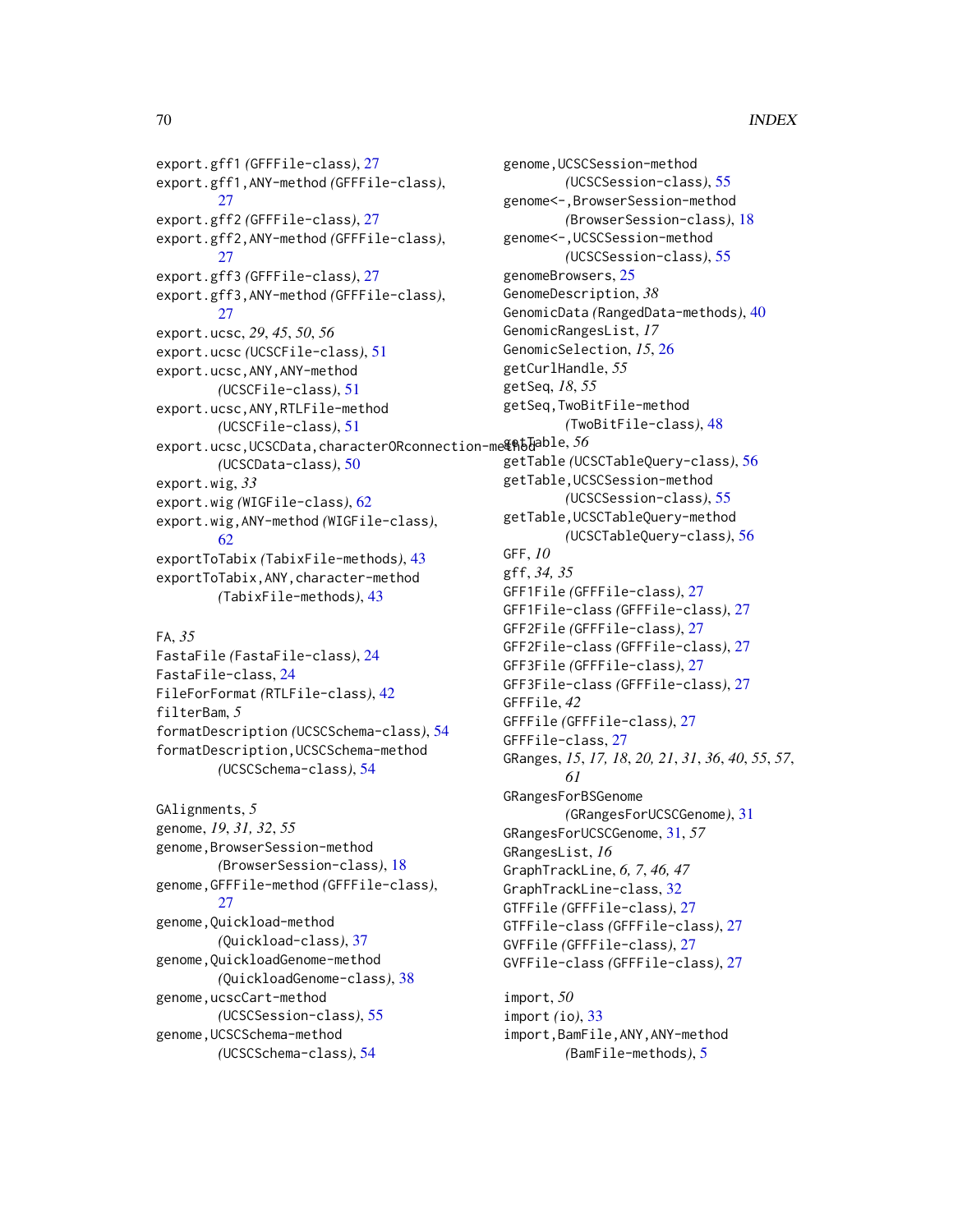# $I<sub>N</sub>$  in  $I<sub>1</sub>$  is  $I<sub>2</sub>$  in  $I<sub>3</sub>$  in  $I<sub>4</sub>$  in  $I<sub>5</sub>$  in  $I<sub>6</sub>$  in  $I<sub>7</sub>$  in  $I<sub>8</sub>$  in  $I<sub>9</sub>$  in  $I<sub>9</sub>$  in  $I<sub>9</sub>$  in  $I<sub>9</sub>$  in  $I<sub>9</sub>$  in  $I<sub>9</sub>$  in  $I<sub>9</sub>$  i

import,BED15File,ANY,ANY-method *(*BEDFile-class*)*, [8](#page-7-2) import,BEDFile,ANY,ANY-method *(*BEDFile-class*)*, [8](#page-7-2) import,BigWigFile,ANY,ANY-method *(*BigWigFile-class*)*, [12](#page-11-2) import,ChainFile,ANY,ANY-method *(*Chain-class*)*, [23](#page-22-0) import,character,character,ANY-method *(*io*)*, [33](#page-32-1) import,character,missing,ANY-method *(*io*)*, [33](#page-32-1) import,CompressedFile,missing,ANY-method *(*io*)*, [33](#page-32-1) import,connection,character,ANY-method *(*io*)*, [33](#page-32-1) import,connection,missing,ANY-method *(*io*)*, [33](#page-32-1) import,FastaFile,ANY,ANY-method *(*FastaFile-class*)*, [24](#page-23-0) import,GFFFile,ANY,ANY-method *(*GFFFile-class*)*, [27](#page-26-2) import,missing,ANY,character-method *(*io*)*, [33](#page-32-1) import,TabixFile,character,ANY-method *(*TabixFile-methods*)*, [43](#page-42-0) import,TabixFile,missing,ANY-method *(*TabixFile-methods*)*, [43](#page-42-0) import,TwoBitFile,ANY,ANY-method *(*TwoBitFile-class*)*, [48](#page-47-1) import,UCSCFile,ANY,ANY-method *(*UCSCFile-class*)*, [51](#page-50-1) import,WIGFile,ANY,ANY-method *(*WIGFile-class*)*, [62](#page-61-1) import.2bit *(*TwoBitFile-class*)*, [48](#page-47-1) import.2bit,ANY-method *(*TwoBitFile-class*)*, [48](#page-47-1) import.bed, *16* import.bed *(*BEDFile-class*)*, [8](#page-7-2) import.bed,ANY-method *(*BEDFile-class*)*, [8](#page-7-2) import.bed15 *(*BEDFile-class*)*, [8](#page-7-2) import.bed15,ANY-method *(*BEDFile-class*)*, [8](#page-7-2) import.bedGraph *(*BEDFile-class*)*, [8](#page-7-2) import.bedGraph,ANY-method *(*BEDFile-class*)*, [8](#page-7-2) import.bw, *15* import.bw *(*BigWigFile-class*)*, [12](#page-11-2)

import.bw,ANY-method *(*BigWigFile-class*)*, [12](#page-11-2) import.chain, *36* import.chain *(*Chain-class*)*, [23](#page-22-0) import.chain,ANY-method *(*Chain-class*)*,  $23$ import.gff *(*GFFFile-class*)*, [27](#page-26-2) import.gff,ANY-method *(*GFFFile-class*)*, [27](#page-26-2) import.gff1 *(*GFFFile-class*)*, [27](#page-26-2) import.gff1,ANY-method *(*GFFFile-class*)*, [27](#page-26-2) import.gff2 *(*GFFFile-class*)*, [27](#page-26-2) import.gff2,ANY-method *(*GFFFile-class*)*,  $27$ import.gff3 *(*GFFFile-class*)*, [27](#page-26-2) import.gff3,ANY-method *(*GFFFile-class*)*, [27](#page-26-2) import.ucsc, *29* import.ucsc *(*UCSCFile-class*)*, [51](#page-50-1) import.ucsc,ANY-method *(*UCSCFile-class*)*, [51](#page-50-1) import.ucsc,RTLFile-method *(*UCSCFile-class*)*, [51](#page-50-1) import.wig *(*WIGFile-class*)*, [62](#page-61-1) import.wig,ANY-method *(*WIGFile-class*)*, [62](#page-61-1) initialize,UCSCData-method *(*UCSCData-class*)*, [50](#page-49-1) initialize,UCSCSession-method *(*UCSCSession-class*)*, [55](#page-54-1) io, [33](#page-32-1)

length,Quickload-method *(*Quickload-class*)*, [37](#page-36-1) length,QuickloadGenome-method *(*QuickloadGenome-class*)*, [38](#page-37-1) liftOver, *23*, [36](#page-35-0) liftOver,GenomicRanges,Chain-method *(*liftOver*)*, [36](#page-35-0)

mcols,QuickloadGenome-method *(*QuickloadGenome-class*)*, [38](#page-37-1)

names, *40, 41* names,BrowserSession-method *(*BrowserSession-class*)*, [18](#page-17-1) names,QuickloadGenome-method *(*QuickloadGenome-class*)*, [38](#page-37-1)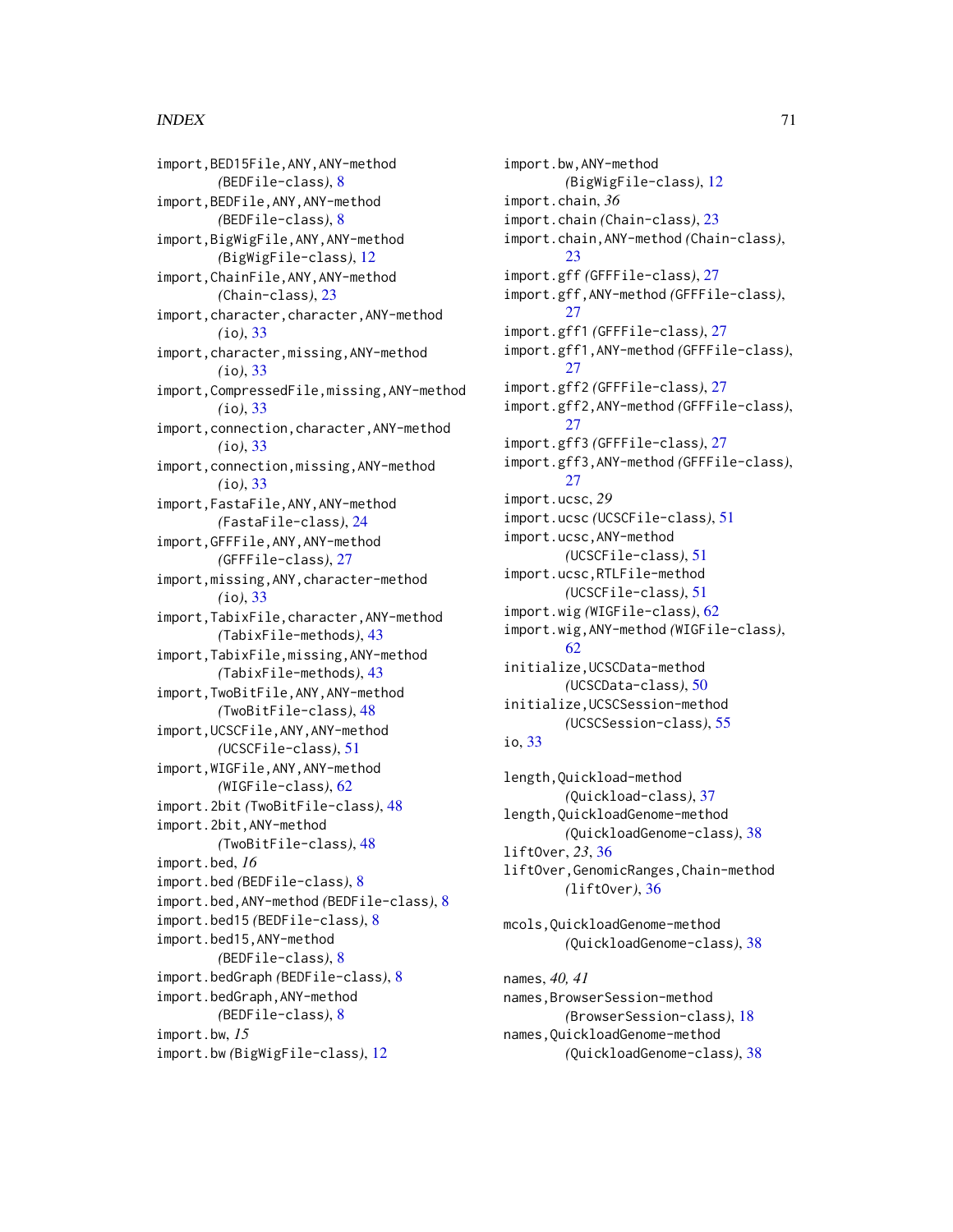names,UCSCTableQuery-method *(*UCSCTableQuery-class*)*, [56](#page-55-1) names<-,UCSCTableQuery-method *(*UCSCTableQuery-class*)*, [56](#page-55-1) nrow,UCSCSchema-method *(*UCSCSchema-class*)*, [54](#page-53-1) offset,ChainBlock-method *(*Chain-class*)*,  $23$ organism,QuickloadGenome-method *(*QuickloadGenome-class*)*, [38](#page-37-1) path *(*RTLFile-class*)*, [42](#page-41-1) path,BigWigFileList-method *(*BigWigFile-class*)*, [12](#page-11-2) path,RTLFile-method *(*RTLFile-class*)*, [42](#page-41-1) Quickload, *38* Quickload *(*Quickload-class*)*, [37](#page-36-1) quickload *(*QuickloadGenome-class*)*, [38](#page-37-1) Quickload-class, [37](#page-36-1) QuickloadGenome, *37*, *46* QuickloadGenome *(*QuickloadGenome-class*)*, [38](#page-37-1) QuickloadGenome-class, [38](#page-37-1) range, *18*, *20*, *55*, *61* range,BrowserSession-method *(*BrowserSession-class*)*, [18](#page-17-1) range,ucscCart-method *(*UCSCSession-class*)*, [55](#page-54-1) range,UCSCSession-method *(*UCSCSession-class*)*, [55](#page-54-1) range,UCSCTableQuery-method *(*UCSCTableQuery-class*)*, [56](#page-55-1) range,UCSCView-method *(*UCSCView-class*)*, [61](#page-60-1) range<- *(*UCSCSession-class*)*, [55](#page-54-1) range<-,UCSCSession-method *(*UCSCSession-class*)*, [55](#page-54-1) range<-,UCSCTableQuery-method *(*UCSCTableQuery-class*)*, [56](#page-55-1) range<-,UCSCView-method *(*UCSCView-class*)*, [61](#page-60-1) RangedData, *16–18*, *41*, *45*, *56* RangedData-methods, [40](#page-39-0) RangedSelection, *15*, *26* Ranges, *23*, *31* ranges,ChainBlock-method *(*Chain-class*)*, [23](#page-22-0)

RangesList, *15*, *17*, *21*, *41*, *57*, *61* RangesList-methods, [41](#page-40-0) read.table, *43* readDNAStringSet, *25* readGAlignments, *6* referenceSequence *(*QuickloadGenome-class*)*, [38](#page-37-1) referenceSequence,QuickloadGenome-method *(*QuickloadGenome-class*)*, [38](#page-37-1) referenceSequence<- *(*QuickloadGenome-class*)*, [38](#page-37-1) referenceSequence<-,QuickloadGenome-method *(*QuickloadGenome-class*)*, [38](#page-37-1) releaseDate,QuickloadGenome-method *(*QuickloadGenome-class*)*, [38](#page-37-1) resource *(*RTLFile-class*)*, [42](#page-41-1) reversed *(*Chain-class*)*, [23](#page-22-0) reversed,ChainBlock-method *(*Chain-class*)*, [23](#page-22-0) RleList, *14* RsamtoolsFile, *39* RTLFile, *11*, *13*, *25*, *29*, *34*, *39*, *49*, *53*, *63* RTLFile-class, [42](#page-41-1) ScanBamParam, *5* scanTabix, *44* score, *24* score,ANY-method *(*RangedData-methods*)*, [40](#page-39-0) score,ChainBlock-method *(*Chain-class*)*,  $23$ score, GenomicRangesORGRangesList-method *(*RangedData-methods*)*, [40](#page-39-0) Seqinfo, *13*, *31*, *38*, *49*, *55*, *65* seqinfo,BigWigFile-method *(*BigWigFile-class*)*, [12](#page-11-2) seqinfo,DNAStringSet-method *(*QuickloadGenome-class*)*, [38](#page-37-1) seqinfo,QuickloadGenome-method *(*QuickloadGenome-class*)*, [38](#page-37-1) seqinfo,TwoBitFile-method *(*TwoBitFile-class*)*, [48](#page-47-1) seqinfo,UCSCSession-method *(*UCSCSession-class*)*, [55](#page-54-1) seqinfo<-,QuickloadGenome-method *(*QuickloadGenome-class*)*, [38](#page-37-1)

SeqinfoForBSGenome

*(*GRangesForUCSCGenome*)*, [31](#page-30-1)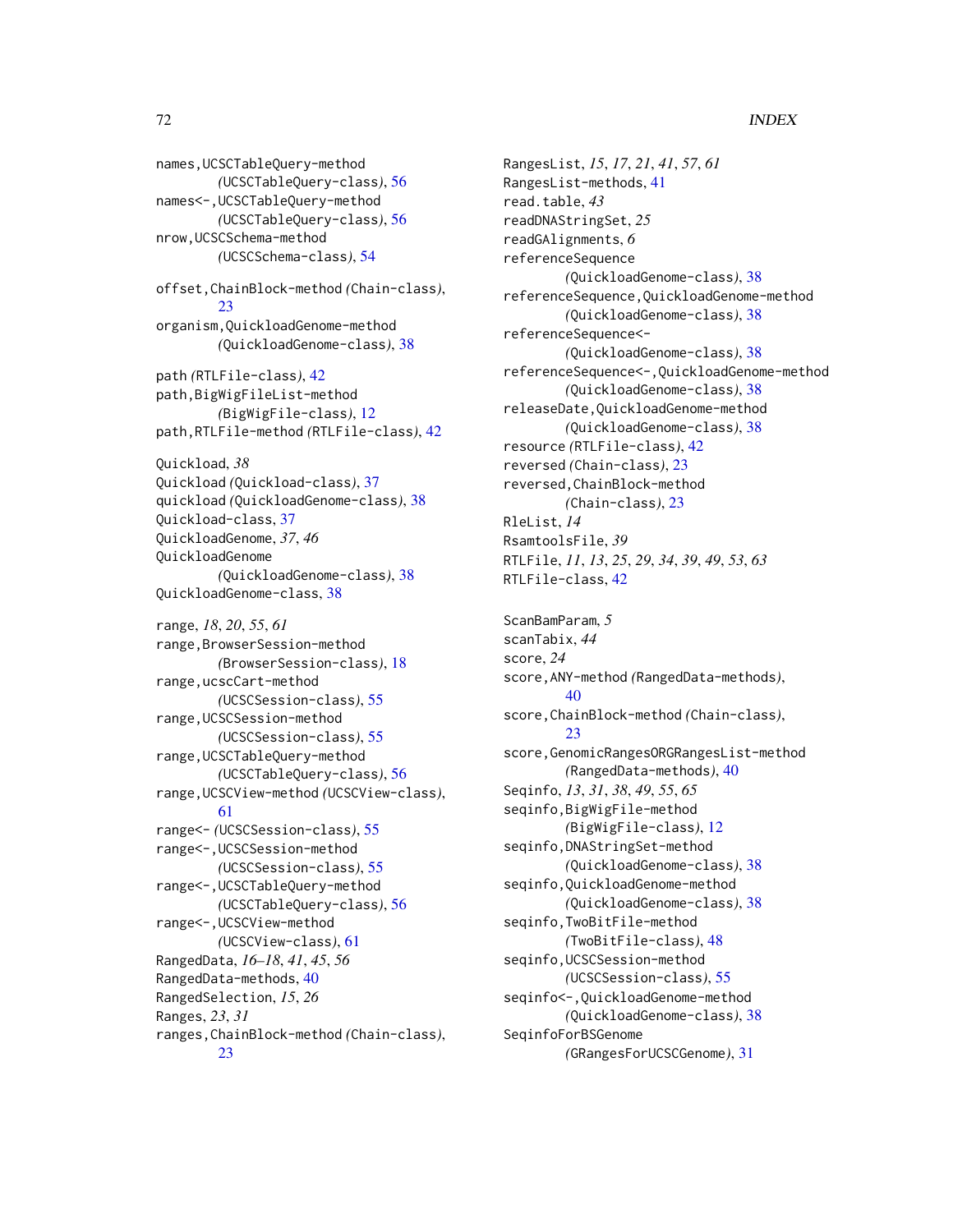## $I<sub>N</sub>$   $I<sub>3</sub>$   $I<sub>3</sub>$   $I<sub>4</sub>$   $I<sub>5</sub>$   $I<sub>6</sub>$   $I<sub>7</sub>$   $I<sub>8</sub>$   $I<sub>9</sub>$   $I<sub>9</sub>$   $I<sub>9</sub>$   $I<sub>9</sub>$   $I<sub>9</sub>$   $I<sub>9</sub>$   $I<sub>9</sub>$   $I<sub>9</sub>$   $I<sub>9</sub>$   $I<sub>9</sub>$   $I<sub>9</sub>$   $I<sub>9</sub>$   $I$

SeqinfoForUCSCGenome *(*GRangesForUCSCGenome*)*, [31](#page-30-0) seqlengths, *32* sequence, *18* sequence<- *(*sequence<--methods*)*, [42](#page-41-0) sequence<--methods, [42](#page-41-0) show, *19, 20* show,BrowserSession-method *(*BrowserSession-class*)*, [18](#page-17-0) show,BrowserView-method *(*BrowserView-class*)*, [20](#page-19-0) show,Quickload-method *(*Quickload-class*)*, [37](#page-36-0) show,QuickloadGenome-method *(*QuickloadGenome-class*)*, [38](#page-37-0) show,RTLFile-method *(*RTLFile-class*)*, [42](#page-41-0) show,TrackLine-method *(*TrackLine-class*)*, [46](#page-45-0) show,UCSCData-method *(*UCSCData-class*)*, [50](#page-49-0) show,UCSCTableQuery-method *(*UCSCTableQuery-class*)*, [56](#page-55-0) space,ChainBlock-method *(*Chain-class*)*, [23](#page-22-0) split,UCSCData,ANY-method *(*UCSCData-class*)*, [50](#page-49-0) split,UCSCData,Vector-method *(*UCSCData-class*)*, [50](#page-49-0) summary,BigWigFile-method *(*BigWigFile-class*)*, [12](#page-11-0) TabixFile-methods, [43](#page-42-0) tableName *(*UCSCTableQuery-class*)*, [56](#page-55-0) tableName,UCSCSchema-method *(*UCSCSchema-class*)*, [54](#page-53-0) tableName,UCSCTableQuery-method *(*UCSCTableQuery-class*)*, [56](#page-55-0)

tableName<- *(*UCSCTableQuery-class*)*, [56](#page-55-0) tableName<-,UCSCTableQuery-method *(*UCSCTableQuery-class*)*, [56](#page-55-0) tableNames, *56* tableNames *(*UCSCTableQuery-class*)*, [56](#page-55-0) tableNames,UCSCTableQuery-method *(*UCSCTableQuery-class*)*, [56](#page-55-0) targets, [44](#page-43-0) track, *18*, *45*, *56* track *(*UCSCTableQuery-class*)*, [56](#page-55-0) track,QuickloadGenome-method *(*QuickloadGenome-class*)*, [38](#page-37-0)

track,UCSCSession-method *(*UCSCSession-class*)*, [55](#page-54-0) track,UCSCTableQuery-method *(*UCSCTableQuery-class*)*, [56](#page-55-0) track<- *(*track<--methods*)*, [45](#page-44-0) track<-,BrowserSession,ANY-method *(*track<--methods*)*, [45](#page-44-0) track<-,BrowserSession,RangedData-method *(*track<--methods*)*, [45](#page-44-0) track<-,BrowserSession,RangedDataList-method *(*track<--methods*)*, [45](#page-44-0) track<-,QuickloadGenome,ANY-method *(*QuickloadGenome-class*)*, [38](#page-37-0) track<-,QuickloadGenome,character-method *(*QuickloadGenome-class*)*, [38](#page-37-0) track<-,QuickloadGenome,RangedData-method *(*QuickloadGenome-class*)*, [38](#page-37-0) track<-,QuickloadGenome,RsamtoolsFile-method *(*QuickloadGenome-class*)*, [38](#page-37-0) track<-,QuickloadGenome,RTLFile-method *(*QuickloadGenome-class*)*, [38](#page-37-0) track<-,TrackDb,ANY-method *(*TrackDb-class*)*, [46](#page-45-0) track<-,TrackDb,RangedData-method *(*TrackDb-class*)*, [46](#page-45-0) track<-,TrackDb,RangedDataList-method *(*TrackDb-class*)*, [46](#page-45-0) track<-,UCSCSession,GenomicRangesList-method *(*UCSCSession-class*)*, [55](#page-54-0) track<-,UCSCSession,RangedDataList-method *(*track<--methods*)*, [45](#page-44-0) track<-,UCSCSession,RTLFile-method *(*UCSCSession-class*)*, [55](#page-54-0) track<--methods, [45](#page-44-0) TrackDb, *18* TrackDb-class, [46](#page-45-0) TrackLine, *7–9*, *33*, *45*, *50*, *52*, *56*, *62* TrackLine-class, [46](#page-45-0) trackName *(*UCSCTableQuery-class*)*, [56](#page-55-0) trackName,UCSCTableQuery-method *(*UCSCTableQuery-class*)*, [56](#page-55-0) trackName<- *(*UCSCTableQuery-class*)*, [56](#page-55-0) trackName<-,UCSCTableQuery-method *(*UCSCTableQuery-class*)*, [56](#page-55-0) trackNames, *19, 20*, *56*, *59–61* trackNames *(*tracks-methods*)*, [47](#page-46-0) trackNames,BrowserSession-method *(*BrowserSession-class*)*, [18](#page-17-0)